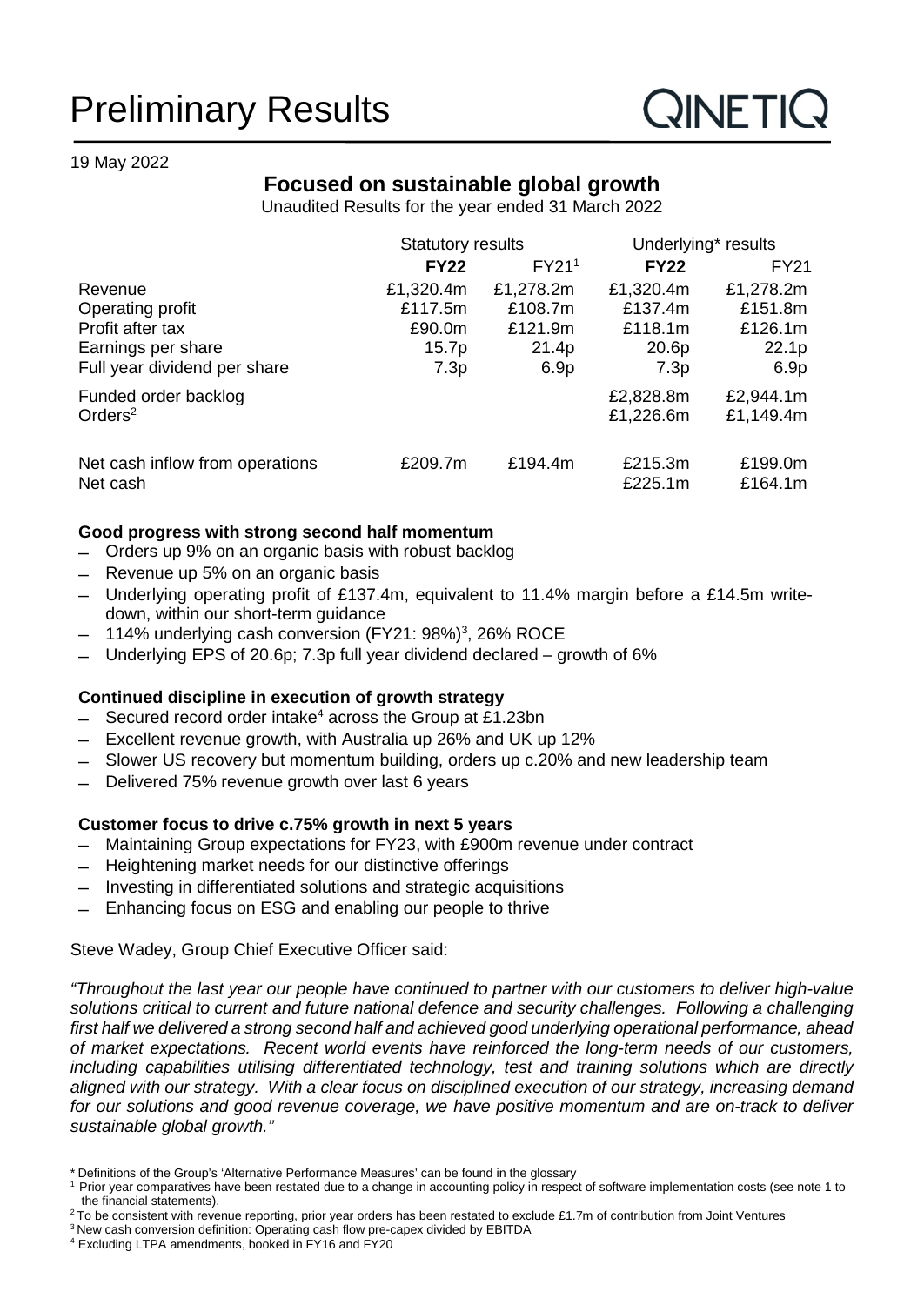### **Preliminary results presentation:**

Management will host a presentation at 09:30 hours BST on 19 May 2022 at Numis' auditorium, 45 Gresham Street, London EC2V 7BF. The presentation will also be shared as a live webcast. To register to join this event, please see details on our website here:

<https://www.qinetiq.com/en/investors/results-reports-and-presentations/full-year-results-webcast-2022>

You are warmly invited to join, either in person or virtually.

#### **About QinetiQ:**

QinetiQ (QQ.L) is a leading science and engineering company operating primarily in the defence and security markets. We work in partnership with our customers to solve real world problems through innovative solutions delivering operational and competitive advantage. Visit our website www.QinetiQ.com. Follow us on LinkedIn and Twitter @QinetiQ. Visit our blog [www.QinetiQ-blogs.com.](http://www.qinetiq-blogs.com/)

#### **For further information please contact:**

John Haworth, Group Head of Investor Relations:  $+44$  (0) 7920 545841 Lorna Cobbett, Citigate Dewe Rogerson (Media enquiries): +44 (0) 7771 344781

#### **Basis of preparation:**

*This preliminary announcement does not constitute the Group's full financial statements for the year ended 31 March 2022. The Group's full financial statements will be approved by the Board of Directors and reported on by the auditors no later than 23 May 2022. Accordingly, the financial information for FY22 is presented unaudited in the preliminary announcement.* 

*Throughout this document, certain measures are used to describe the Group's financial performance which are not recognised under IFRS or other generally accepted accounting principles (GAAP). The Group's Directors and management assess financial performance based on underlying measures of performance, which are adjusted to exclude certain 'specific adjusting items'.*  In the judgment of the Directors, the use of alternative performance measures (APMs) such as underlying operating profit and underlying earnings per share are more representative of ongoing<br>trading, facilitate meaningful y

*Year references (FY22, FY21, FY20, 2022, 2021, 2020) refer to the year ended 31 March.* 

#### **Disclaimer**

*This document contains certain forward-looking statements relating to the business, strategy, financial performance and results of the Company and/or the industry in which it operates. Actual results, levels of activity, performance, achievements and events are most likely to vary materially from those implied by the forward-looking statements. The forward-looking statements concern*  future circumstances and results and other statements that are not historical facts, sometimes identified by the words 'believes',' expects', 'predicts', 'intends', 'projects', 'plans', 'estimates' 'aims', 'foresees', 'anticipates', 'targets', 'goals', 'due', 'could', 'may', 'should', 'potential', 'likely' and similar expressions, although these words are not the exclusive means of doing so. These<br>forward-looking sta growth in the relevant markets, projected costs, estimates of capital expenditures, and plans and objectives for future operations. Forward-looking statements contained in this announcement<br>regarding past trends or activit *forecast.* 

The forward-looking statements, including assumptions, opinions and views of the Company or cited from third party sources, contained in this announcement are solely opinions and forecasts<br>which are uncertain and subject t to differ significantly and these are set out in the principal risks and uncertainties section of this document.

Most of these factors are difficult to predict accurately and are generally beyond the control of the Company. Any forward-looking statements made by, or on behalf of, the Company speak only<br>as of the date they are made. S *to any change in the Directors' expectations or to reflect events or circumstances after the date of this document.*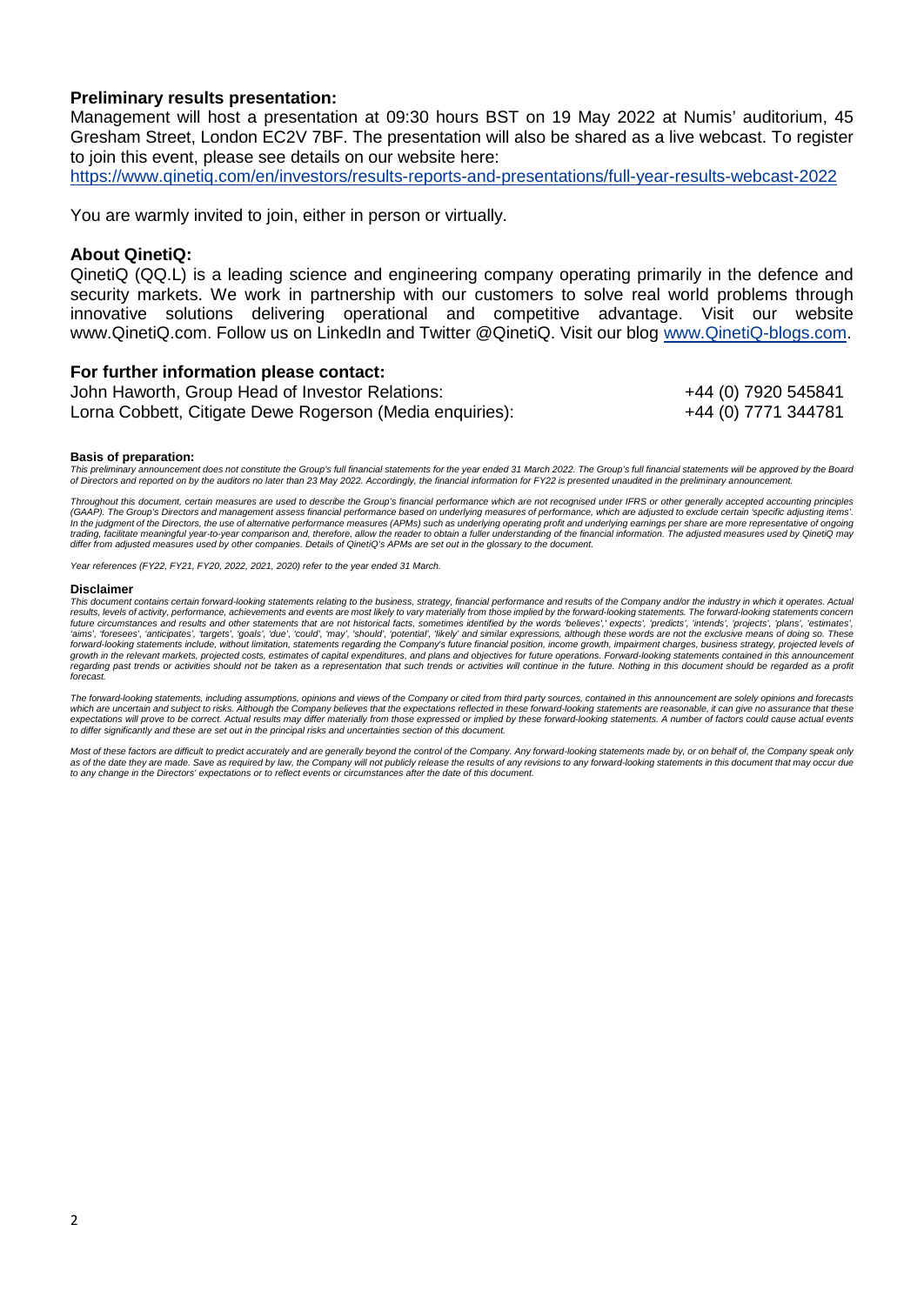### **Chief Executive Officer's Review**

Following a challenging first half, we delivered a strong second half and achieved good underlying operational performance at Group level. With a clear focus on disciplined execution of our strategy we secured our largest order intake at £1.23bn, 9% growth on an organic basis, demonstrating high demand for our distinctive offerings. We maintained good programme execution and delivery across all our major contracts to deliver 5% revenue growth on an organic basis. Underlying operating profit was £137.4m, equivalent to 11.4% margin before a £14.5m complex project write-down consistent with our short-term guidance. We continue to deliver very strong cash performance with 114% underlying cash conversion, up from 98% last year, using our new cash conversion definition.

US revenue performance recovery was slower than expected, with the second half in line with the first half, largely due to the US defence budget being constrained by the extended Continuing Resolution. However, we secured c.20% year-on-year growth in order intake which, coupled with our new leadership team, provides a strong foundation for the delivery of our US growth strategy. The complex project contract is now closed and the financial impact remains fully contained in our first half results.

### **Delivering our global ambition**

Recent world events have reinforced the long-term needs of our customers, requiring capabilities utilising differentiated technology, test and training solutions which are directly aligned with our strategy. This defence and security context is heightening the market needs for our six distinctive offerings. Our addressable market is worth more than £20bn per year and we see increased customer demand for our high value solutions in their priority growth segments. The major focus for growth is in our three home countries, the UK, US and Australia, where we are pursuing similar opportunities to support their shared defence and security mission. The formation of the AUKUS alliance, between these nations, reinforces our multi-domestic strategy and makes us increasingly relevant. We are well positioned to deliver strong growth in the UK and more than double our Australian and US businesses in the next five years.

Building on our track record of growing the company by 75% over the last six years, we have increased the scale of our ambition. We will grow by another 75% over the next five years to more than £2.3bn revenue. Within our latest strategic business plan, we see 30% of our future growth coming from the UK and more than 50% coming from Australia and the US. This plan is supported by our strong balance sheet and continued investment in our global strategy, through both organic opportunities and strategic acquisitions.

Our strategy is increasingly relevant and provides focus for our business decisions and our investment choices. We are a company with a clear purpose, vision and customer value proposition called "missionled innovation", co-creating cost-effective solutions to meet our customers' needs at pace, as reinforced by the current conflict in Ukraine. Our strategy is a multi-domestic strategy, with a clear focus on where we operate, what we do and how we deliver value for our customers:

| 1. Global leverage                                                                                                                                                                            | 2. Distinctive offerings                                                                                                                                           | 3. Disruptive innovation                                                                                                                                |
|-----------------------------------------------------------------------------------------------------------------------------------------------------------------------------------------------|--------------------------------------------------------------------------------------------------------------------------------------------------------------------|---------------------------------------------------------------------------------------------------------------------------------------------------------|
| Build an integrated global<br>defence and security company<br>to leverage our capability<br>through single routes to<br>market in UK, US, Australia,<br>Canada, Germany and<br><b>Belgium</b> | Co-create high-value<br>differentiated solutions for our<br>customers in experimentation,<br>test, training, information,<br>engineering and autonomous<br>systems | Invest in and apply disruptive<br>business models, digitisation<br>and advanced technologies to<br>enable our customers'<br>operational mission at pace |

Our first priority is to maintain focus on driving organic growth in each country. We remain disciplined in delivering our commitments to our customers and shareholders by continuously improving our bidding, programme execution and risk management capability.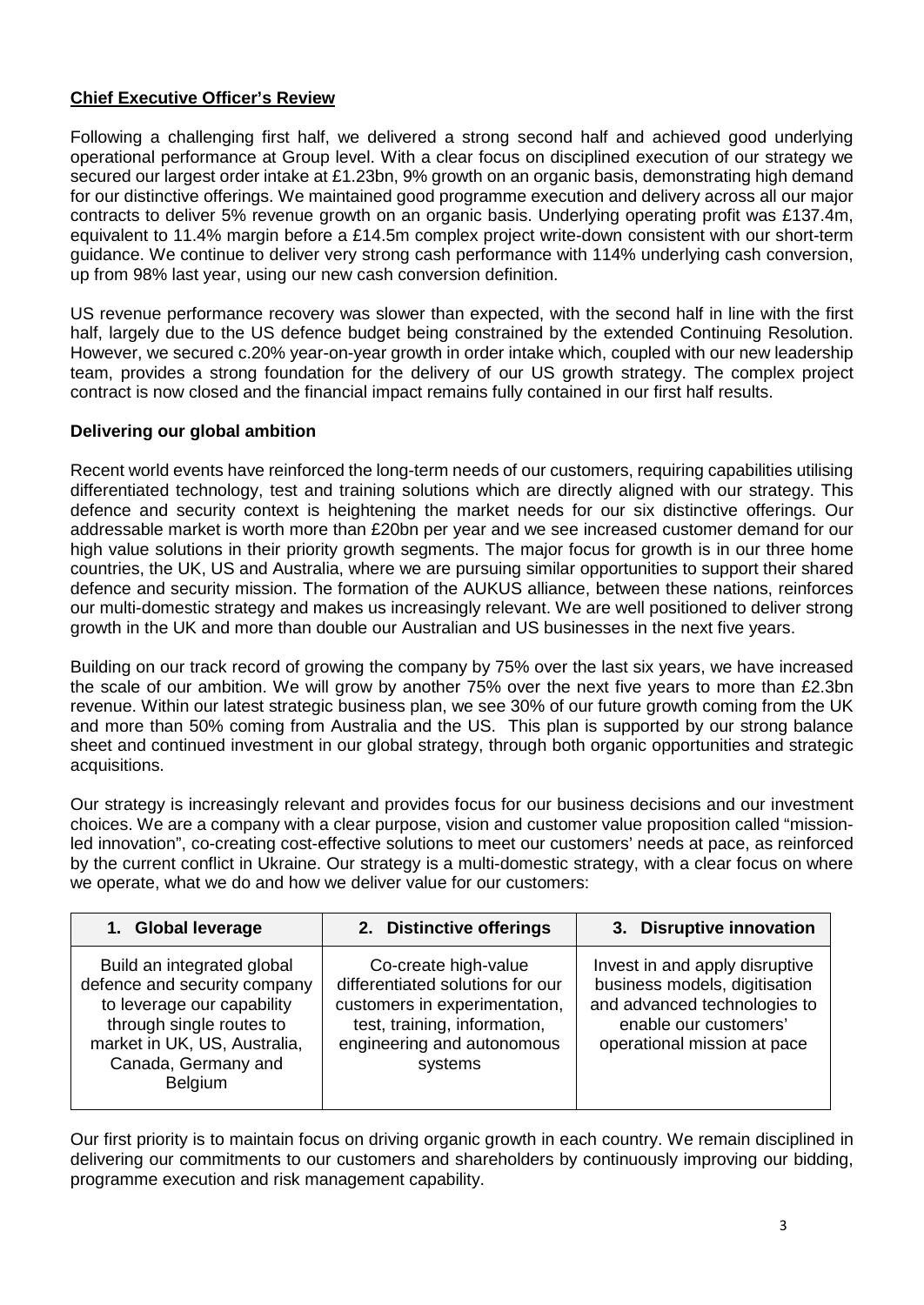Looking forward, we have a clear strategic business plan focused on creating a global leader in missionled innovation. With a strong balance sheet, we continue to invest in our multi-domestic growth strategy to realise our ambition. We have clarity around our six distinctive offerings and focus on our home countries, to provide a guide for our future investment decisions. Growth will be driven by investing in these distinctive offerings and leveraging across countries.

### **Environmental, Social and Governance (ESG)**

We continue to take our ESG responsibility seriously, ensuring our growth strategy is sustainable. We have been seen as a leader in the defence sector in ESG by many for years (validated by our strong *MSCI* and *Sustainalytics* ratings).

Our Environmental agenda is significant, including responsibility for over 50 internationally recognised conservation sites. In March we launched our Net-Zero plan with validation by Science Based Targets initiative (SBTi) currently underway, to achieve Net-Zero emissions by 2050 or sooner, with a reduction of 33% by 2030. We are already well on the way towards this target with a 32% reduction in our scope 1 & 2 emissions over the last 3 years. We are also working closely with our customers to co-create sustainable solutions, such as modernisation of the operations on St Kilda, a World-Heritage site, in the middle of our world-class test range.

From a Social perspective, we are a people business and we want our people to feel inspired and have the opportunity to realise their full potential. This year we are enhancing our focus on both physical safety and wellbeing. With rising costs of living and growing competition for talent, we have committed £10m additional investment into our reward offering with a particular emphasis on our lower paid staff. We continue to embrace many forms of difference to make us stronger, including gender balance with a global target of 30% women by 2030. I have recently augmented the QinetiQ Leadership Team for the next phase of growth. The team is diverse in many ways, with the necessary skills and experience in our key markets and has seen an increase of women representation from 25% to 36% in FY23.

Effective Governance is critical to our sustainability. We are focused on strengthening our own skills and processes, as well as those of our supply chain. We are focused on strengthening our own skills and processes and ensuring our supply chain is both vibrant and meets the same standards of safety, security, sustainability and governance that we do. In May 2022 we launched our sustainable procurement guide to help our suppliers achieve this objective. Driven by our company purpose, we take the ethics of defence seriously and carefully consider who we do business with and the projects we undertake, to protect lives and secure the vital interests of our customers.

This year we are taking our focus on ESG to a new level, with 17.5% of all leadership incentives focused on delivering our commitments.

### **Strategic achievements**

We have continued to make good strategic progress implementing our strategy to become an integrated global defence and security company. A few selected examples are:

- **Leading role in securing the interests of our NATO allies** we supported Formidable Shield, the largest live-fire Integrated Air and Missile Defence exercise in FY22 led by the US Sixth Fleet and conducted by Naval Striking and Support Forces NATO. This is a good example of the benefits arising from our investment in the LTPA contract, driving enhanced operational outcomes for our customers, increasing the demand for our ranges and positioning QinetiQ at the leading edge of safe delivery of complex events to ensure our NATO allies can defend against future threats.
- **Our large contracts continue to support significant growth in the UK we won orders** totalling £115m on the Weapons Sector Research Framework (WSRF) contract, including work on the development and deployment of directed energy weapons for the UK MOD, an important capability as identified in the Integrated Review earlier in the year, particularly focused on counter-hypersonics. The Engineering Delivery Partner (EDP) programme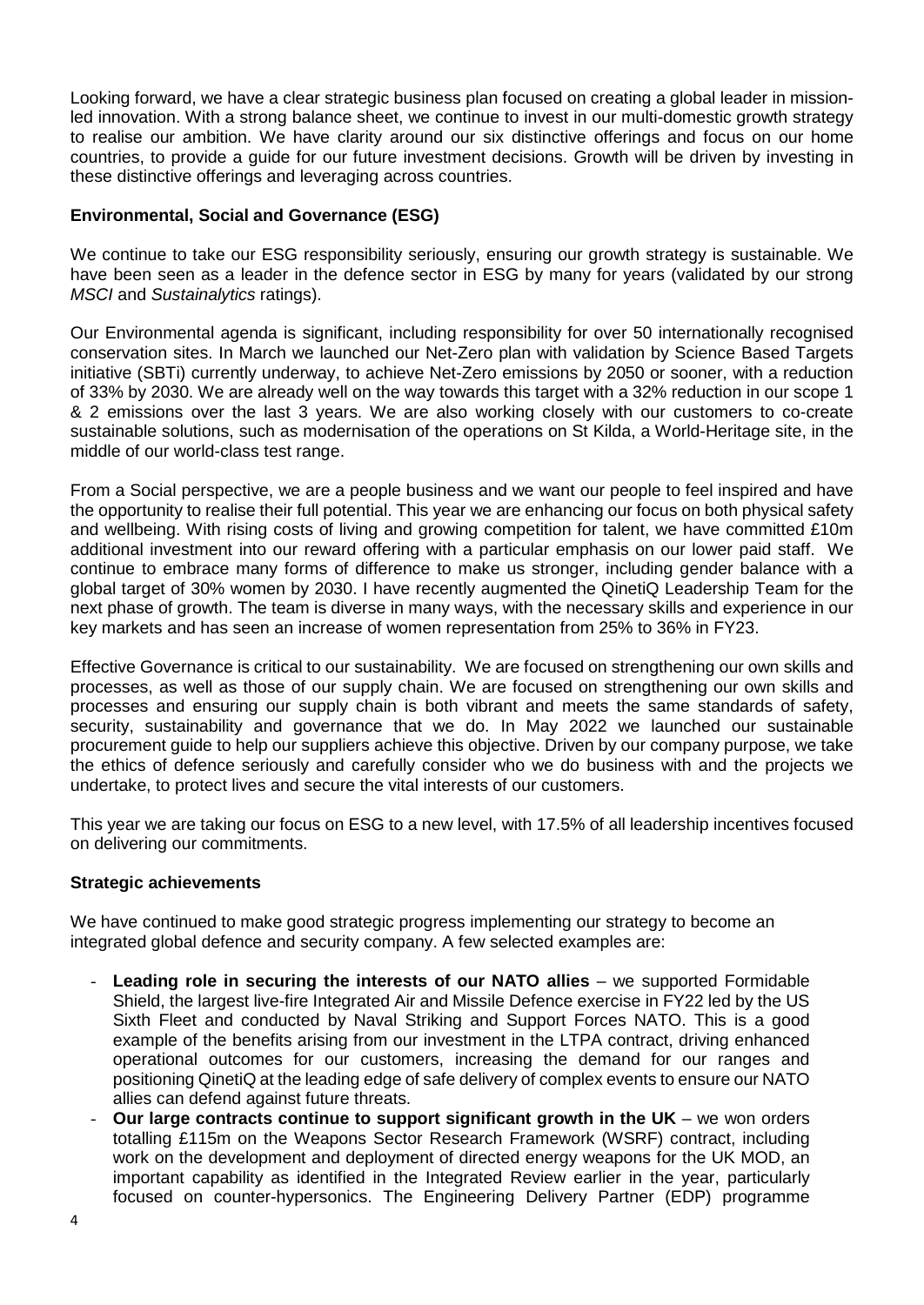continues to evolve to deliver the ever changing needs of our customers, and has now delivered over £920m of orders since inception in October 2018. Over 97% of engineering outputs have been delivered on time, right first time. This year, we also achieved Full Operating Capability (FOC) as planned and we successfully passed through the 4-year review point demonstrating DE&S' confidence and commitment to the contract.

- **Strategic partner to Strategic Command** we won more than £160m of orders with Defence Digital and Defence Intelligence, including a £33m contract to transform the aeronautical data management and aeronautical information production capability for UK MOD and a £20m contract to support defence intelligence transformation across electronic warfare, mission data, intelligence training, capability assessments and Urgent Operational Requirements implementation, adding automation and providing enhanced resilience. We have become a strategic partner supporting Strategic Command's digital change programmes and are well placed to continue to develop our position with these customers in the coming years.
- **Building a disruptive mid-tier company in the US** we won a number of notable and strategically significant contracts in the US, including a \$12m advanced sensor prototype contract, a \$62m full-rate production contract for our SPUR robot and a \$12m contract to deliver additional RCV-L prototypes for testing. With c.20% growth in orders coupled with our new leadership team, headed by Shawn Purvis, this provides a strong foundation for delivery of our strategy in the US through both organic growth and through strategy-led acquisitions.
- **Trusted partner in Australia** our Australian business continues to deliver strong growth. Our Major Service Provider (MSP) contract has delivered orders totalling A\$97m including an A\$27m order to assist the Australian Department of Defence in delivering its largest and most complex Land projects. This contract positions us for future growth as a trusted partner able to provide sovereign Australian industry capability, while leveraging our global capabilities.
- QinetiQ Target Systems (QTS) recovery QTS experienced disruption in FY21 due to COVID-19 with cancellations of trials and deployments due to travel restrictions around the world. Through FY22 we have seen significant positive progress across the QTS business with customers resuming trials and exercises and winning some significant orders, seeing growth in both their existing countries and new business wins in the US, India and Japan – the business has both recovered from COVID-19 and achieved its largest order intake ever with £42m orders.

### **Outlook – FY23**

We enter FY23 with confidence, a healthy order-book, £900m revenue under contract and positive momentum. We remain confident to deliver in line with our current expectations for FY23, with mid-single digit organic revenue growth and operating profit margin towards the middle of our 11-12% expected range, lower than our medium to long-term guidance driven by inflationary pressures and our continued investment to support future growth. Capital expenditure is expected to be at the upper end of the £90m to £120m per annum range, consistent with our previous guidance and our strategy to invest to grow.

### **Outlook – Longer term**

Our ambition is to deliver c.75% growth in the next five years, as we have in the last six years, with revenue of more than £2.3bn in FY27 and beyond. This means we are targeting mid-single digit percentage compound organic revenue growth over the next five years, with strategic acquisitions further enhancing this growth. We are targeting an operating profit margin of 12-13% in the mid to long-term. ROCE is forecast to remain strong at the upper end of the 15-20% range.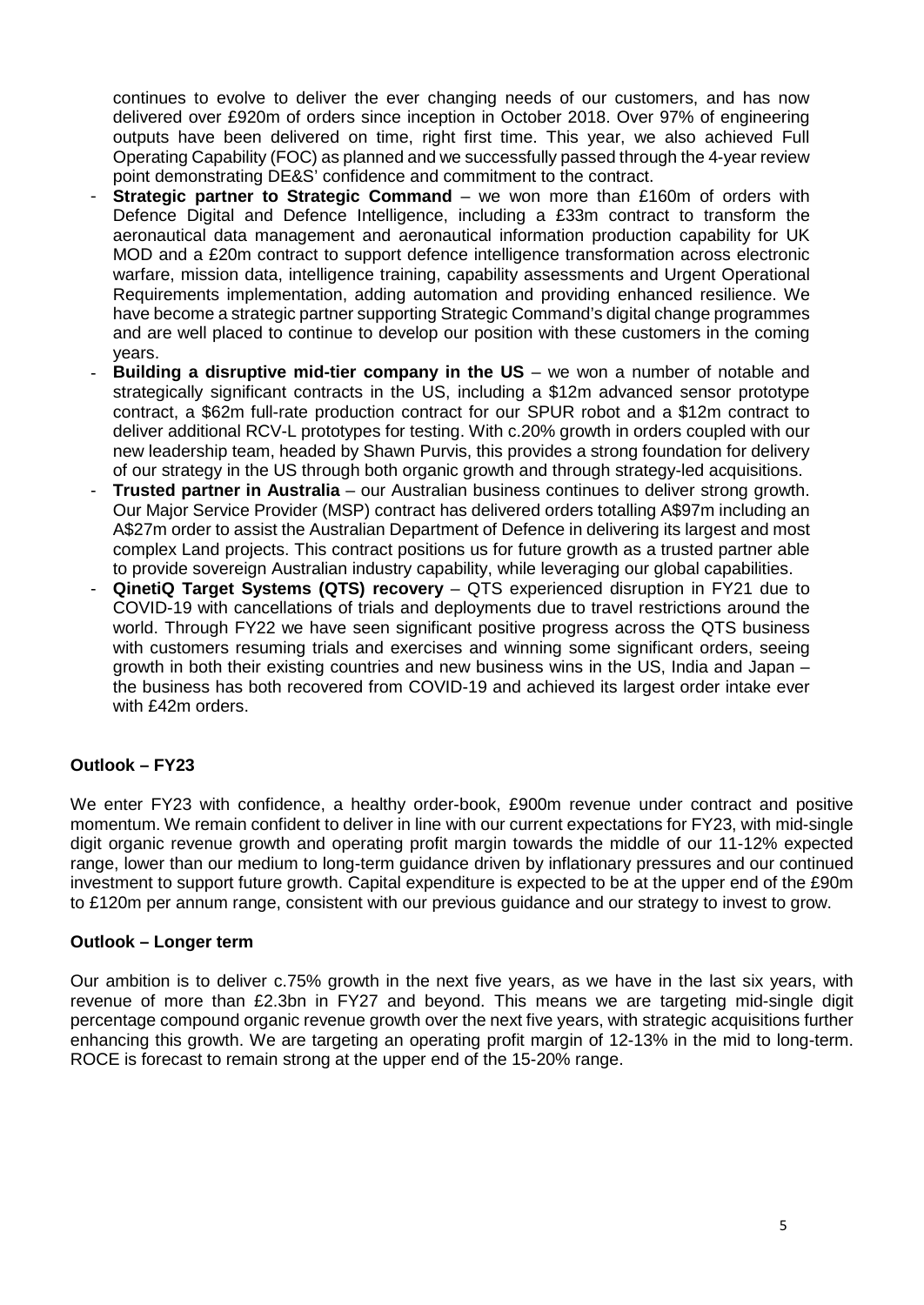### **Trading Environment**

Geopolitical tensions have risen to new heights following the Russian invasion of Ukraine. This has created more uncertainty around the world than has existed at any time since 9/11 and has risked moving Europe and NATO closer to a direct conflict with Russia. Alongside this, there has been a proliferation of grey-zone warfare, a need for advanced capabilities, informational advantage and better interoperability, as well as a focus on the resilience of domestic supply chains.

As a predominantly service-based business we are uniquely placed to operate across the breadth of platforms, systems and lifecycles unlike a more traditional vertical platform manufacturer. We can experiment, innovate and develop new capabilities, drawing on a broad range of existing, emerging and disruptive technologies across all our geographies.

### **UK**

The 2021 Integrated Review outlined the UK's current defence and security policy. This, alongside the Defence Command Paper and the Defence and Security Industrial Strategy, has seen the allocation of an additional £24.1bn in funding over a four-year period from November 2020 to 2024. The Integrated Review placed science and technology at the heart of the UK's defence policy with innovation cited as critical to UK success. The UK is investing over £6.6bn in research and development to develop next generation and emerging technologies in areas such as cyber, space, directed energy weapons, and advanced high-speed missiles. The Russian invasion of Ukraine has further cemented wider support for defence investment.

As the UK seeks to develop and deploy next generation capabilities faster than their adversaries, we are well positioned to support them in applying mission-led innovation to achieve this. Our unrivalled expertise in Research & Development and Test & Evaluation (RDT&E) combined with our recent investment to modernise UK test ranges will help our customers generate and assure new and emerging technologies at pace. Delivering value for money remains critical to our customers and we will continue to utilise innovative delivery models to support our customers in achieving this.

### **US**

The US maintains the largest defence budget worldwide, with the FY22 Department of Defense budget of \$743bn, more than the next ten largest countries combined. The FY23 budget request is \$30bn higher at \$773bn. The budget reflects the National Defense Strategy and the focus of that strategy on the pacing challenge of China. As well as supporting the preparation for future challenges, such as climate change, it preserves investment for readiness and deterrence against current threats including the acute threat of an aggressive Russia and the constantly emerging threats posed by North Korea, Iran, and violent extremist organisations. The budget request includes more than \$130.1bn for RDT&E (an all-time high and a 9.5% increase on FY22) to address the need to sharpen readiness in advanced technology, cyber, space and artificial intelligence.

In the US, we are a market leader in robotics, autonomy and advanced sensing solutions, an area of budget growth, delivering value to our customers through the rapid development and deployment of disruptive solutions. We have ambitious growth plans in the US. This is underpinned by a relevant offering with a growing need to provide actionable intelligence into war fighters' hands quicker and a push to develop and integrate multiple autonomous and semi-autonomous systems as the US seeks to invest in next generation technologies to maintain a technological advantage.

### **Australia**

Tensions in the Indo-Pacific region remain heightened from competition between global powers. In light of this, Australia published its Defence Strategic Update and Force Structure Plan in July 2020, placing increased emphasis on force readiness and capability modernisation. In September 2021, a trilateral security partnership was announced between Australia, United Kingdom and United States (AUKUS) to further enhance security in the region.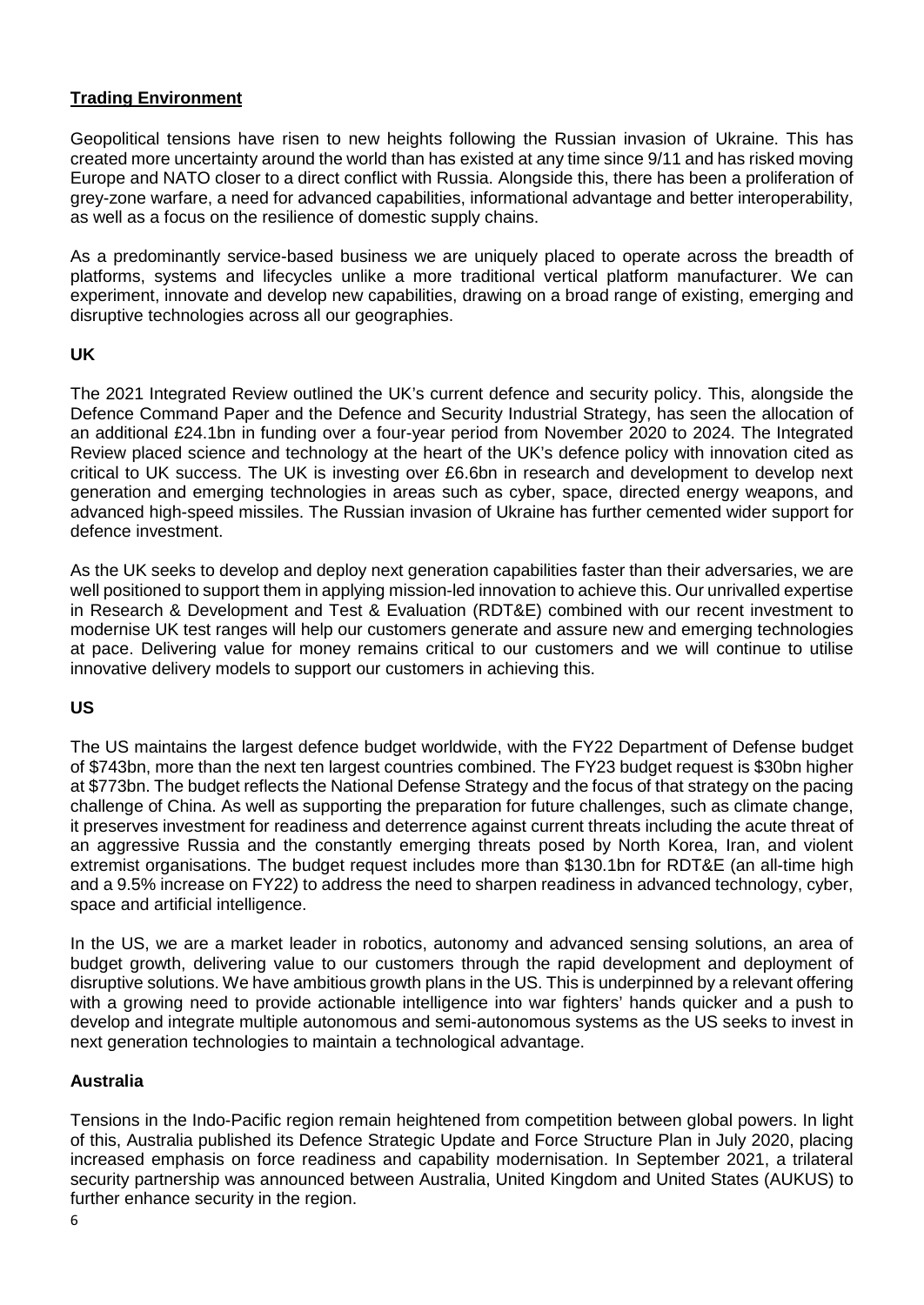The total defence budget is estimated to increase by 3.1% in real terms from 2021-22 to 2022-23, and by 7.1% in real terms over the period 2022-23 to 2025-26. This reflects funding required to continue delivery of the 2016 Defence White Paper and new or adjusted capability investments outlined in the 2020 Force Structure Plan, as well as increased investment in the capabilities of the Australian Signals Directorate through the 2022-23 Budget measure REDSPICE (Resilience, Effects, Defence, Space, Intelligence, Cyber, and Enablers). During 2022-23, AUKUS partners will progress trilaterally agreed programs of work and priority initiatives under: cyber capabilities, artificial intelligence, quantum technologies, and additional undersea capabilities. We see many opportunities to support the Australian forces in modernising sovereign defence capabilities, leveraging expertise from across QinetiQ.

### **Broader international markets**

The strategic landscape has undergone a seismic shift following Russia's invasion of Ukraine in February 2022. This has provoked NATO to increase its defence capabilities and readiness to respond, adding to the pressure for the NATO member countries to increase their defence spending of at least 2% GDP. Following the announcement of Germany to increase defence spending by EUR100bn over the next 5 years, many other NATO and European countries are also increasing their defence and security investment.

Whilst priority and investment focus will be attached to the prosecution of our three home country strategies (UK, US and Australia), we will continue to conduct business in the support of allies in 5-Eyes, NATO and Continental Europe.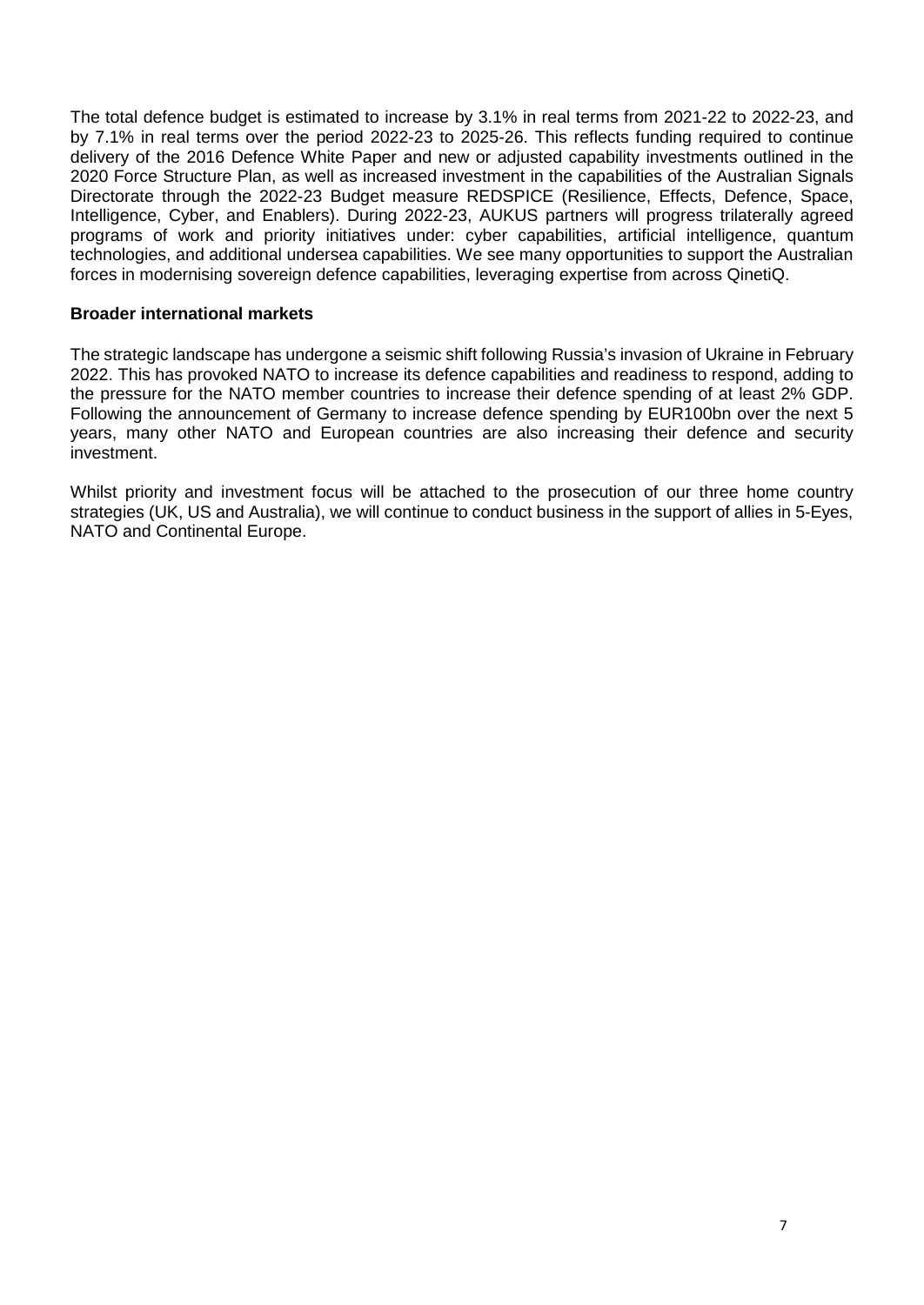### **Chief Financial Officer's Review**

### **Overview of full year results**

We have made good progress with a strong second half, partially offsetting the challenging first half. We delivered strong orders and revenue, growing organically by 9% and 5% respectively. Prior to the complex project write-down, we delivered good underlying trading performance with operating profit margins within our short-term target range at 11.4%. Strong cash performance has continued in FY22 and we closed the year with net cash of £225.1m, which continues to provide support for investment opportunities. We have changed our cash conversion definition to reflect our pre-capex cash flows as a proportion of EBITDA – using this new definition we achieved underlying cash conversion of 114% (FY21: 98%). We enter FY22 in a strong position, with a large order backlog and a robust balance sheet.

Orders in the year totalled £1,226.6m (FY21: £1,149.4m), a 7% increase, 9% on an organic basis. This included £320m of Engineering Delivery Partner (EDP) framework orders, £115m under the WSRF contract and in excess of £160m from Defence Digital and Defence Intelligence in EMEA Services and in the United States a \$62m order for the full rate production contract on the SPUR robots in Global Products.

We are also seeing positive trends in our order-book progression:

- Backlog: The LTPA is a large multi-year contract that was booked in prior years as we deliver revenue this will naturally reduce the LTPA order backlog. Order backlog excluding the LTPA continues to steadily increase, with 7% CAGR increase, now standing at £1.33bn.
- Opportunity size: As part of our previously stated strategy, we are also seeing success in winning and delivering on larger longer-term contracts, with 34% of our FY22 Orders from contracts over £5m in size, up from 28% two years ago.

At the beginning of FY23 approximately £900m of the Group's FY23 revenue was under contract, compared to £800m (of the FY22 revenue) at the same point last year. This notable increase reflects the strong performance on our key framework contracts in EMEA services and the ongoing recovery in Global Products.

Revenue increased 3% to £1,320.4m (FY21: £1,278.2m) up 5% on an organic basis, with a 13% organic increase in EMEA Services primarily due to ongoing EDP growth, new work under the WSRF contract and work delivered under the Major Service Provider (MSP) contract in Australia. Global Products revenue was down 16% organically due to the revenue performance recovery in the US being slower than expected, with the second half in line with the first half, largely due to the US defence budget being constrained by the extended Continuing Resolution.

As explained in our Interim Results, in the first half we reported a write-down on a large complex project due to technical issues and supplier delay on system development for a service contract. The write-down was due to a unique combination of emergent risks across system maturity, supplier capability and contract delivery conditions. Our first half results included a prudent judgement of the revenue and additional cost impact to resolve the project. The project has now been fully closed and the financial impact remains consistent with and contained in our first half results.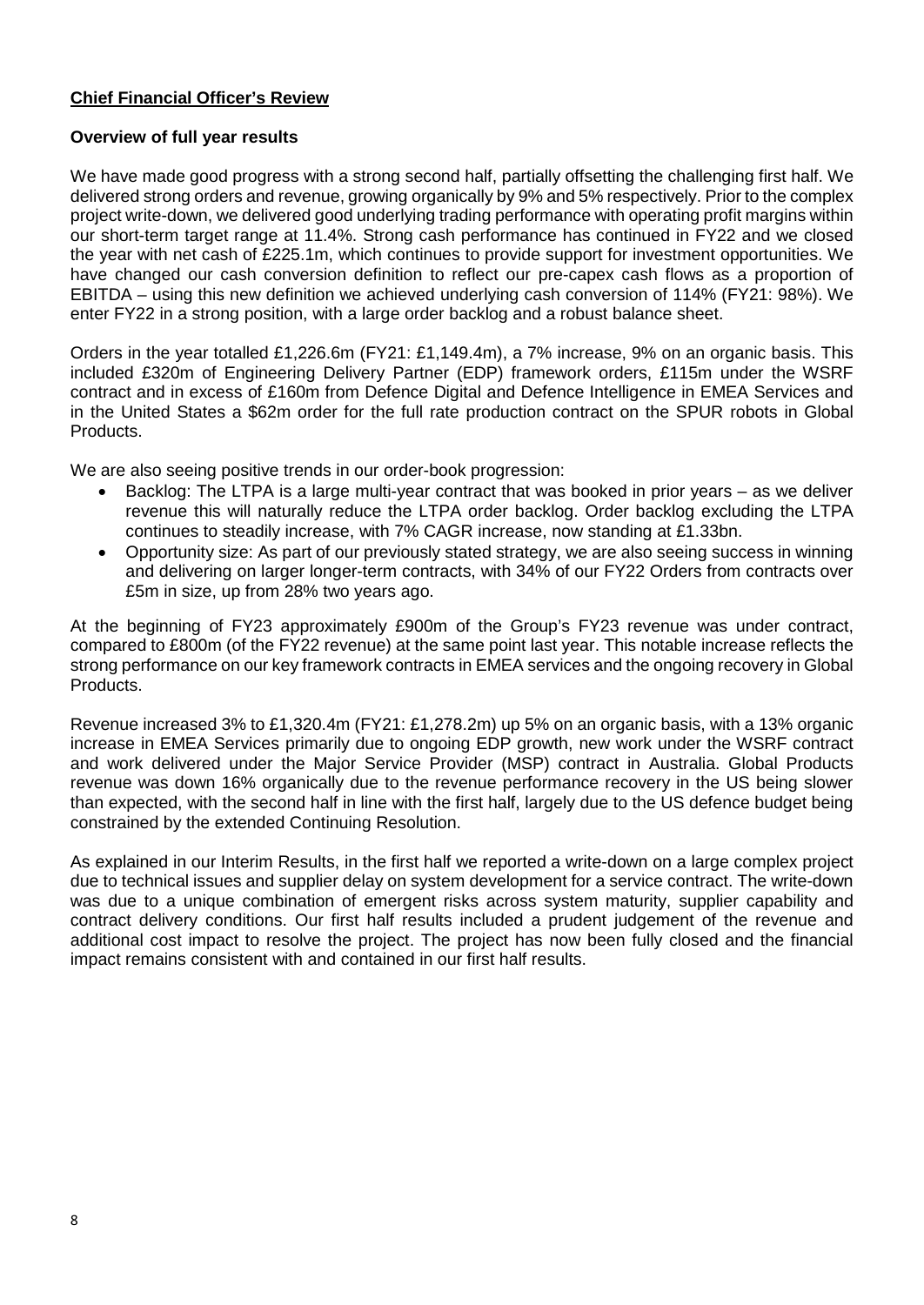The below table demonstrates our full year underlying results before and after the effect of the complex project write-down:

|               |                   | <b>FY22</b> |                  | <b>FY21</b> | <b>Underlying change</b> |           |            |
|---------------|-------------------|-------------|------------------|-------------|--------------------------|-----------|------------|
|               | <b>Underlying</b> | Complex     | <b>Excluding</b> |             | <b>Including</b>         | Excluding | Excluding  |
|               | results           | project     | write-down       | results     | write-                   | write-    | write-down |
|               |                   | write-down  |                  |             | down                     | down      | (organic)  |
| <b>Orders</b> | £1,226.6m         | £22.5m      | £1,249.1m        | £1,149.4m   | $+7%$                    | $+9%$     | $+11%$     |
| Revenue       | £1,320.4m         | £10.7m      | £1,331.1m        | £1,278.2m   | $+3%$                    | $+4%$     | $+6%$      |
| Operating     | £137.4m           | £14.5m      | £151.9m          | £151.8m     | $(9)$ %                  | $+0\%$    | $(3)\%$    |
| profit        |                   |             |                  |             |                          |           |            |
| Margin        | 10.4%             |             | 11.4%            | 11.9%       |                          |           |            |

Underlying operating profit of £137.4m (FY21: £151.8m) was down 9%. Excluding the impact of the writedown underlying operating profit was flat at £151.9m, at 11.4% margin, consistent with our short-term target range of 11-12%. On an organic basis (after adjusting for the impact of acquisitions, disposals and the effect of foreign exchange) underlying operating profit was down 12%. Operating profit in Global Products decreased by £31.4m primarily due to the write-down and US reduced revenue. This was offset by EMEA Services which saw a 14% increase in profit following a similar increase in revenue in this area of the business.

Statutory operating profit, including the impact of specific adjusting items, as set out below, was £117.5m (FY21: £108.7m).

Underlying profit before tax decreased 9% to £136.0m (FY21: £149.9m) in line with the decrease in underlying operating profit, with underlying net finance expense at £1.4m (FY21: £1.9m).

### **Specific adjusting items**

Specific adjusting items (sometimes known as 'middle column'), at the operating profit level amounted to a loss of £19.9m (FY21 restated: loss of £43.1m). This included £10.7m amortisation of acquired intangibles (FY21: £10.9m); £3.7m associated with unsuccessful acquisition activity (FY21: £1.0m acquisition costs); a £2.4m past service cost in respect of the defined benefit pension scheme and a £1.9m charge in respect of a change in accounting policy in respect of software implementation costs. The latter arises from a decision by the International Financial Reporting Interpretations Committee (IFRIC) on how companies should be interpreting accounting standards when assessing how to account for configuration and customisation costs in cloud computing arrangements. Many companies, including QinetiQ, are now having to expense, rather than capitalise, the costs of implementing new software tools procured through 'Software as a Service' arrangements.

Below operating profit, specific adjusting items included income of £4.5m (FY21: £7.1m) in respect of the defined benefit pension net surplus and a tax expense of £11.8m (FY21 restated: £3.1m income), discussed in more detail below. The prior year also included a gain on sale of businesses and investments of £28.7m and a £25.4m goodwill impairment in relation to the QinetiQ Germany business.

Further analysis is set out in note 3.

### **Net finance costs**

Net finance income was £3.1m (FY21: £5.2m). The underlying net finance expense was £1.4m (FY21: £1.9m) with additional income of £4.5m (FY21: £7.1m) in respect of the defined benefit pension net surplus reported within specific adjusting items. The pension net finance income is calculated as a percentage of the opening net asset. In FY22 the opening net asset (£214.3m) was substantially smaller than the net asset at the start of FY21 (£309.7m) generating a reduction in the level of net finance income. Similarly, the increase in the net surplus within FY22 (closing at £362.2m) will lead to an increase in the pension net finance income in FY23.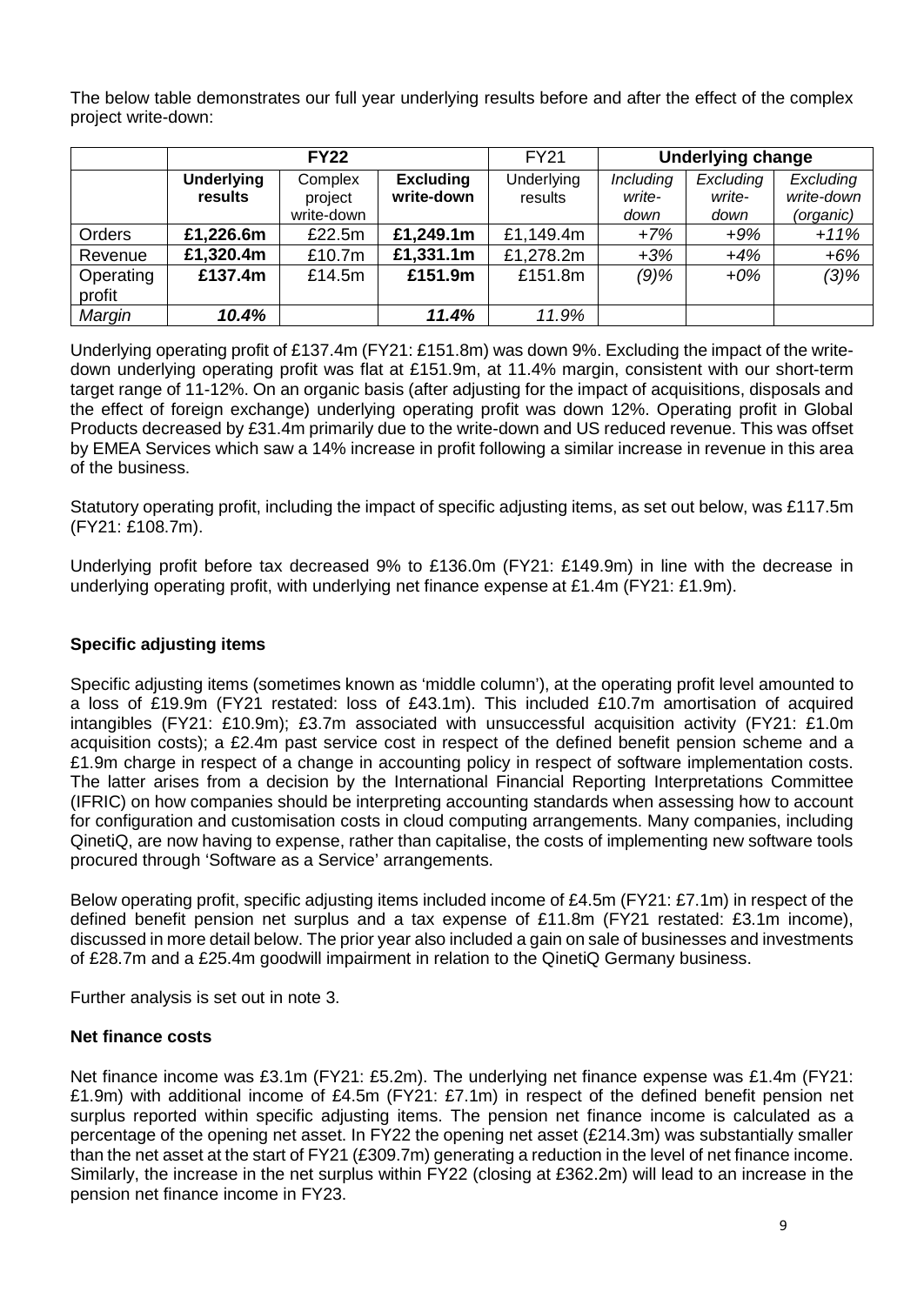### **Tax**

The total tax charge was £29.7m (FY21 restated: £20.7m), with specific adjusting items driving the increase. The underlying tax charge was £17.9m (FY21: £23.8m), on lower underlying profit before tax with an underlying effective tax rate of 13.2% for the year ending 31 March 2022 (FY21: 15.9%). The underlying effective tax rate continues to be below the UK statutory rate, primarily as a result of the benefit of research and development expenditure credits ('RDEC') in the UK which are accounted for under IAS 12 within the tax line. An adjusted underlying effective tax rate before the impact of RDEC would be 17.3% (FY21: 19.4%). The impact of RDEC is shown net of £9.5m (FY21: £10.6m) appropriated by the MOD. Within other creditors there are provisions for payments of MOD appropriations awaiting the resolution of an SSRO decision with regard to RDEC which may give rise to a reversal of the creditor and to an increased benefit from RDEC in the income statement in the current and future periods. The effective tax rate is expected to remain below the UK statutory rate in the medium term, subject to any tax legislation changes, the geographic mix of profits, the recognition of deferred tax assets and while the benefit of net RDEC retained by the Group remains in the tax line.

A £15.9m charge in respect of the impact on UK deferred tax balances due to the UK corporation tax rate change from 19% to 25% has been classified as a specific adjusting item. Together with a £4.1m income (FY21 restated: income of £3.1m) in respect of the pre-tax specific adjusting items (see note 3), the total specific adjusting items tax expense was £11.8m (FY21 restated: income of £3.1m).

At 31 March 2022 the Group had unused tax losses and US carried forward interest expense of £128.1m (FY21: £73.2m) which are available for offset against future taxable profits. Deferred tax assets are recognised on the balance sheet of £15.5m in respect of £59.7m of US net operating losses, £4.5m in respect of £19.0m of Canadian net operating losses and £1.8m in respect of £5.5m of German trade losses.

### **Cash Performance**

Underlying net cash flow from operations was £215.3m (FY21: £199.0m). Listening to stakeholder feedback we have changed our cash conversion definition to reflect our pre-capital expenditure cash flows as a proportion of EBITDA in order to demonstrate how we convert our profit (excluding interest, tax, depreciation and amortisation) into cash flow – under this new definition we achieved underlying cash conversion of 114%, an increase from 98% last year applying the new definition; for reference using our prior year definition we delivered cash conversion (pre-capex cash flow vs operating profit) of 157% (FY21: 131%). This cash flow included a £21.5m working capital inflow driven by the timing of contract receivables and payables.

Capital expenditure increased to £84.3m (FY21 restated: £75.9m), driven by ongoing LTPA contract investment and digital transformation. After paying tax and net interest of £21.0m the Group generated free cash flow of £110.0m (FY21: £106.7m). Looking forward, given the nature of our business model, we expect to continue to fund our capex requirements from operational cash flow.

As at 31 March 2022 the Group had £225.1m net cash (FY21: £164.1m). The increase in net cash was primarily due to the £110.0m free cash flow, offset by dividend payments of £40.2m (FY21: £37.7m).

We retain a strong balance sheet to support investment in our long-term growth strategy and maintain a rigorous approach to the deployment of our capital, scrutinising organic and inorganic opportunities in the same manner to ensure returns to our shareholders are appropriate for the risks taken.

Our priorities for capital allocation, following this rigorous methodology, are:

- 1. Organic investment complemented by acquisitions where there is a strong strategic fit;
- 2. The maintenance of balance sheet strength;
- 3. A progressive dividend; and
- 4. The return of excess cash to shareholders.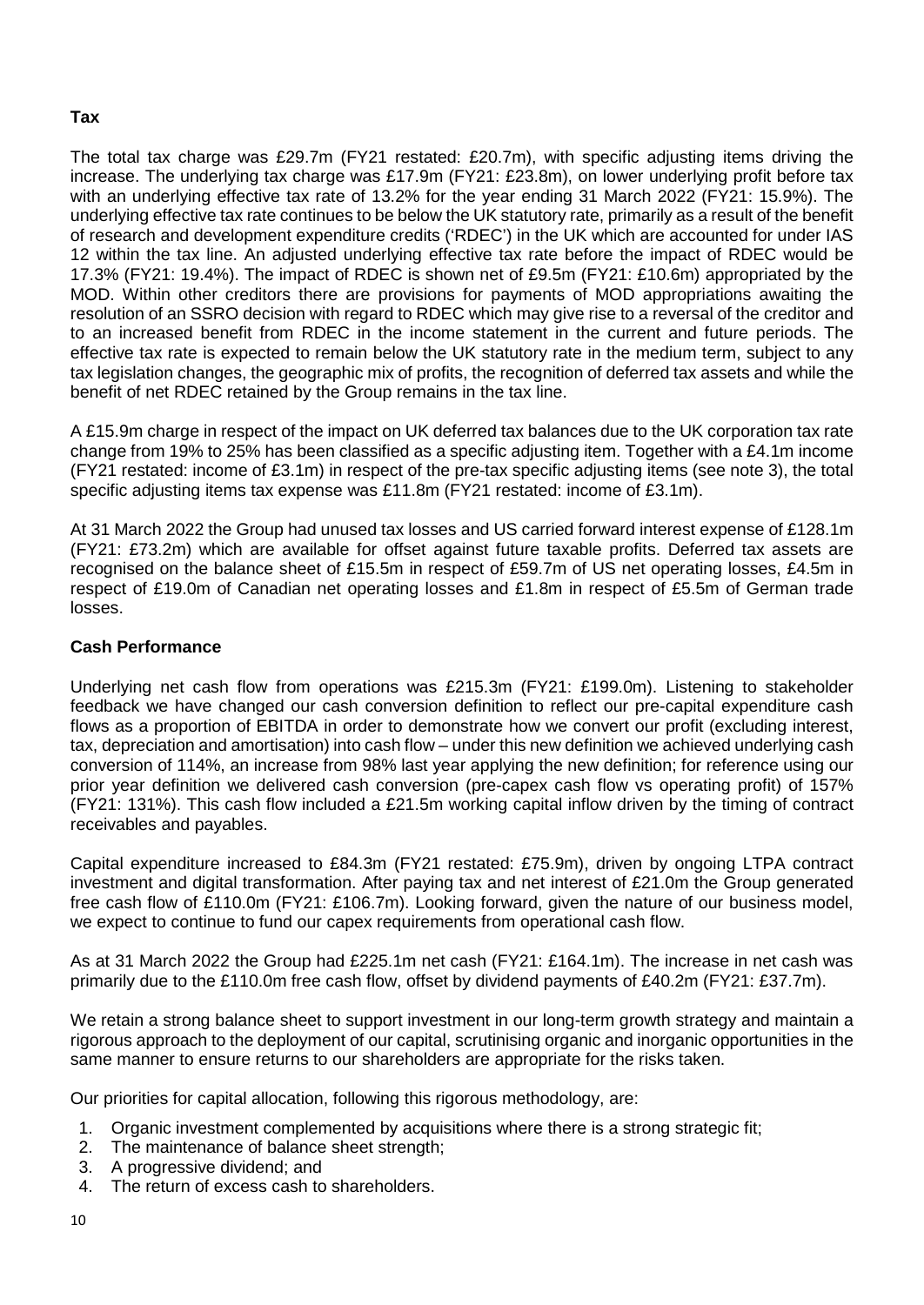The Group is not subject to any externally imposed capital requirements.

Through FY22 we have demonstrated our capital allocation policy in action: excellent cash conversion and balance sheet strength retained; £84m capital investment in year; M&A targets pursued; and a progressive dividend payment confirmed. Whilst we have had a material cash balance for a few years and with good operational and strategic rigour this may continue to increase in the short-term, we are comfortable with this as it gives us the flexibility and ability to prosecute our strategy.

### **Committed facilities**

The Group has a £275m bank revolving credit facility with an additional 'accordion' facility to increase the limit up to £400m. The facility, of which £65m will mature on 27 September 2024 and £210m will mature on 27 September 2025, was undrawn at 31 March 2022 and provides the Group with significant scope to execute its strategic growth plans.

### **Return on Capital Employed (ROCE)**

In order to help understand the overall return profile of the Group, last year we reported our Return on Capital Employed, using the calculation of: Underlying EBITA / (average capital employed less net pension asset), where average capital employed is defined as shareholders equity plus net debt (or minus net cash).

For FY22 Group ROCE was 26% (FY21: 28%). Before the impact of the complex project write-down FY22 ROCE is 28%, in line with the prior year. As we continue to invest in our business to support sustainable long term growth our ROCE is forecast to remain attractive, at the upper end of the 15-20% range.

### **Earnings per share**

Underlying basic earnings per share decreased by 7% to 20.6p (FY21: 22.1p) driven by the lower underlying profit after tax. Basic earnings per share for the total Group (including specific adjusting items) decreased 26% to 15.7p (FY21 restated: 21.4p).

The average number of shares in issue during the year, as used in the basic earnings per share calculations, was 573.2m (FY21: 569.7m) and there were 573.8m shares in issue at 31 March 2022 (all net of Treasury shares).

### **Dividend**

The Board proposes a final FY22 dividend per share of 5.0p (FY21: 4.7p) making the full year dividend 7.3p (FY21: 6.9p). The full year dividend represents an increase of 6% in line with the Group's progressive dividend policy.

Subject to approval at the Annual General Meeting, the final FY22 dividend will be paid on 25 August 2022 to shareholders on the register at 29 July 2022.

### **Pensions**

The net pension asset under IAS 19, before adjusting for deferred tax, was £362.2m (31 March 2021: £214.3m). The key driver for the increase in the net pension asset since March 2021 was gains due to changes in financial assumptions (primarily in respect of the discount rate), which decrease the present value of scheme liabilities, partially offset by a small decrease in value of scheme assets.

The key assumptions used in the IAS 19 valuation of the scheme are set out in note 15.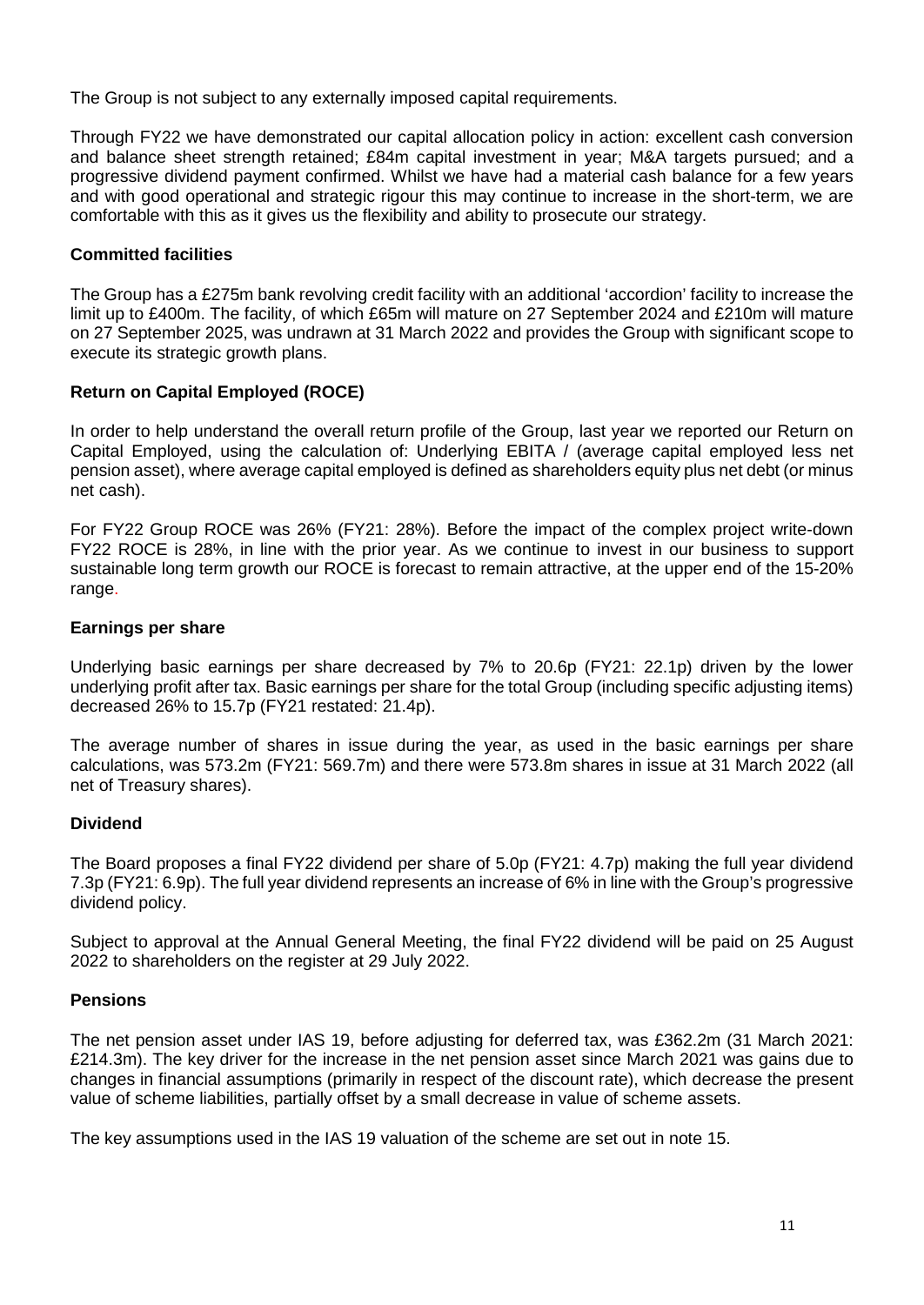### **Foreign exchange**

The Group's income and expenditure is largely settled in the functional currency of the relevant Group entity, mainly Sterling, US Dollar or Australian Dollar. The Group has a policy to hedge all material transaction exposure at the point of commitment to the underlying transaction. Uncommitted future transactions are not routinely hedged. The Group does not hedge its exposure to translation of the income statement.

The principal exchange rates affecting the Group were the Sterling to US Dollar and Sterling to Australian Dollar exchange rates.

|                   | <b>FY22</b> | <b>FY21</b> |  |
|-------------------|-------------|-------------|--|
| £/US\$ - opening  | 1.38        | 1.24        |  |
| £/US\$ - average  | 1.36        | 1.31        |  |
| $E/US$$ - closing | 1.31        | 1.38        |  |
| $E/AS$ - opening  | 1.81        | 2.03        |  |
| $E/AS$ - average  | 1.85        | 1.84        |  |
| $E/AS - closing$  | 1.75        | 1.81        |  |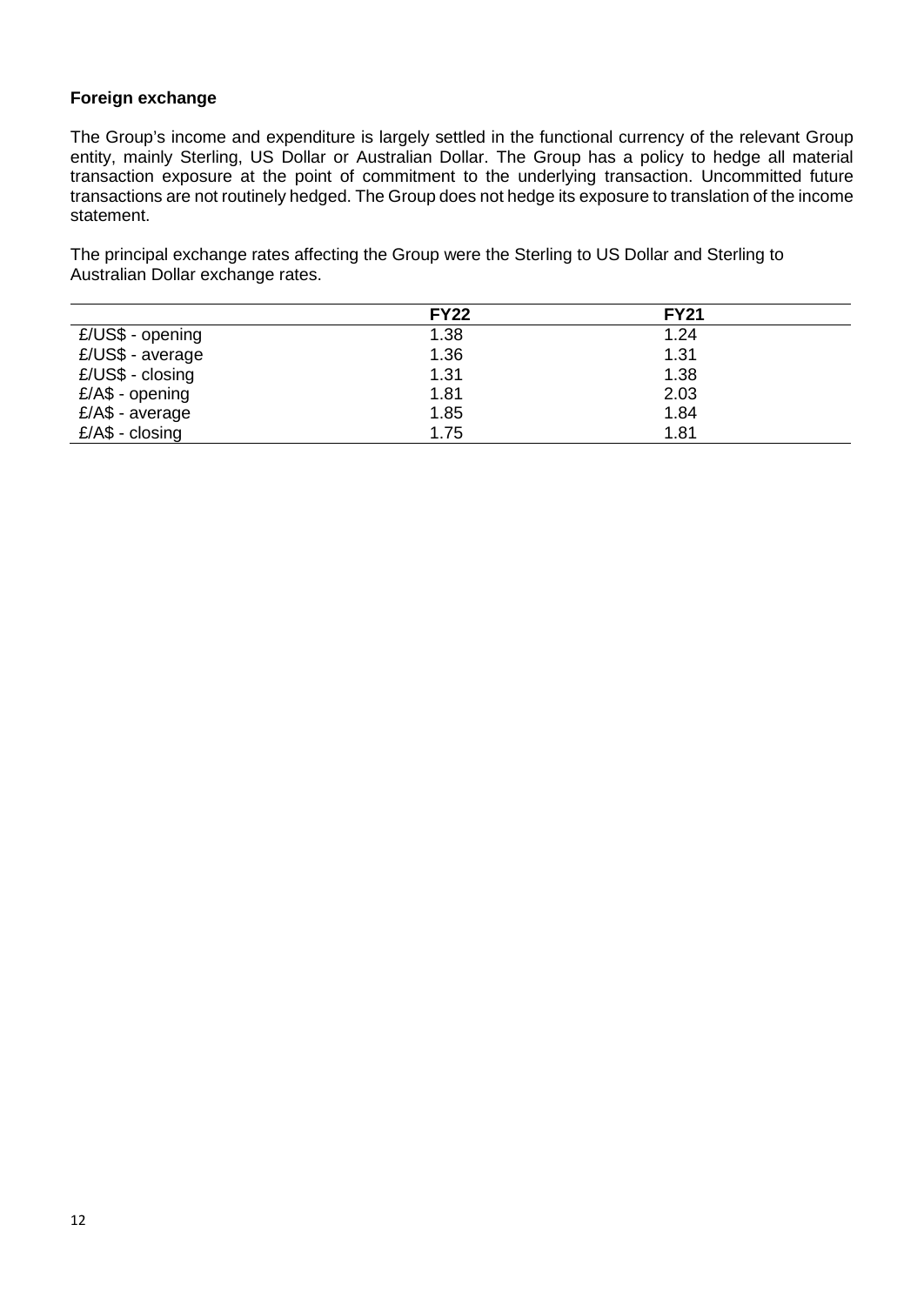### **Operating Review**

### **EMEA Services**

| <b>FY22</b> | FY21    |
|-------------|---------|
| £m          | £m      |
| 918.9       | 864.4   |
| 1,059.2     | 939.9   |
| 135.6       | 118.6   |
| 12.8%       | 12.6%   |
| 1.1x        | 1.2x    |
| 2.541.6     | 2,710.6 |
|             |         |

onsistent with revenue reporting prior year orders has been restated to exclude £1.7m of contribution from Joint (2) B2B ratio is orders won divided by revenue recognised, excluding the LTPA non-tasking services revenue of £222m (FY21: £226m)

### **Overview**

EMEA (Europe, Middle East and Australasia) Services combines world-leading expertise with unique facilities to provide capability generation and assurance, underpinned by long-term contracts that provide good visibility of revenue and cash flows.

### **Financial performance**

Orders for the year increased by 6% to £918.9m (FY21: £864.4m), driven by £115m under the WSRF contract in the UK, mainly for the development of directed energy systems in the UK; an increase in orders from Defence Digital and Defence Intelligence; and an order worth A\$27 million for Land systems engineering support in Australia.

Revenue increased by 13% to £1,059.2m (FY21: £939.9m), and grew by 13% on an organic basis, as a result of new work under the EDP and WSRF contracts, Defence Digital contracts (in Cyber & Information) and ongoing growth in Australia.

At the beginning of FY23, £726m of the division's FY23 revenue was under contract, compared to £684m (of the FY22 revenue) at the same point last year. This reflects the 6% increase in orders won in the year.

Underlying operating profit grew by 14% to £135.6m (FY21: £118.6m) and grew organically by 14% in line with revenue growth. Operating margin increased to 12.8% reflecting the continuation of disciplined cost control and risk management.

Including the LTPA, approximately 67% of EMEA Services revenue is derived from single source contracts (FY21: approximately 68%). By investing in our core contracts and extending their duration the high proportion of single source revenue contracted on a long-term basis provides visibility and reduces our exposure to future changes in the baseline profit rate set annually by the Single Source Regulations Office.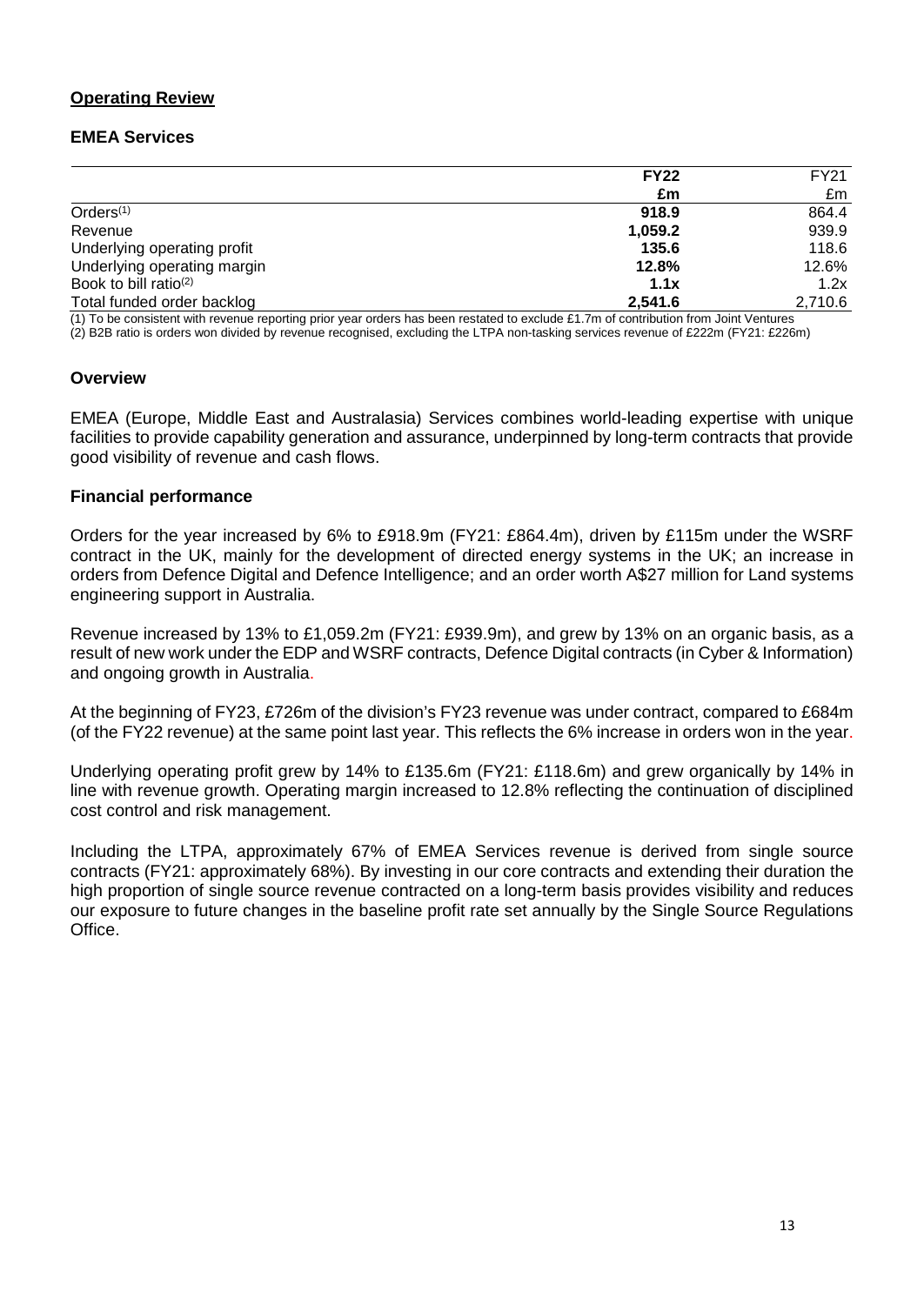### **Business Unit commentary**

### Maritime & Land (~39% of EMEA Services revenue)

The Maritime & Land business delivers operational advantage to customers by providing independent research, evaluation and training services.

- We supported Formidable Shield, the largest live-fire Integrated Air and Missile Defence exercise in FY22 led by US Sixth Fleet and conducted by Naval Striking and Support Forces NATO. In total, 16 ships, 31 aircraft, and approximately 3,300 personnel from ten NATO nations participated in the live training event at the Hebrides range. We provided the safe environment, logistics and range control to facilitate this trial, across the maritime and air domains. A range of targets were used to test defences, including subsonic, supersonic and ballistic targets. This is an excellent example of our investment in the LTPA contract driving enhanced operational outcomes for our customers, increasing the demand for our ranges and QinetiQ being at the leading edge of safe delivery of complex events to ensure our NATO allies can defend against future threats.
- We supported the Royal Navy Carrier Strike Group Strike Warrior exercise at MOD Aberporth and Hebrides ranges, with our operational training and missions system business Inzpire, supporting the overall training activity using its God's Eye View (GEV) capability. Exercise Strike Warrior involved more than 20 warships, three submarines and 150 aircraft from 11 nations and was the final test for the Carrier Strike Group before its first operational deployment. The GEV system developed by QinetiQ enabled the Royal Navy and Royal Air Force to enhance the training value from the exercise with a near real time picture of the overall exercise tracking each asset across waters off north-west Scotland by connecting sensors across the Hebrides range and RAF bases through a digital backbone.
- We have won orders totalling £115m on the Weapons Sector Research Framework (WSRF) contract, including work on the development and deployment of directed energy weapons for the UK MOD, an important capability as identified in the Integrated Review earlier in the year, particularly focused on counter-hypersonics. We were appointed to lead the WSRF in June 2020 by DSTL, alongside industry partners MBDA and Thales. The framework, which we expect to be worth £300m over five years, brings together more than 100 industry and academic partners to research and develop technologies for the benefit of the UK MOD.
- Working alongside a range of industry and NATO partners, we successfully delivered the *Robotic Experimentation and Prototyping augmented by Maritime Unmanned Systems* (REPMUS) trials in Portugal. This was an important unmanned system development trial that combined multi-national and multi-domain data to generate a detailed mobile command and control picture of the battle space, used by an amphibious raiding party.
- Under the LTPA Air Ranges Modernisation programme we have completed a significant upgrade to our facilities on the island of St Kilda – St Kilda is the UK's only dual UNESCO World Heritage site, 40 miles off the west coast of the Outer Hebrides in Scotland. We have developed a new energy centre, accommodation, tracking radars and telemetry, completed on time and to budget.
- We have made an investment in our autonomy capability in the UK, acquiring the Northstar autonomous navigation software intellectual property and related test and trials assets from TP Group Plc. As part of the investment, the software development team have also moved to QinetiQ. This investment demonstrates our capital allocation policy in action, investing in important capabilities and IP to support future growth in the UK and internationally.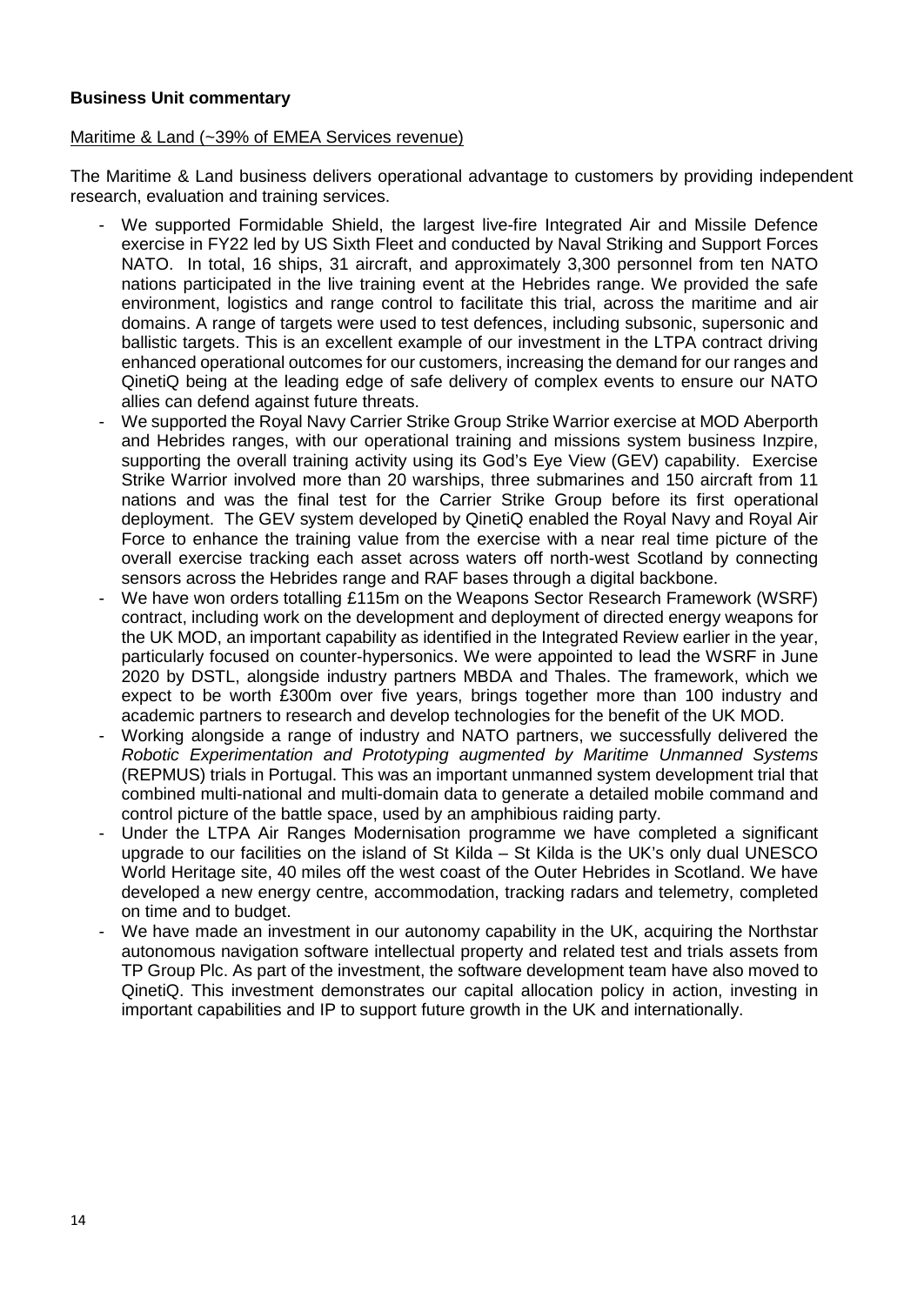### Air & Space (~22% of EMEA Services revenue)

The Air & Space business de-risks complex aerospace programmes by evaluating systems and equipment, assessing the risks and assuring safety.

- The Engineering Delivery Partner (EDP) programme continues to evolve to deliver the ever changing needs of our customers, and has now delivered over £920m of orders since inception of this 10-year framework contract in October 2018. Over 97% of engineering outputs have been delivered on time, right first time. This year, we also achieved Full Operating Capability (FOC) as planned and we successfully passed through the 4-year review point demonstrating DE&S' continued confidence and commitment to the contract. Key wins this year include:
	- A £25m, 3-year contract to integrate all Lightning II Technical Support requirements to provide the continuity and flexibility necessary to support safe, effective and operationally focused aircraft capability development;
	- A multi-year contract bringing together the Land Assurance QinetiQ is providing into a single, agile contract, supporting the achievement of Full Operating Capability (FOC) of the AJAX vehicle line by 2025;
	- A series of contract amendments totalling £22m to supporting the New Style of IT programme in its delivery of critical engineering delivery commitments and timelines through maintaining essential engineering expertise and continuity of technical knowledge.
- Despite logistical challenges presented by COVID-19, we have successfully delivered the full 2021 Test Aircrew Training course. Aligned with our global ambitions and broadening international success, our training courses are attracting significant international demand. In FY22, we have welcomed students from Australia, Finland, Switzerland, Netherlands, Sweden, German and Turkey.
- We have made good progress on developing the tools, people, processes and procedures for Digital Test & Evaluation. We are applying these to the New Medium Helicopter acquisition programme for DE&S where we will pilot our digital innovation on this important procurement to help MOD speed up its decision-making and reduce cost.
- Building on our pre-collaboration agreement on the UK's next generation fighter concept known as Tempest, throughout the year we have signed contracts with the four main key industry partners to develop our role and position in the programme. We will provide capability assurance, helping streamline the development programme while also exploring how our advanced technologies could be used to enhance operational capability of the platform. We have also continued to develop opportunities on the FCAS Acquisition Programme.
- We continue to deliver on a range of other critical programmes and capabilities in the Air domain, including Merlin CROWSNEST radar trials and Future Anti Surface Guided Weapon trials in support of the MOD Carrier Strike Group (CSG) capability, acceleration of the Tribune program, bringing the C130J capability across to the A400M, support to the Battle of Britain Memorial Flight, and continued provision tests for Boeing in our five-metre wind tunnel at Farnborough.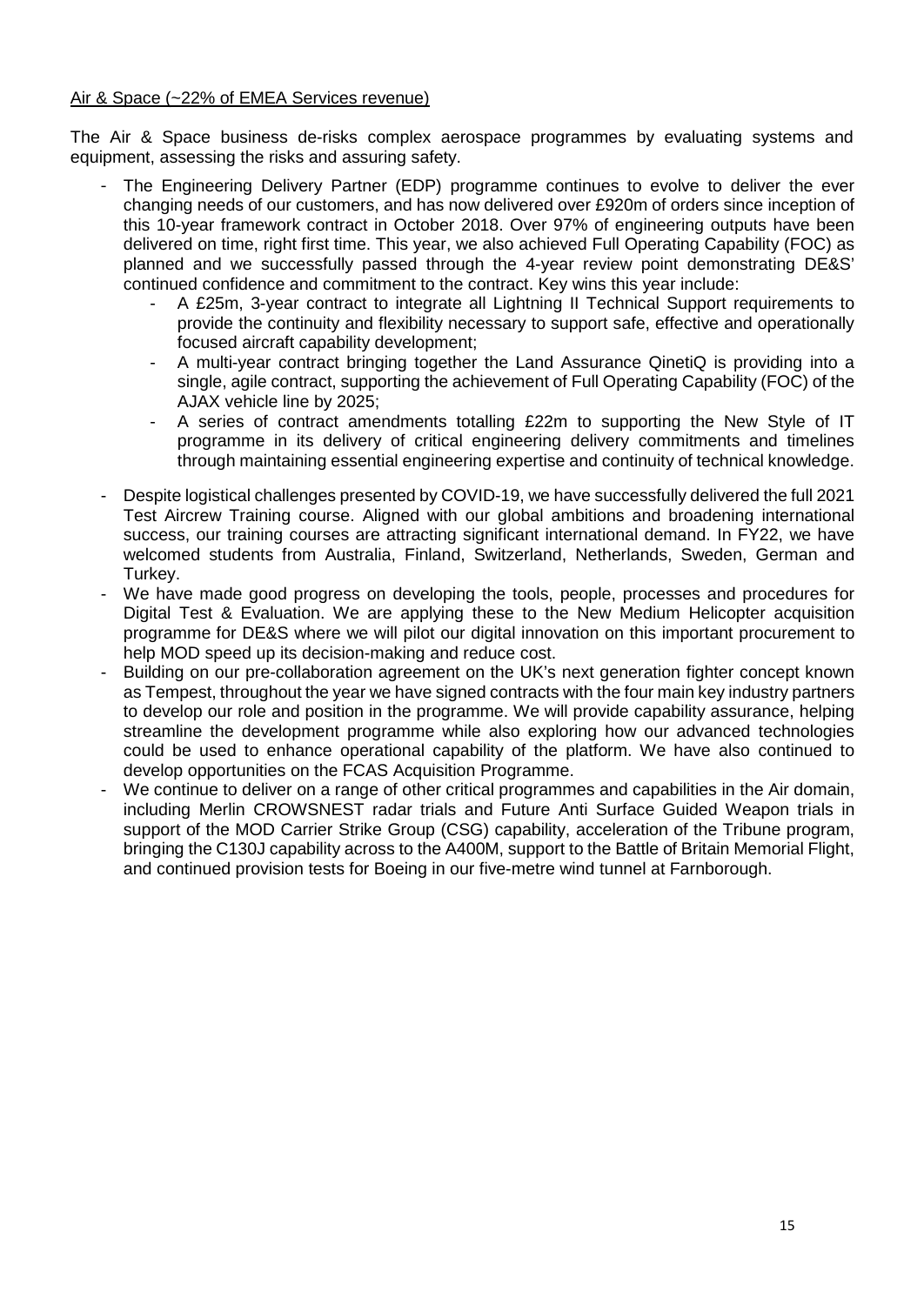### Cyber & Information (~29% of EMEA Services revenue)

The Cyber & Information business helps government and commercial customers respond to fast-evolving threats based on its expertise in training, secure communication networks and devices, intelligence gathering and surveillance sensors, and cyber security.

- We have won over £160m of Orders with Defence Digital and Defence Intelligence. We have become a strategic partner supporting Strategic Commands' digital change programmes and are well placed to continue to exploit our position into these customers in the coming years. Orders won include the following, many of which are contracted through EDP:
	- We have won a £33m contract to transform the aeronautical data management and aeronautical information production capability for UK MOD. PICASSO Aeronautical Information Capability (P-AIC) will provide global access to reliable, timely, accurate, and (where applicable) assured and legislatively aligned, worldwide Aeronautical Information that will support safe Defence aviation. The solution will be a 24/7, cloudhosted, system-of-systems, that will transform the way UK MOD manages aeronautical data;
	- In 2018 we won a significant competitive programme to provide private sector client side support to the Battlefield Tactical Communication and Information Systems (BATCIS) Delivery Team within Defence Digital (within MOD). The contract is a critical enabler to deliver the next generation of Tactical Communication and Information Systems as part of a Single Information Environment for UK armed forces. Following the strong delivery in the first three years of the programme by both QinetiQ and in collaboration with our partners (Roke, ATOS and BMT) and suppliers, we have been awarded a one-year extension;
	- We have secured a several million pounds 2-year contract extension to support UK MOD in the development and transition to live service of a cutting edge, highly scalable and deployable secure Communications and Information System;
	- We have won the DI Pillar £20m contract to support defence intelligence transformation covering aspects key to defence intelligence from electronic warfare, mission data, intelligence training, capability assessments to accelerating innovation, implementing Urgent Operational Requirements (UORs), adding automation and providing enhanced resilience. This contract is won and delivered through EDP alongside our partners and subject-matter experts.
- Over the last year we have seen strong delivery progress on the highly complex Robust Global Navigation System (RGNS) development contract, won in 2019 with the UK Ministry of Defence. We have completed hardware design and initial associated embedded software development and integration. This is an important programme for the UK to develop the nextgeneration satellite navigation and timing receivers, that will be robust and reliable in the most challenging and contested environments. The contract is a great example of QinetiQ delivering on highly complex programmes at the leading-edge of technology for sovereign capability.
- Our recent acquisitions of NSC and Naimuri are performing well producing over 20% yearon-year revenue growth. In particular, in line with our acquisition strategy, we have successfully leveraged the Naimuri business (acquired in 2020) into the National Security and Data Intelligence UK market, now a key supplier on intelligence frameworks.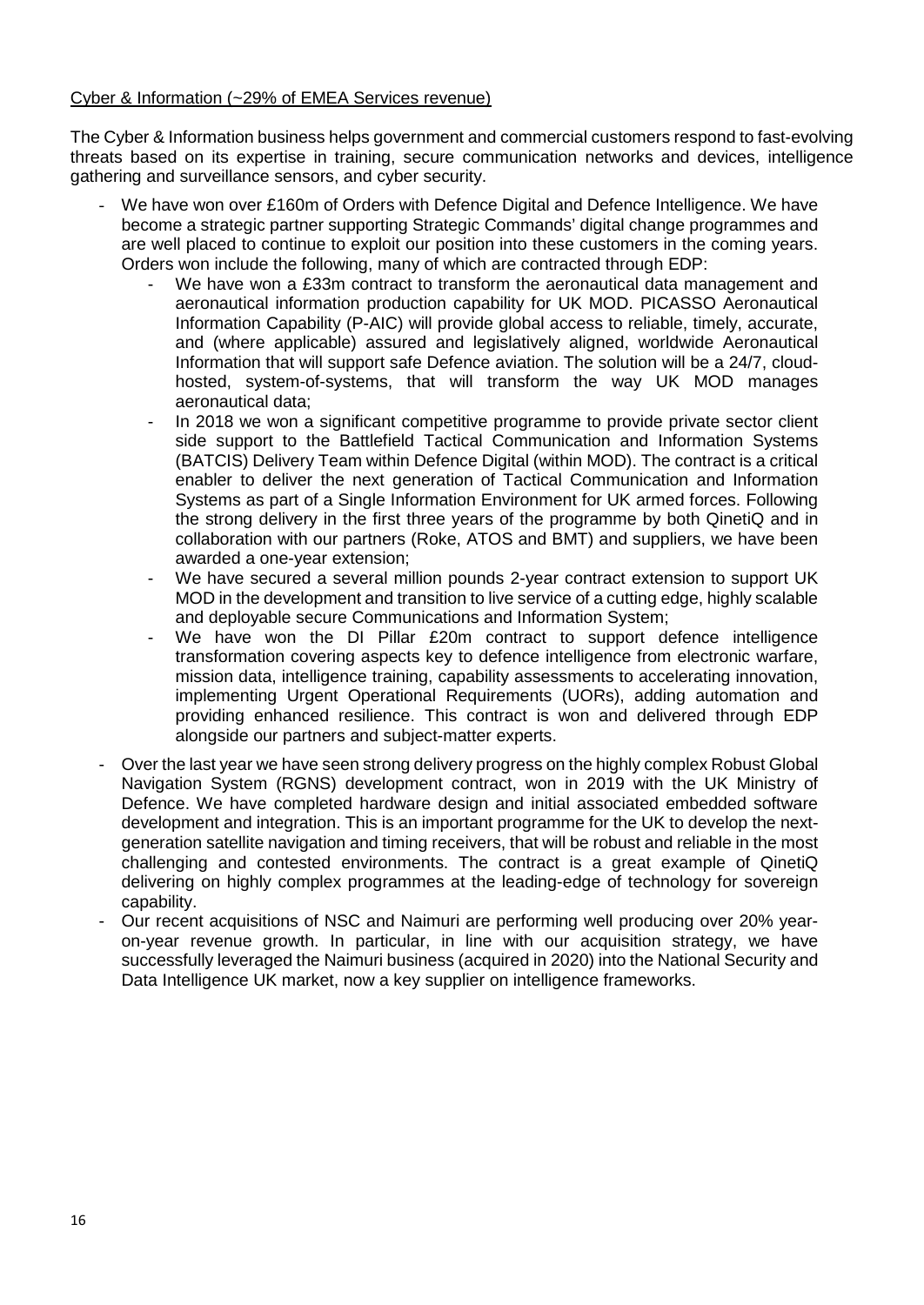### International (~10% of EMEA Services revenue)

Our International business leverages our expertise and the skills we have developed in the UK and applies them to opportunities in attractive markets globally.

- Our Australian business continues to deliver strong growth. Our Major Service Provider (MSP) contract has delivered orders totalling A\$97m including an A\$27m order to assist the Australian Department of Defence in delivering its largest and most complex Land projects. This contract positions us for future growth as a trusted partner able to provide sovereign Australian industry capability, while leveraging our global capabilities.
- Building on our success with the development of the unmanned aerial systems (UAS) flight test range in Queensland, we have signed our first commercial Queensland UAS range user agreement. This demonstrates excellent progress in leveraging our UK capabilities in Test & Evaluation to support growth in our key home markets internationally.
- In Germany, following the re-baselining of the business plan in FY21, this past year has been better for the business, winning both extensions and new work. Furthermore the German Government's commitment to increase defence spending provides a supportive environment to business growth in our capabilities of operational training and special mission support.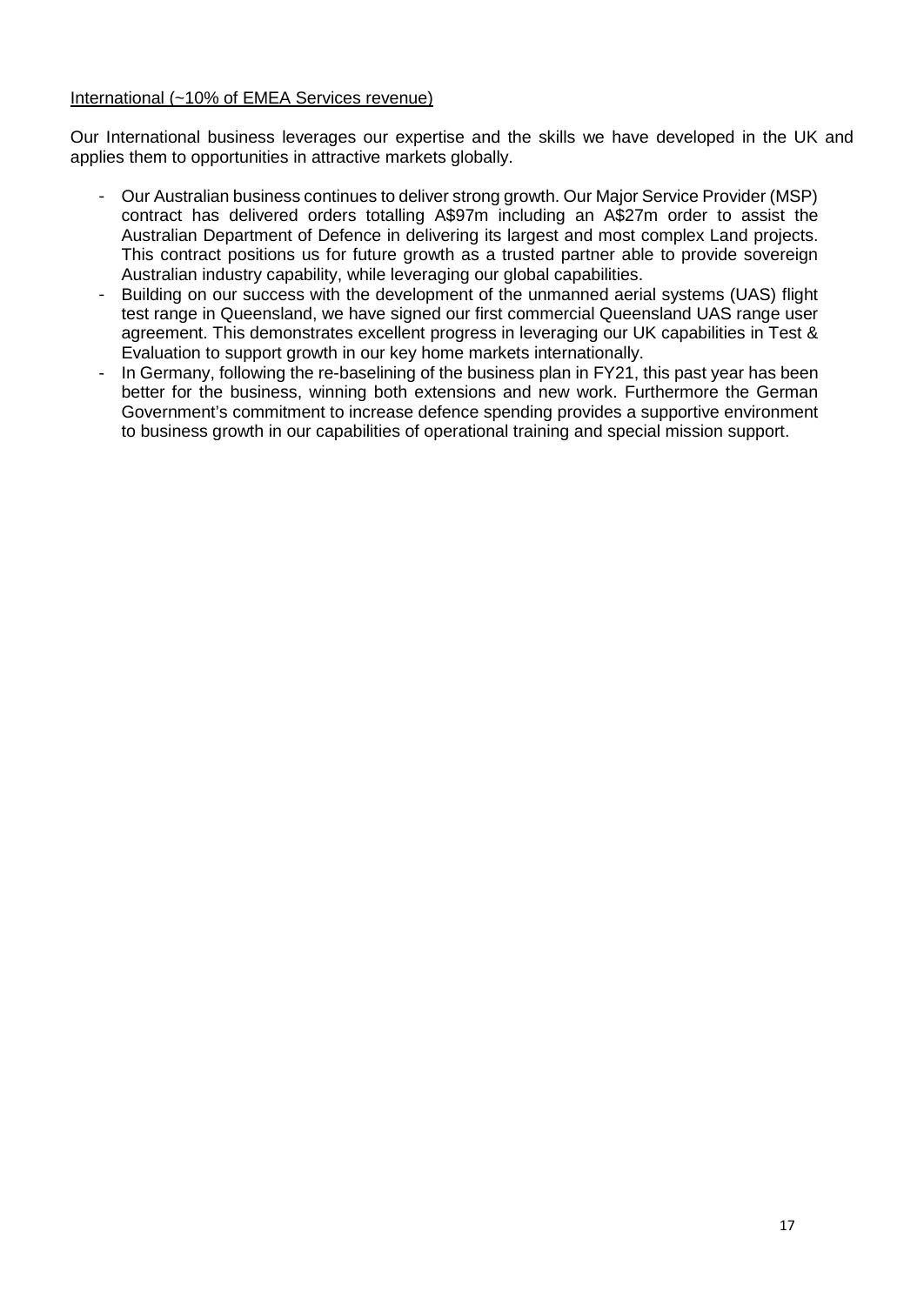### **Global Products**

|                                   | <b>FY22</b> | <b>FY21</b> |
|-----------------------------------|-------------|-------------|
|                                   | £m          | £m          |
| Orders                            | 307.7       | 285.0       |
| Revenue                           | 261.2       | 338.3       |
| Underlying operating profit       | 1.8         | 33.2        |
| Underlying operating margin       | 0.7%        | 9.8%        |
| Book to bill ratio <sup>(1)</sup> | 1.2x        | 0.8x        |
| Funded backlog                    | 287.2       | 233.5       |
|                                   |             |             |

(1) B2B ratio is orders won divided by revenue recognised

### **Overview**

Global Products delivers innovative solutions to meet customer requirements. The division is technologybased and has shorter order cycles than EMEA Services. Our strategy is to expand the product portfolio and win larger, longer-term programmes to improve the consistency of the financial performance of this division.

### **Financial performance**

Orders increased by 8% to £307.7m (FY21: £285.0m) This was driven by a \$62m order for the full rate production contract on the SPUR robots in the United States, partly offset by a reduction in order value of £22.5m associated with the complex project, and a change in customer funding priorities from counterinsurgency missions in Afghanistan to emerging near-peer threats in the Indo-Pacific and the impact of the Continuing Resolution in early 2022.

At the beginning of FY23, £172m of the division's FY23 revenue was under contract, compared to £117m (of the FY22 revenue) at the same point last year. This increase reflects the growth in orders in year combined with lower revenue burn following supply chain and technical challenges in the United States in FY22.

Revenue was down 23% on a reported basis at £261.2m (FY21: £338.3m), due to slower recovery in the US including COVID related delivery and supply-chain challenges on the initial production ramp-up of SPUR robots and the change in customer funding priorities mentioned above. Furthermore there was the loss of revenue contribution from the FY21 disposals (Optasense, Boldon James and Commerce Decisions) amounting to £16.8m. Excluding the impact of these disposals and foreign exchange, revenue was down 16% (£51.7m) on an organic basis.

Underlying operating profit fell to £1.8m (FY21: £33.2m), with an underlying operating profit margin of 0.7% (FY21: 9.8%). This loss was driven by a £14.5m write-down on the complex project and the revenue shortfall in the US business. Excluding the impact of this write-down operating profit was £16.3m (6.0% margin) in FY22.

### **Business Unit commentary**

### United States (~58% of Global Products revenue)

Our US business develops and manufactures innovative defence products specialising in robotics, autonomy and sensing solutions. This business unit comprises Technology Solutions (formerly QNA) as well as C5ISR Solutions (formerly MTEQ), which we acquired in December 2019.

US organic revenue reduced by 24% compared to prior year with the second half revenue performance recovery slower than expected. As we reported in November in our Interim results, there were a number of compounding effects that impacted our first half results in the US including lower opening order backlog due to COVID, supply-chain and the US administration change, and the customer priority pivot from Afghanistan to the Indo-Pacific.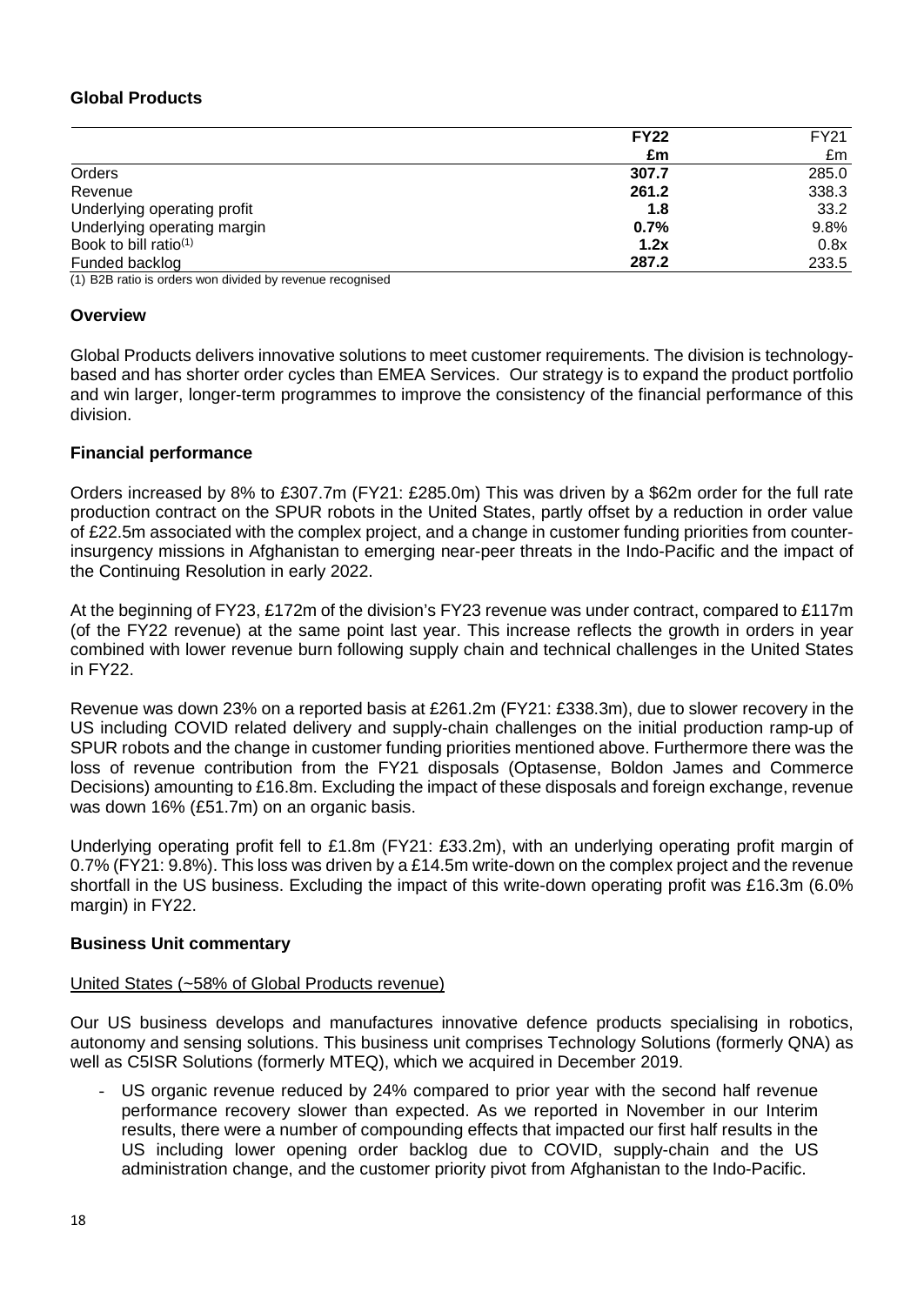- Whilst we took proactive steps to manage the revenue shortfall in the first half and position us for growth in the second half, our second half revenue recovery performance was slower than targeted, with the second half in line with the first half largely due to the US defence budget being constrained by the extended Continuing Resolution. The US defence budget was constrained by the extended Continuing Resolution through the first quarter of calendar 2022 which had a material impact on contract funding held back, and therefore customer spending behaviour, impacting our ability to deliver revenue in our fourth quarter; the impact of the Continuing Resolution delay was particularly felt by those companies like ours with March year ends. Furthermore we have also seen some delays to other contract wins due to overall customer sentiment during these times, which has had the effect of shifting spend patterns to the right. Despite these challenges, we have secured an impressive \$253m of orders in FY22, 19% growth on the prior year.
- Building on the successful delivery and trials of our Intelligence, Surveillance and Reconnaissance (ISR) prototype system on a Program of Record, we have won a \$24m contract from the US Army to build three additional SPECTRE next generation full spectrum hyperspectral prototype sensors. SPECTRE is an ISR sensor system that enables multimission Uncrewed Air Systems (UAS) and crewed aircraft to operate in parallel to other critical sensor payloads and weapons, with improved performance at a fraction of the size and weight of the sensors currently in use by the US Government. This is exciting progress for our US business, with opportunity for greater exploitation in the future.
- Our Next Generation Advanced Bomb Suit (NGABS) for the US Army has successfully completed field testing to enable full rate production to commence in FY23 worth an estimated \$70m over a five-year period. Our solution brings together a novel see-through Heads-Up Display, combined with advanced integrated sensing capability, to bring a differentiated capability for Explosive Ordinance Disposal operators. As a Program of Record, NGABS production will provide another significant foundation for our growth in the US.
- We have won a \$10m contract with US Army to develop our supersonic target offering. The contract, known as Modernizing Instrumentation Solutions for Test and Evaluation (MISTE) for High Energy Laser Measurement (HELM), is a great example of our single routes to market in action, leveraging our Rattler target into the US for the testing of high energy lasers on supersonic targets.
- We have also secured a \$62m FRP contract in the US for over 1,200 SPUR robots under the Common Robotic System–Individual (CRS-I) contract with a multi-year delivery schedule for the US Army. The SPUR robot enables a heightened capability for organic tactical reconnaissance, surveillance and target acquisition to enhance manoeuvres and protection for dismounted forces. The small advanced robotic platform is lightweight and highly mobile offering unprecedented capability in multi-domain environments including special payloads, advanced sensors and mission modules. CRS-I is the largest US Government Program of Record in robotics, giving us a strong platform for growth. During the year we have completed necessary steps to transition the contract from low rate to full rate production to meet customer delivery milestones in the years ahead.
- We received a \$12m contract for delivery of additional prototype vehicles under the Robotic Combat Vehicle Light (RCV-L) programme, for testing and experimentation by the US DoD. Furthermore, we have established a strategic partnership with Oshkosh for the Optionally Manned Fighting Vehicle (OMFV) competition, seeking to position ourselves to be the primary provider of autonomous controls and integration for the US military land platforms.
- We are investing in tactical airborne and strategic ISR capabilities and strategic teaming to exploit our expertise on combat vehicle platforms over the next few years to drive future growth. We are confident to deliver growth in the second half from existing contracted customer-funded R&D work and new growth opportunities on airborne sensors and ground vehicle integration
- In January 2022 we announced the appointment of Shawn Purvis as the new President and CEO of QinetiQ US. Shawn has more than 25 years of experience in the US defence and intelligence industry with Northrop Grumman and SAIC, with a track record of transformational leadership, driving billion-dollar P&L performance of complex organisations and large scale acquisition integration. Shawn is further building her US leadership team to support the scale of our ambition of growth. In July 2021 we also appointed Lawrence (Larry) Prior III to the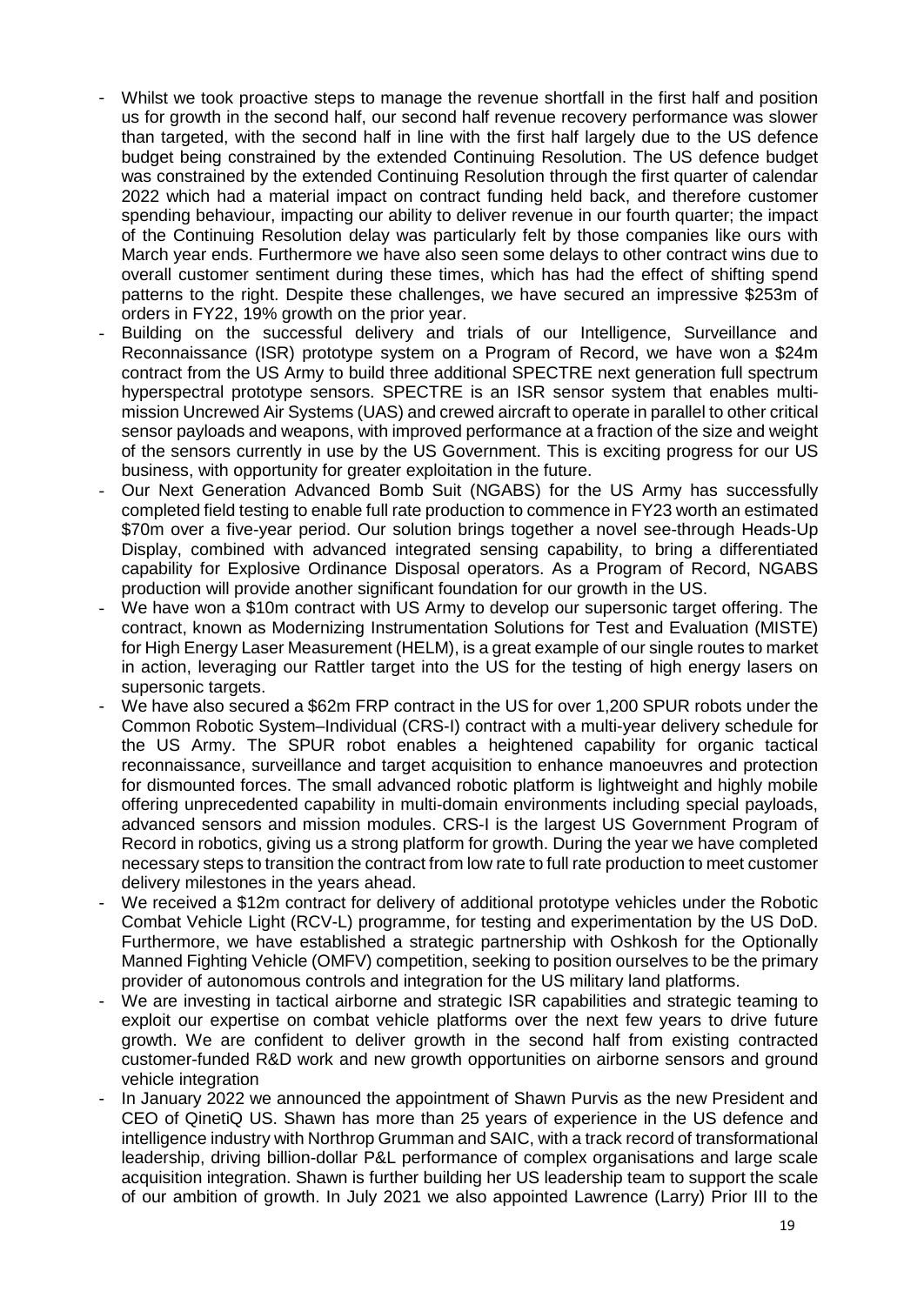QinetiQ Plc Board bringing a wealth of US experience from aerospace, defence and government services. With these executive and non-executive appointments, we are building the right foundations for growth to more than double the size of the US business over the next 5 years, through both organic growth and strategy-led acquisitions. For more context and information on our growth ambition and plan, please refer to the investor seminar we presented on 27 April 2022: *Delivering our global ambition*; a playback can be found on our website here:

<https://www.qinetiq.com/en/investors/investor-seminars/delivering-global-growth>

### Space Products (~15% of Global Products revenue)

QinetiQ's Space Products business provides satellites, payload instruments, sub-systems and ground station services.

- **-** We have won two significant new contracts in our Belgium Space business:
	- A €28m contract for satellite and payload integration of Quantum Key Distribution encryption technology. This is a significant commercial satellite win with our customer, ArQit, aiming to be the first provider of quantum encryption services to the defence and commercial sectors. This contract also provides market opportunity for further follow-on satellite sales over the next 10 years.
	- Building on the success of the PROBA satellite platform, we have won a  $>€10m$ contract for the European Commission, contracted via the European Space Agency (ESA) to deliver and operate an important new satellite that will support technological innovation, de-risking and concept testing for public agencies and commercial enterprises in Europe. The satellite will provide organisations with new opportunities to capitalise on affordable access to space demonstration and validation, essential for driving advances in new space technologies and capabilities.

### EMEA Products (~27% of Global Products revenue)

EMEA Products provides research services and bespoke technological solutions developed from intellectual property spun out from EMEA Services. QinetiQ Target Systems is also reported within EMEA Products.

- We have entered into a strategic collaboration agreement with automotive manufacturer AM General to accelerate the development of electrification technologies for military vehicles. The partnership has begun with the development of a hybrid concept of the globally iconic HMMWV (High-Mobility Multipurpose Wheeled Vehicle often referred to as 'HUMVEE') – demonstrating the viability of electrifying military land vehicles to deliver enhanced performance while decarbonising military operations. The HUMVEE vehicle concept is the first step of a highly ambitious programme in which QinetiQ and AM General are exploring how electrification can transform competitive advantage in the land domain. This collaboration will lay the foundation for further research into electrification capabilities for land vehicles, for example autonomous systems, increased situational awareness through enhanced sensor capability and optical communications.
- QinetiQ Target Systems (QTS) experienced disruption in FY21 due to COVID-19 with cancellations of trials and deployments due to travel restrictions around the world. Through FY22 we have seen significant positive progress across the QTS business with customers resuming trials and exercises and winning some significant orders, seeing growth in both their existing countries and new business wins in the US, India and Japan – the business has both recovered from COVID and achieved its largest order intake ever with £42m orders.
- QinetiQ Target Systems, under the LTPA and CATS contracts, in September 2021 supported trials of our Banshee Jet 80+ on the flight-deck of HMS Prince of Wales. The Banshee flights represent the first step for the UK Royal Navy in exploring how crewless technology could be operated from the Queen Elizabeth-class aircraft carriers in the future. Commander Rob Taylor, lead for Royal Navy air test and evaluation group, commented: *"There is a real need*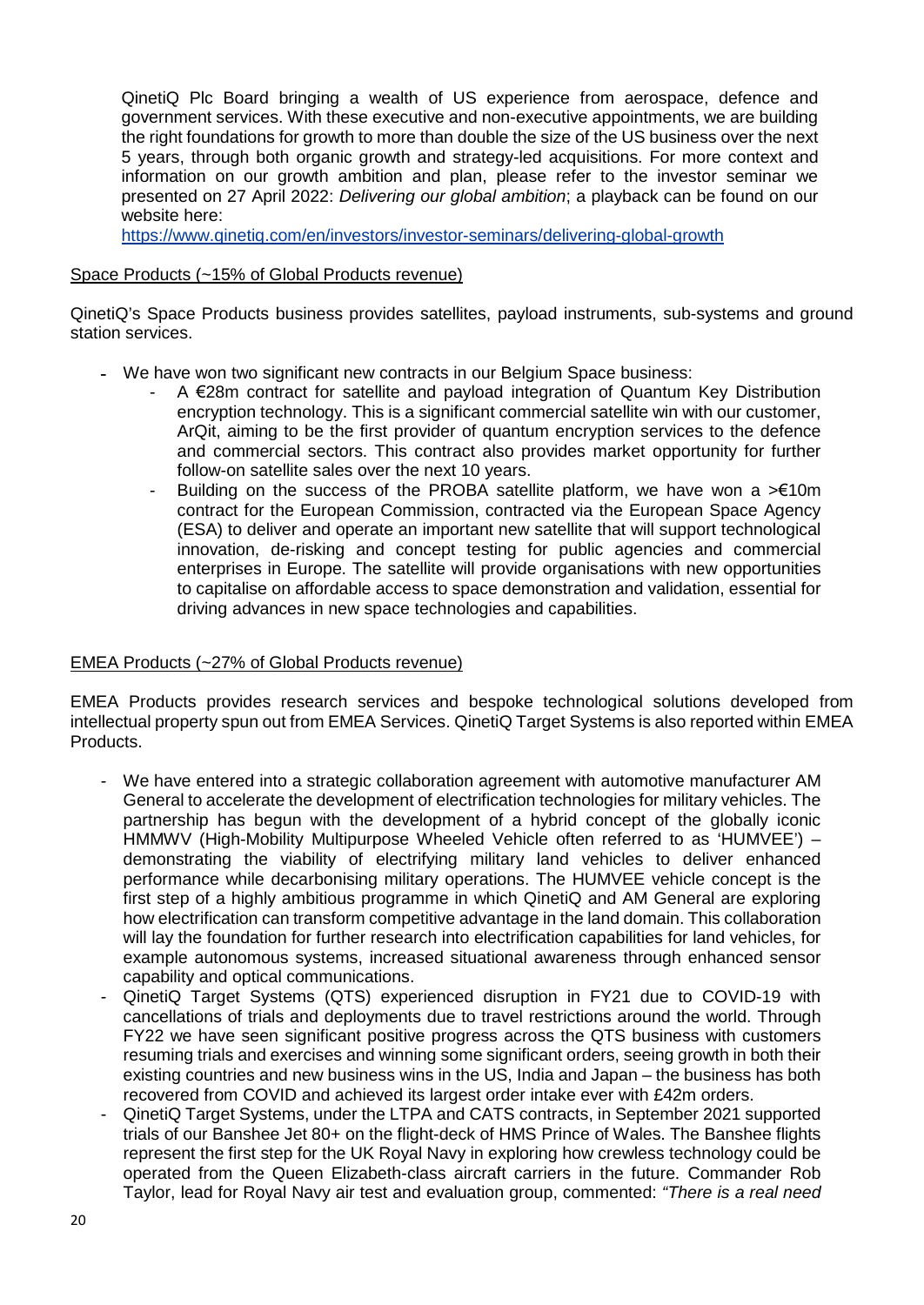*for a low-cost drone such as the Banshee that can replicate a range of the threats in the skies and provide a test bed for future payloads"*.

- Our sensors and communication products have seen strong global demand and growth, with orders of £15m for our SIGINT, counter-drone radar, secure communication and secure navigation products to UK and international customers.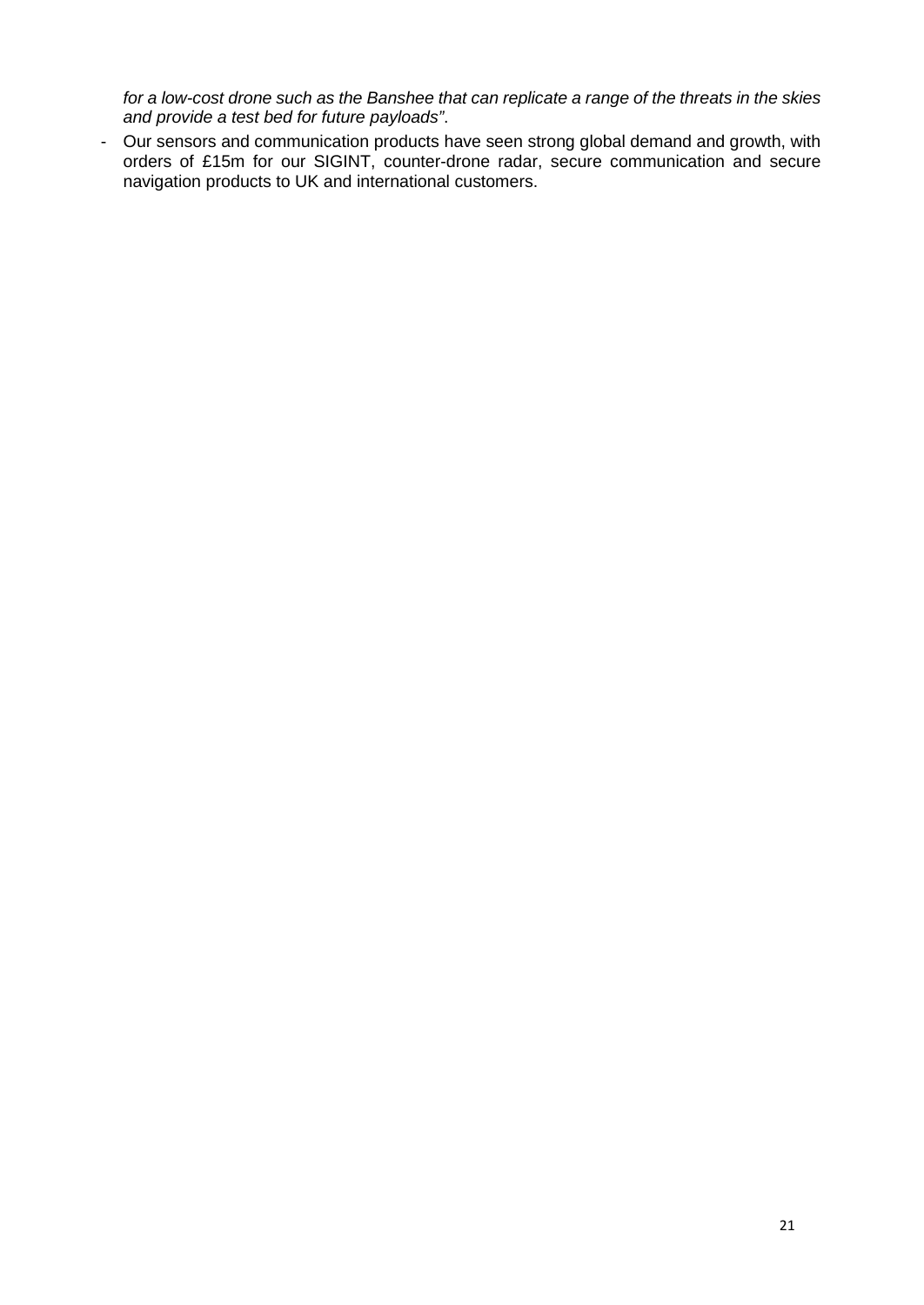### **Principal risks and uncertainties**

The Group continues to be exposed to a number of risks and uncertainties which management continue to identify, assess and mitigate to minimise their potential impact on the reported performance of the Group. An explanation of risks and their mitigations, together with details of our risk management framework can be found in the annual report which will be available for download at: https://www.qinetiq.com/investors.

A summary of the significant risks and uncertainties is set out below:

- Reduced spending in the core markets in which the Group operates due to government budget pressures;
- Failure to execute our growth strategy within the UK market impacts the overall financial performance of the Group;
- Difficulty in establishing a robust and distinct position in the US market, resulting in slower growth;
- Failure to execute the international strategy or adequately to mitigate specific risks arising from international business;
- Failure to create a culture of innovation, develop relevant technology and business models or to attract and retain the right talent to enable the realisation of new ideas for our customers and our organisation;
- Large long-term contracts that contribute a material element of the Group's revenue do not continue or are not renewed;
- The M&A strategy, which is a key element of our strategic growth does not realise the maximum potential benefits;
- The transformation and digitisation programmes do not realise the expected benefits;
- The Group operates in highly regulated environments and recognises that its operations have the potential to have an impact on a variety of stakeholders;
- A breach of physical data security, cyber-attacks or IT systems failure could have an adverse impact on our customers' operations;
- Our Portfolio, Programme and Project Management (P3M) maturity fails to keep pace with our growth plans and the successful delivery of larger, longer-term contracts;
- Failure to manage our climate change risk would leave operations on our estates and our supply chains exposed and we may not meet legislative or customer requirements, stakeholder expectations and may not be correctly positioned in a decarbonised future; and
- Failure to grow and adapt our ways of working in order to ensure that we attract, develop and retain the right capability to deliver excellence for our customers to support QinetiQ's future growth.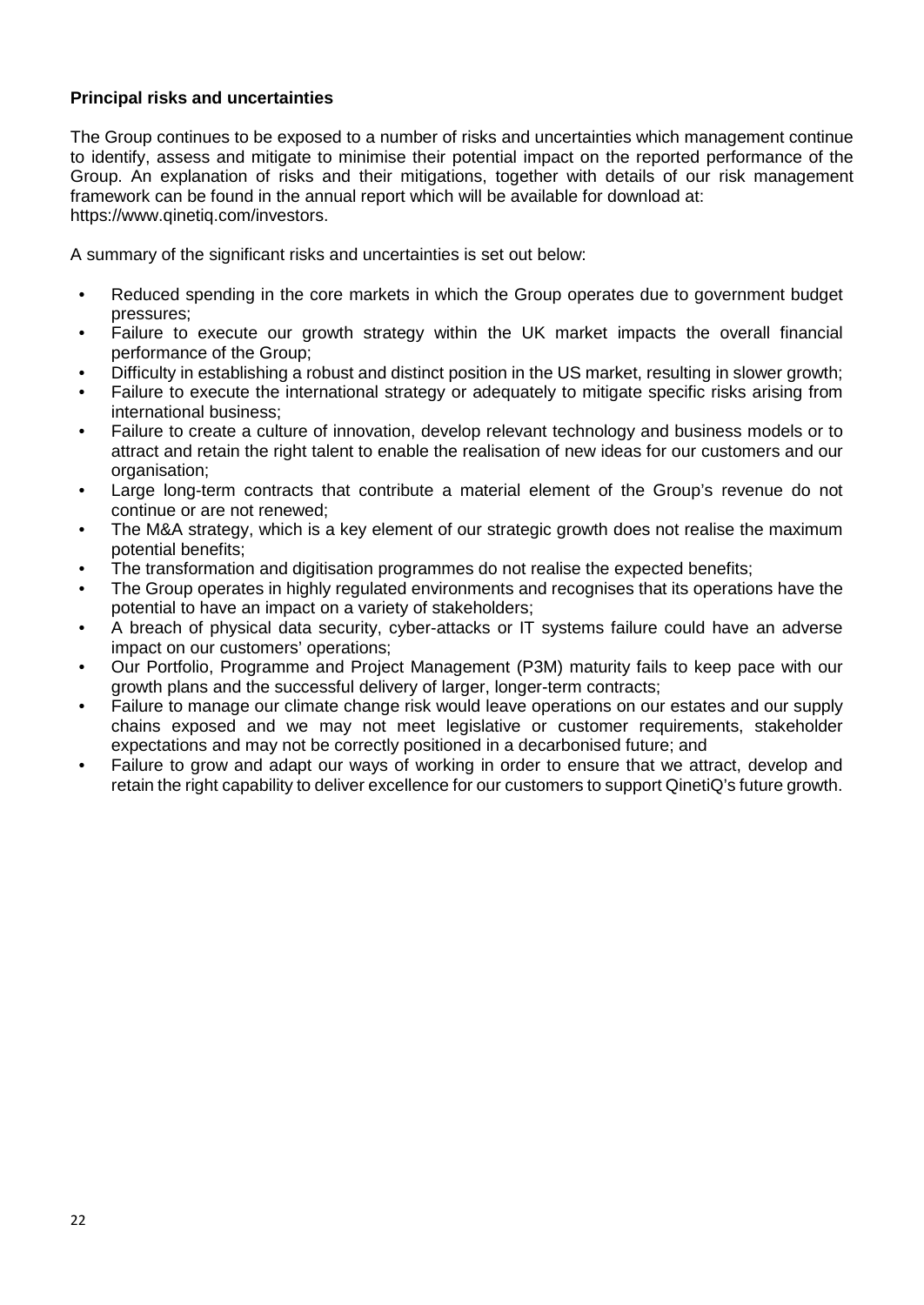## Consolidated income statement for the year ended 31 March

| (Unaudited)                                                                       |                |             | 2022                                   |              | 2021 restated <sup>^</sup> |                                             |           |
|-----------------------------------------------------------------------------------|----------------|-------------|----------------------------------------|--------------|----------------------------|---------------------------------------------|-----------|
| All figures in £ million                                                          | Note           | Underlying* | <b>Specific</b><br>adiusting<br>items* | <b>Total</b> | Underlying*                | Specific<br>adjusting<br>îtems <sup>*</sup> | Total     |
| <b>Revenue</b>                                                                    | 2              | 1,320.4     |                                        | 1,320.4      | 1,278.2                    | $\blacksquare$                              | 1,278.2   |
| Operating costs excluding depreciation<br>and amortisation                        |                | (1, 140.7)  | (8.7)                                  | (1, 149.4)   | (1,086.0)                  | (6.4)                                       | (1,092.4) |
| Other income                                                                      |                | 9.8         | 0.7                                    | 10.5         | 9.9                        | 0.1                                         | 10.0      |
| EBITDA (earnings before interest, tax,<br>depreciation and amortisation)          |                | 189.5       | (8.0)                                  | 181.5        | 202.1                      | (6.3)                                       | 195.8     |
| Depreciation and impairment of property,<br>plant and equipment                   |                | (46.7)      | (1.2)                                  | (47.9)       | (45.6)                     | (0.5)                                       | (46.1)    |
| Impairment of goodwill                                                            |                |             |                                        |              |                            | (25.4)                                      | (25.4)    |
| Amortisation and impairment of<br>intangible assets                               |                | (5.4)       | (10.7)                                 | (16.1)       | (4.7)                      | (10.9)                                      | (15.6)    |
| <b>Operating profit/(loss)</b>                                                    |                | 137.4       | (19.9)                                 | 117.5        | 151.8                      | (43.1)                                      | 108.7     |
| Gain on business divestments                                                      | 6              |             | (0.9)                                  | (0.9)        |                            | 28.4                                        | 28.4      |
| Gain on sale of investments                                                       |                |             |                                        |              |                            | 0.3                                         | 0.3       |
| Finance income                                                                    | $\overline{7}$ | 0.5         | 4.5                                    | 5.0          | 0.3                        | 7.1                                         | 7.4       |
| Finance expense                                                                   | $\overline{7}$ | (1.9)       | $\blacksquare$                         | (1.9)        | (2.2)                      | $\overline{\phantom{a}}$                    | (2.2)     |
| Profit/(loss) before tax                                                          |                | 136.0       | (16.3)                                 | 119.7        | 149.9                      | (7.3)                                       | 142.6     |
| Taxation (charge)/income                                                          | 8              | (17.9)      | (11.8)                                 | (29.7)       | (23.8)                     | 3.1                                         | (20.7)    |
| Profit/(loss) for the year                                                        |                | 118.1       | (28.1)                                 | 90.0         | 126.1                      | (4.2)                                       | 121.9     |
| Profit is attributable to:                                                        |                |             |                                        |              |                            |                                             |           |
| Owners of the parent company                                                      |                | 118.1       | (28.1)                                 | 90.0         | 125.9                      | (4.2)                                       | 121.7     |
| Non-controlling interests                                                         |                |             |                                        |              | 0.2                        | ä,                                          | 0.2       |
| Profit/(loss) for the year                                                        |                | 118.1       | (28.1)                                 | 90.0         | 126.1                      | (4.2)                                       | 121.9     |
| Earnings per share for profit attributable to<br>the owners of the parent company |                | 2022        |                                        |              | 2021 restated <sup>^</sup> |                                             |           |
| All figures in pence                                                              | Note           | Underlying* |                                        | <b>Total</b> | Underlying*                |                                             | Total     |
| <b>Basic</b>                                                                      | 9              | 20.6p       |                                        | 15.7p        | 22.1p                      |                                             | 21.4p     |
| <b>Diluted</b>                                                                    | 9              | 20.4p       |                                        | 15.5p        | 21.9p                      |                                             | 21.1p     |

^ Prior year comparatives have been restated due to a change in accounting policy in respect of software implementation costs. See note 1. \* Alternative performance measures are used to supplement the statutory figures. These are additional financial indicators used by management internally to assess the underlying performance of the Group. Definitions can be found in the glossary. Also refer to notes 1 and 3 for details of

'specific adjusting items'.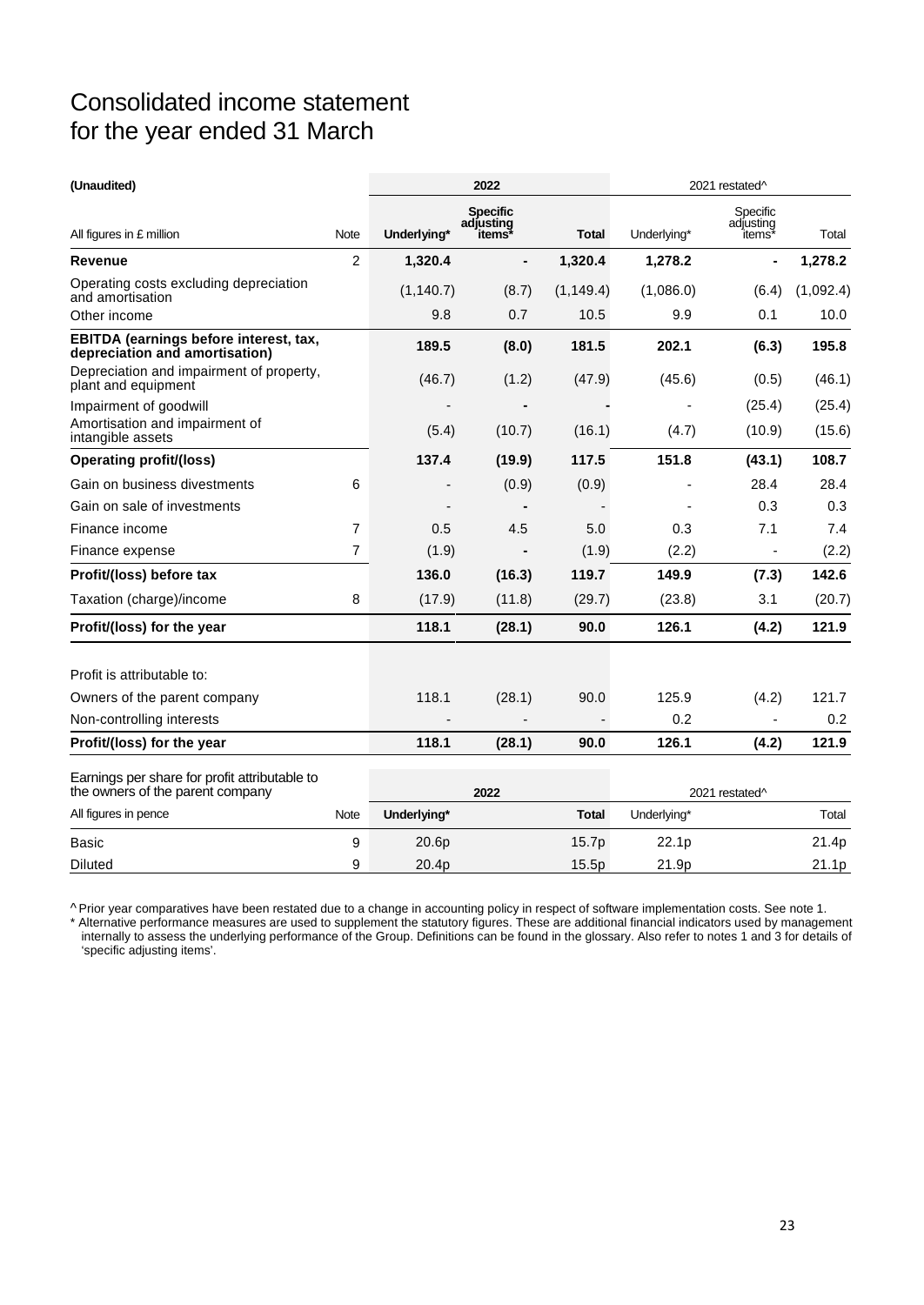## Consolidated comprehensive income statement for the year ended 31 March

| (Unaudited)<br>All figures in £ million                             | 2022   | 2021^   |
|---------------------------------------------------------------------|--------|---------|
| Profit for the year                                                 | 90.0   | 121.9   |
| Items that will not be reclassified to profit and loss:             |        |         |
| Actuarial gain/(loss) recognised in defined benefit pension schemes | 144.0  | (104.1) |
| Tax on items that will not be reclassified to profit and loss       | (47.6) | 19.8    |
| Total items that will not be reclassified to profit and loss        | 96.4   | (84.3)  |
| Items that may be reclassified subsequently to profit and loss:     |        |         |
| Foreign currency translation gains/(losses) on foreign operations   | 5.6    | (12.0)  |
| Movement in deferred tax on foreign currency translation            | (0.8)  | 0.8     |
| Increase/(decrease) in the fair value of hedging derivatives        | 0.6    | (1.0)   |
| Movement in deferred tax on hedging derivatives                     | (0.1)  | 0.2     |
| Total items that may be reclassified to profit and loss             | 5.3    | (12.0)  |
| Other comprehensive income/(expense) for the year, net of tax       | 101.7  | (96.3)  |
| Total comprehensive income for the year                             | 191.7  | 25.6    |
| Total comprehensive income is attributable to:                      |        |         |
| Owners of the parent company                                        | 191.5  | 25.4    |
| Non-controlling interests                                           | 0.2    | 0.2     |
| Total comprehensive income for the year                             | 191.7  | 25.6    |

^ Prior year comparatives have been restated due to a change in accounting policy in respect of software implementation costs. See note 1.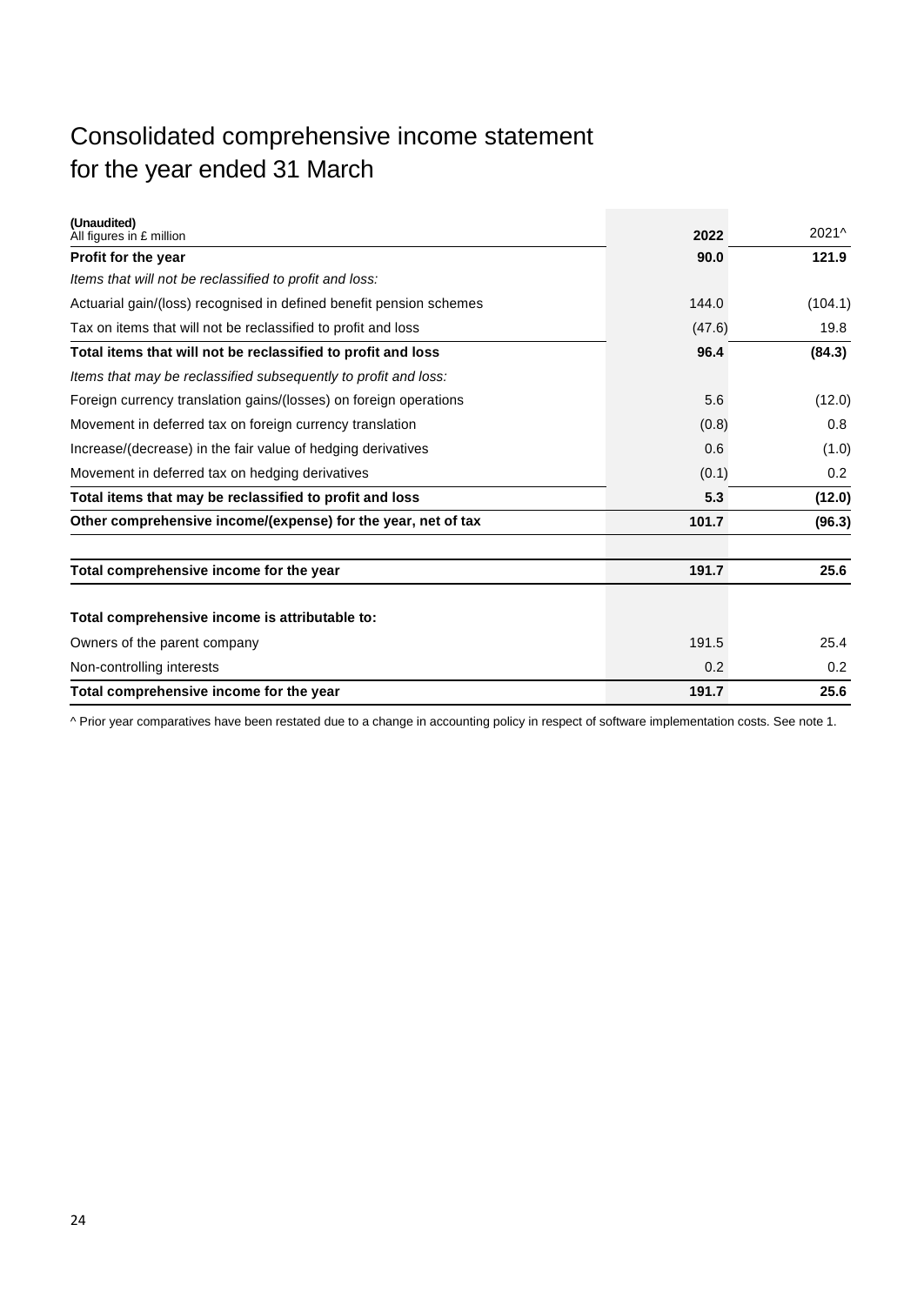## Consolidated statement of changes in equity for the year ended 31 March

| (Unaudited)                                                                         | capital | Capital<br>Share redemption<br>reserve | Share<br>premium | reserve   | <b>Hedge Translation</b><br>reserve | <b>Retained</b> | Total          | Non-<br>controlling      | Total<br>equity |
|-------------------------------------------------------------------------------------|---------|----------------------------------------|------------------|-----------|-------------------------------------|-----------------|----------------|--------------------------|-----------------|
| All figures in f million                                                            |         |                                        |                  |           |                                     | earnings        |                | interest                 |                 |
| At 31 March 2021 - previously<br>reported                                           | 5.7     | 40.8                                   | 147.6            | (0.4)     | (2.9)                               | 698.6           | 889.4          | 0.3                      | 889.7           |
| Change in accounting policy - software<br>implementation costs                      |         | $\overline{\phantom{a}}$               |                  |           | Ē,                                  | (4.8)           | (4.8)          | $\overline{\phantom{a}}$ | (4.8)           |
| At 1 April 2021 - restated^                                                         | 5.7     | 40.8                                   | 147.6            | (0.4)     | (2.9)                               | 693.8           | 884.6          | 0.3                      | 884.9           |
| Profit for the year                                                                 |         |                                        |                  |           | ÷,                                  | 90.0            | 90.0           | ÷,                       | 90.0            |
| Other comprehensive income for the<br>year, net of tax                              |         |                                        | $\blacksquare$   | 0.5       | 4.8                                 | 96.4            | 101.7          | $\overline{\phantom{a}}$ | 101.7           |
| Purchase of own shares                                                              |         |                                        |                  |           | -                                   | (0.8)           | (0.8)          | $\overline{\phantom{a}}$ | (0.8)           |
| Issues of new shares                                                                | 0.1     |                                        |                  |           | $\blacksquare$                      |                 | 0.1            |                          | 0.1             |
| Share-based payments charge                                                         |         |                                        |                  |           | ÷                                   | 7.4             | 7.4            |                          | 7.4             |
| Deferred tax on share options                                                       |         |                                        |                  |           | -                                   | (0.3)           | (0.3)          | $\overline{a}$           | (0.3)           |
| Fair value adjustment in respect of<br>equity-based contingent consideration        |         |                                        |                  |           | Ē,                                  | 0.7             | 0.7            |                          | 0.7             |
| <b>Dividends</b>                                                                    |         |                                        |                  |           |                                     | (40.2)          | (40.2)         | (0.1)                    | (40.3)          |
| <b>At 31 March 2022</b>                                                             | 5.8     | 40.8                                   | 147.6            | 0.1       | 1.9                                 | 847.0           | 1,043.2        | 0.2                      | 1,043.4         |
| At 31 March 2020 - previously<br>reported<br>Change in accounting policy - software | 5.7     | 40.8                                   | 147.6            | 0.4<br>ä, | 8.3<br>$\blacksquare$               | 681.9<br>(2.0)  | 884.7<br>(2.0) | 2.4<br>ä,                | 887.1<br>(2.0)  |
| implementation costs                                                                |         |                                        |                  |           |                                     |                 |                |                          |                 |
| At 1 April 2020 - restated <sup>^</sup>                                             | 5.7     | 40.8                                   | 147.6            | 0.4       | 8.3                                 | 679.9           | 882.7          | 2.4                      | 885.1           |
| Profit for the year                                                                 |         |                                        |                  |           | ÷,                                  | 121.7           | 121.7          | 0.2                      | 121.9           |
| Other comprehensive expense for the<br>year, net of tax                             |         |                                        | $\blacksquare$   | (0.8)     | (11.2)                              | (84.3)          | (96.3)         | $\overline{\phantom{a}}$ | (96.3)          |
| Purchase of own shares                                                              |         |                                        |                  |           | ٠                                   | (9.0)           | (9.0)          |                          | (9.0)           |
| Share-settled liabilities                                                           |         |                                        |                  |           | ٠                                   | 13.7            | 13.7           |                          | 13.7            |
| Share-based payments charge                                                         |         |                                        |                  |           | ä,                                  | 10.6            | 10.6           |                          | 10.6            |
| Deferred tax on share options                                                       |         |                                        |                  |           | ä,                                  | 0.5             | 0.5            | $\overline{\phantom{a}}$ | 0.5             |
| <b>Transactions with NCI</b>                                                        |         |                                        |                  |           | ä,                                  | (1.6)           | (1.6)          | (2.3)                    | (3.9)           |
| <b>Dividends</b>                                                                    |         |                                        |                  |           | ٠                                   | (37.7)          | (37.7)         |                          | (37.7)          |
| At 31 March 2021^                                                                   | 5.7     | 40.8                                   | 147.6            | (0.4)     | (2.9)                               | 693.8           | 884.6          | 0.3                      | 884.9           |

^ Prior year comparatives have been restated due to a change in accounting policy in respect of software implementation costs. See note 1.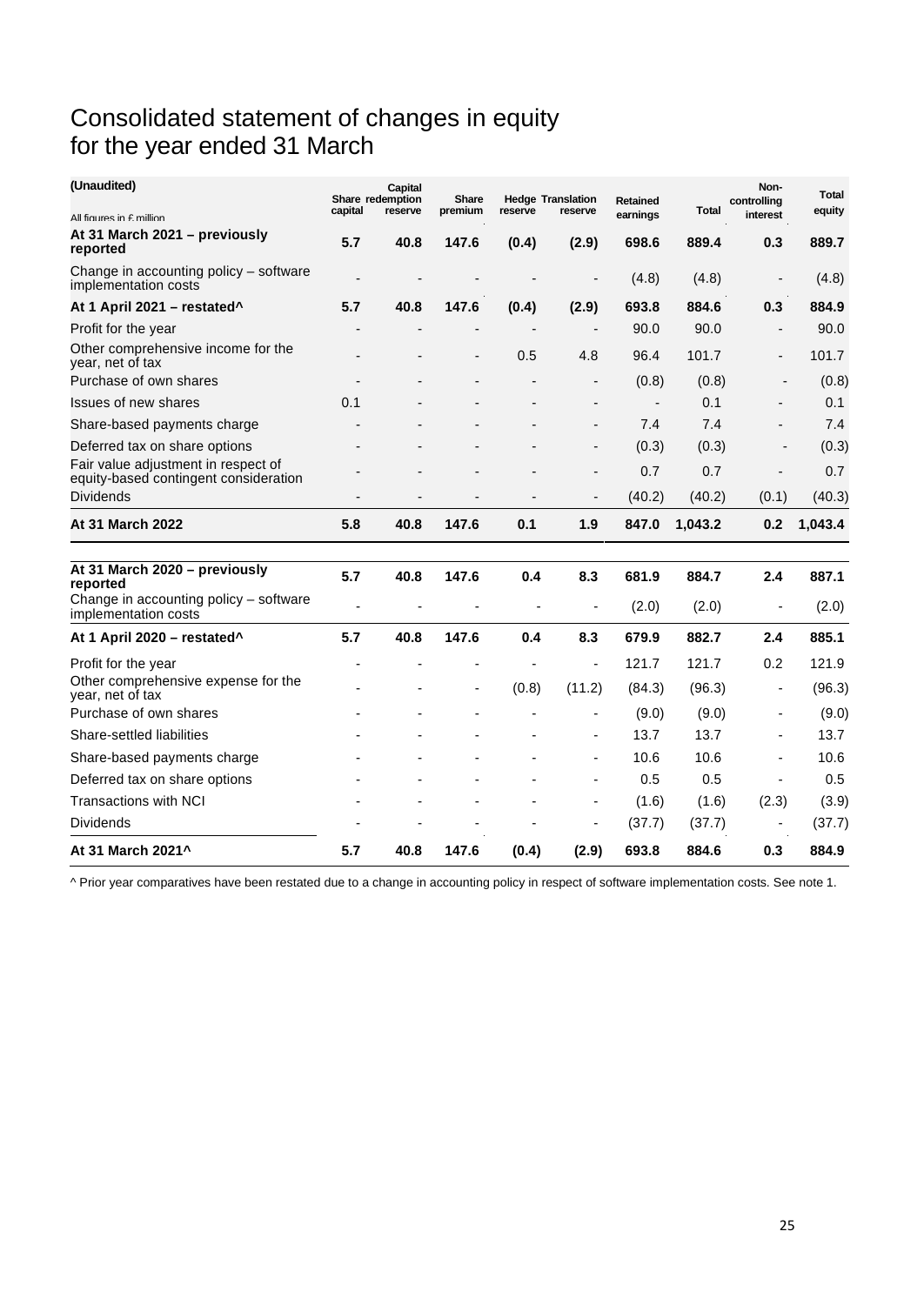## Consolidated balance sheet as at 31 March

| (Unaudited)<br>All figures in £ million                                    | Note | 2022    | 2021<br>restated <sup>^</sup> | 2020<br>restated <sup>^</sup> |
|----------------------------------------------------------------------------|------|---------|-------------------------------|-------------------------------|
| <b>Non-current assets</b>                                                  |      |         |                               |                               |
| Goodwill                                                                   | 14   | 149.4   | 145.5                         | 180.8                         |
| Intangible assets                                                          |      | 140.3   | 133.1                         | 136.4                         |
| Property, plant and equipment                                              |      | 414.5   | 397.2                         | 375.6                         |
| Other financial assets                                                     |      | 0.5     | 0.8                           | 1.0                           |
| Financial assets at fair value through profit or loss                      | 6    |         | 0.9                           |                               |
| Equity accounted investments                                               |      | 2.6     | 4.2                           | 3.6                           |
| Retirement benefit surplus                                                 | 15   | 362.2   | 214.3                         | 309.7                         |
| Deferred tax asset                                                         |      | 21.0    | 11.7                          | 13.3                          |
|                                                                            |      | 1,090.5 | 907.7                         | 1,020.4                       |
| <b>Current assets</b>                                                      |      |         |                               |                               |
| Inventories                                                                |      | 54.9    | 54.4                          | 52.3                          |
| Other financial assets                                                     |      | 0.6     | 0.9                           | 6.7                           |
| Trade and other receivables                                                |      | 361.2   | 326.7                         | 250.0                         |
| Current tax asset                                                          |      | 1.4     | 0.7                           | 0.2                           |
| Cash and cash equivalents                                                  |      | 248.1   | 190.1                         | 105.8                         |
|                                                                            |      | 666.2   | 572.8                         | 415.0                         |
| <b>Total assets</b>                                                        |      | 1,756.7 | 1,480.5                       | 1,435.4                       |
| <b>Current liabilities</b>                                                 |      |         |                               |                               |
| Trade and other payables                                                   |      | (462.7) | (411.7)                       | (379.8)                       |
| Current tax payable                                                        |      | (3.9)   | (2.5)                         | (3.6)                         |
| Provisions                                                                 |      | (21.1)  | (4.2)                         | (1.8)                         |
| Other financial liabilities                                                |      | (6.9)   | (7.0)                         | (8.9)                         |
|                                                                            |      | (494.6) | (425.4)                       | (394.1)                       |
| <b>Non-current liabilities</b>                                             |      |         |                               |                               |
| Deferred tax liability                                                     |      | (156.7) | (89.7)                        | (101.3)                       |
| Provisions                                                                 |      | (6.0)   | (7.8)                         | (9.7)                         |
| Other financial liabilities                                                |      | (17.2)  | (20.7)                        | (19.9)                        |
| Other payables                                                             |      | (38.8)  | (52.0)                        | (25.3)                        |
|                                                                            |      | (218.7) | (170.2)                       | (156.2)                       |
| <b>Total liabilities</b>                                                   |      | (713.3) | (595.6)                       | (550.3)                       |
|                                                                            |      |         |                               |                               |
| <b>Net assets</b>                                                          |      | 1,043.4 | 884.9                         | 885.1                         |
| <b>Equity</b>                                                              |      |         |                               |                               |
| Ordinary shares                                                            |      | 5.8     | 5.7                           | 5.7                           |
| Capital redemption reserve                                                 |      | 40.8    | 40.8                          | 40.8                          |
| Share premium account                                                      |      | 147.6   | 147.6                         | 147.6                         |
| Hedging reserve                                                            |      | 0.1     | (0.4)                         | 0.4                           |
| <b>Translation reserve</b>                                                 |      | 1.9     | (2.9)                         | 8.3                           |
| Retained earnings                                                          |      | 847.0   | 693.8                         | 679.9                         |
| Capital and reserves attributable to<br>shareholders of the parent company |      | 1,043.2 | 884.6                         | 882.7                         |
| Non-controlling interest                                                   |      | 0.2     | 0.3                           | 2.4                           |
| <b>Total equity</b>                                                        |      | 1,043.4 | 884.9                         | 885.1                         |

^ Prior year comparatives have been restated due to a change in accounting policy in respect of software implementation costs. See note 1.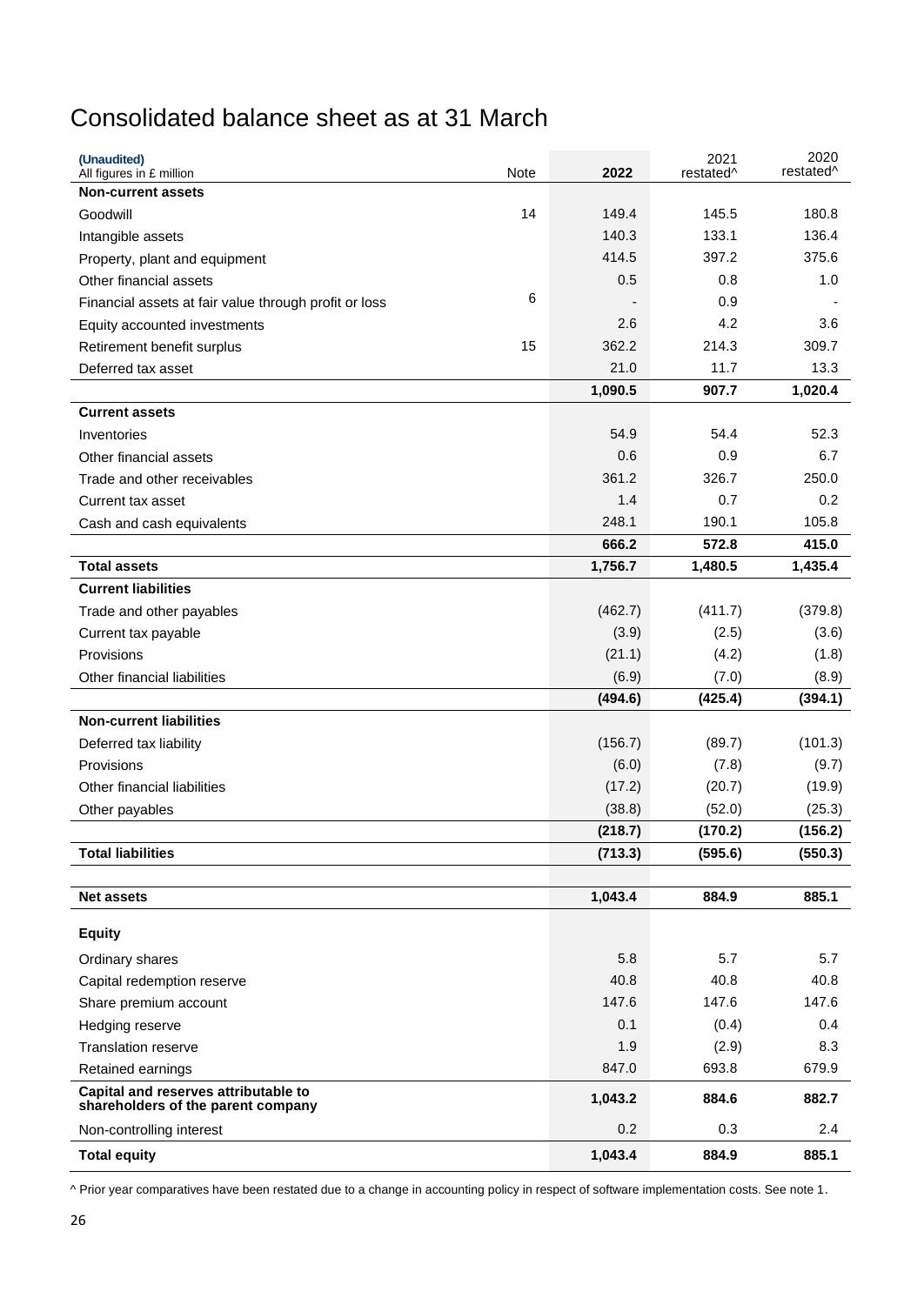## Consolidated cash flow statement for year ended 31 March

| (Unaudited)<br>All figures in £ million<br>Note                    | 2022       | 2021^  |
|--------------------------------------------------------------------|------------|--------|
| Underlying net cash inflow from operations<br>10                   | 215.3      | 199.0  |
| Less specific adjusting items: change in accounting policy<br>1    | (1.9)      | (3.6)  |
| Less specific adjusting items: acquisition transaction costs<br>10 | (3.7)      | (1.0)  |
| Net cash inflow from operations<br>10                              | 209.7      | 194.4  |
| Tax paid                                                           | (20.0)     | (15.0) |
| Interest received                                                  | 0.5        | 0.3    |
| Interest paid                                                      | (1.5)      | (1.7)  |
| Net cash inflow from operating activities                          | 188.7      | 178.0  |
|                                                                    |            |        |
| Purchases of intangible assets                                     | (21.4)     | (10.9) |
| Purchases of property, plant and equipment                         | (62.9)     | (65.0) |
| Proceeds from sale of property                                     | 1.5        | 0.1    |
| Proceeds from disposal of businesses                               |            | 54.4   |
| Proceeds from disposal of investment                               |            | 0.3    |
| Dividends from joint venture and associates                        | 2.0        |        |
| Acquisition of businesses                                          | 5<br>(0.8) | (28.5) |
| Net cash outflow from investing activities                         | (81.6)     | (49.6) |
|                                                                    |            |        |
| Purchase of own shares                                             | (0.8)      | (9.0)  |
| Dividends paid to shareholders                                     | (40.2)     | (37.7) |
| Payment of bank facility arrangement fees                          |            | (0.4)  |
| Capital element of finance lease payments                          | (6.2)      | (8.5)  |
| Transaction with non-controlling interests                         | (0.1)      |        |
| Net cash outflow from financing activities                         | (47.3)     | (55.6) |
|                                                                    |            |        |
| Increase in cash and cash equivalents                              | 59.8       | 72.8   |
| Effect of foreign exchange changes on cash and cash equivalents    | (1.8)      | 11.5   |
| Cash and cash equivalents at beginning of year                     | 190.1      | 105.8  |
| Cash and cash equivalents at end of year                           | 248.1      | 190.1  |

^ Prior year comparatives have been restated due to a change in accounting policy in respect of software implementation costs. See note 1.

### **Reconciliation of movement in net cash for the year ended 31 March**

| All figures in £ million                                    | Note | 2022  | 2021  |
|-------------------------------------------------------------|------|-------|-------|
| Increase in cash and cash equivalents in the year           |      | 59.8  | 72.8  |
| Add back net cash flows not impacting net cash              |      | 6.2   | 8.9   |
| Increase in net cash resulting from cash flows              |      | 66.0  | 81.7  |
| Lease liabilities derecognised on disposal of subsidiaries  |      |       | 1.9   |
| Lease liabilities recognised on acquisition of subsidiaries |      |       | (1.3) |
| Net increase in lease obligation                            |      | (1.3) | (9.1) |
| Other movements including foreign exchange                  |      | (3.7) | 6.2   |
| Increase in net cash as defined by the Group                |      | 61.0  | 79.4  |
| Net cash as defined by the Group at beginning of the year   |      | 164.1 | 84.7  |
| Net cash as defined by the Group at end of the year         | 11   | 225.1 | 164.1 |
| Less: non-cash net financial liabilities                    | 11   | 23.0  | 26.0  |
| Total cash and cash equivalents                             | 11   | 248.1 | 190.1 |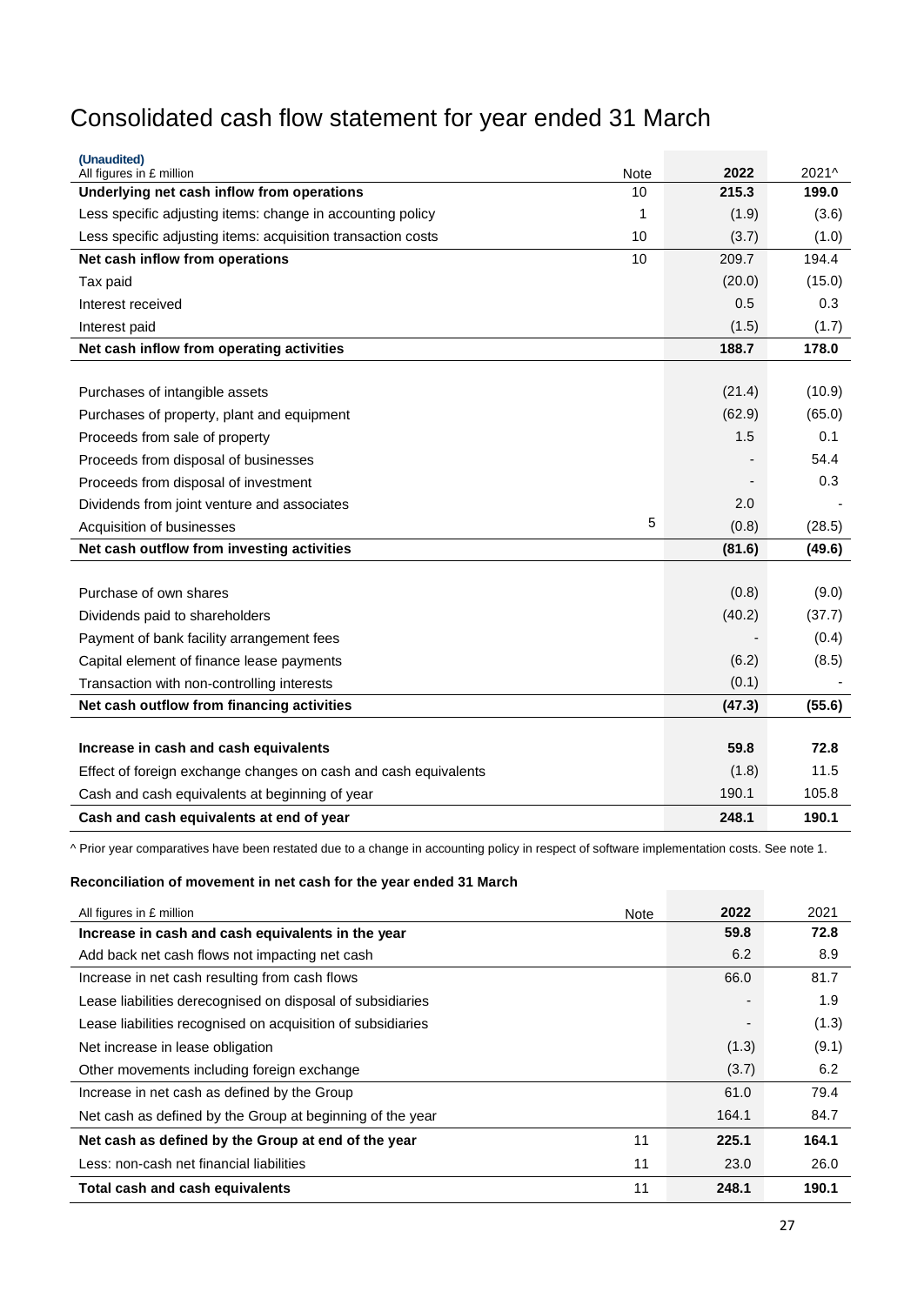## Notes to the financial statements (unaudited)

### **1. Significant accounting policies**

#### **Basis of preparation**

QinetiQ Group plc is a public limited company, which is listed on the London Stock Exchange and is incorporated and domiciled in the United Kingdom.

The summary financial information set out above does not constitute the Group's statutory Consolidated Financial Statements for the years ended 31 March 2022 or 2021. QinetiQ has completed its preparation of the Group's 2022 Annual Report and Accounts. The Group has, however, been advised by its auditor, PwC, that their audit procedures are not yet fully complete and that they are therefore not yet in a position to sign their audit report on the annual financial statements. PwC has confirmed to QinetiQ that at the present time PwC are not aware of any matters that may give rise to a modification to their audit report. Based on the latest guidance from PwC, the Group expects the 2022 full Financial Statements to be signed by the Directors no later than 23 May 2022.

Statutory Consolidated Financial Statements for the Group for the year ended 31 March 2021, prepared in accordance with adopted IFRS, have been delivered to the Registrar of Companies. The auditors have reported on those accounts; their report was (i) unqualified, (ii) did not include a reference to any matters to which the auditors drew attention by way of any emphasis without qualifying their opinion and (iii) did not contain a statement under Section 498 (2) or (3) of the Companies Act 2006. This preliminary announcement does not constitute the Group's full financial statements for 2022. This report is based on accounts which are in the process of being audited and will be approved by the Board and subsequently filed with the Registrar of Companies in the United Kingdom. Accordingly, the financial information for 2022 is unaudited and does not constitute statutory accounts within the meaning of Section 434 of the United Kingdom Companies Act 2006.

The financial information included within the preliminary announcement has been prepared in accordance with UK-adopted International Accounting Standards and with the requirements of the Companies Act 2006. The accounting policies followed are the same, subject to the changes noted below under 'recent accounting developments', as those published by the Group within its Annual Report for the year ended 31 March 2021 which is available on the Group's website, [www.QinetiQ.com.](http://www.qinetiq.com/) 

The preliminary announcement was approved by the Board of Directors on 19 May 2022. The financial information in this preliminary announcement does not constitute the statutory accounts of QinetiQ Group plc ('the Company') within the meaning of section 435 of the Act.

In the income statement, the Group presents specific adjusting items separately. In the judgement of the Directors, for the reader to obtain a proper understanding of the financial information, specific adjusting items need to be disclosed separately because of their size and nature. Underlying measures of performance exclude specific adjusting items. Specific adjusting items include:

| Item                                                                               | Distorting due to<br>irregular nature<br>year on year | Distorting due to<br>fluctuating nature<br>(size and sign) | Does not reflect in-year<br>operational performance<br>of continuing business |
|------------------------------------------------------------------------------------|-------------------------------------------------------|------------------------------------------------------------|-------------------------------------------------------------------------------|
|                                                                                    |                                                       |                                                            |                                                                               |
| Amortisation of intangible assets arising from acquisitions                        |                                                       |                                                            |                                                                               |
| Pension net finance income                                                         |                                                       |                                                            |                                                                               |
| Gains/losses on disposal of property and investments                               |                                                       |                                                            |                                                                               |
| Transaction & integration costs in respect of business<br>acquisitions             |                                                       |                                                            |                                                                               |
| Impairment of property and goodwill                                                |                                                       |                                                            |                                                                               |
| Software as a Service implementation costs previously<br>capitalised under IAS 38. |                                                       |                                                            |                                                                               |
| The tax impact of the above                                                        |                                                       |                                                            |                                                                               |
| Other significant non-recurring tax movements                                      |                                                       |                                                            |                                                                               |

All items treated as a specific adjusting item in the current and prior year are detailed in note 3. These 'specific adjusting items' are of a 'non-operational' nature and do not include all significant, irregular items that are of an operational nature, for example contract risk provisions, cost of redundancy exercises and gains/losses on disposal of plant and equipment. Such 'nonrecurring trading items' are referred to in the business performance narrative to aid readers from a 'quality of earnings perspective'. They are considered by the Directors to be irregular but still part of our businesses' normal 'operating' performance and are included within the KPIs used to measure those business units (and total Group performance for remuneration purposes).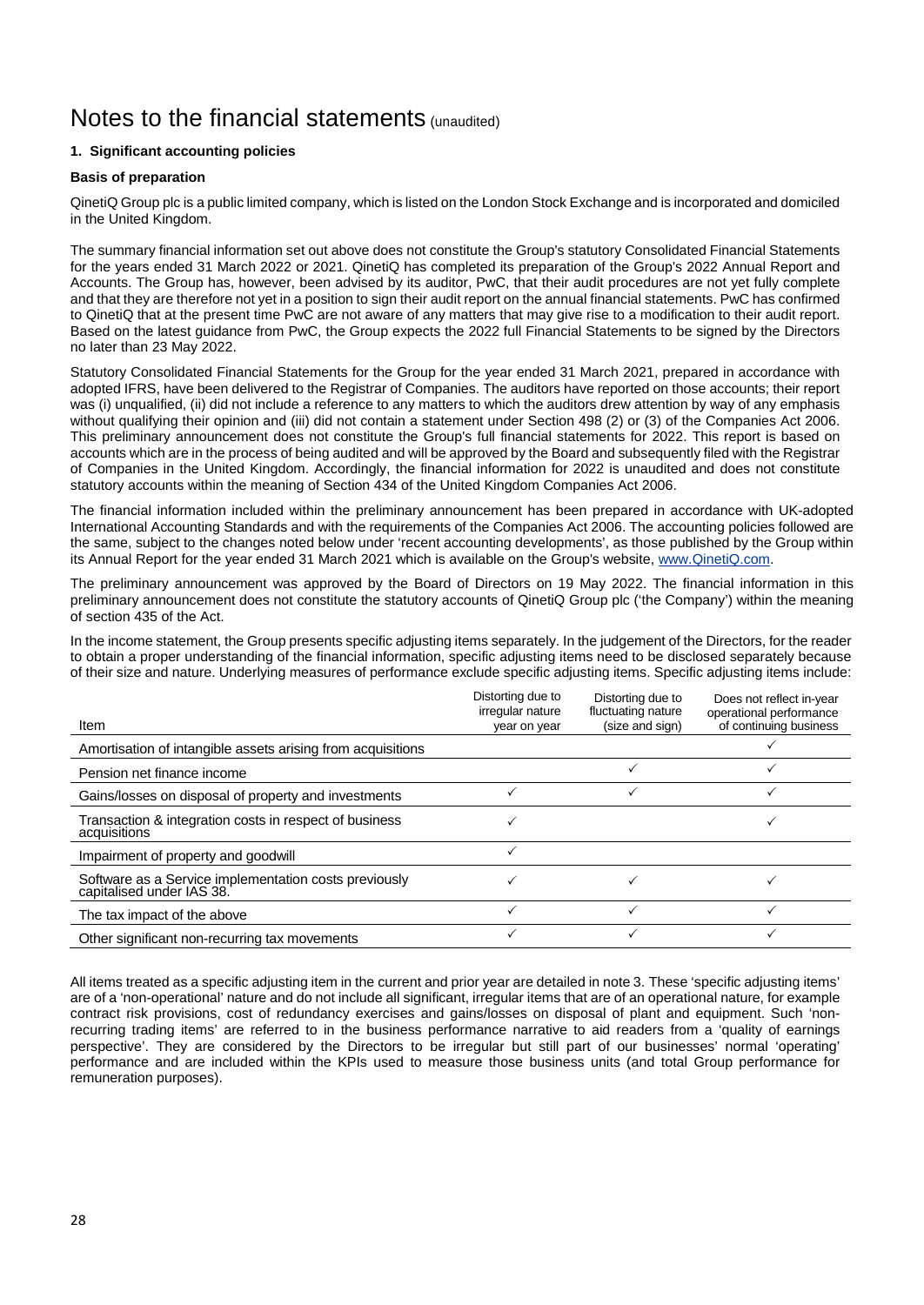#### **Recent accounting developments adopted by the Group**

#### **IFRIC Agenda Decision 'Configuration and customisation costs in a cloud computing arrangement'**

The Group has changed its accounting policy related to the capitalisation of configuration and customisation costs in a cloud computing (Software as a Service, 'SaaS') arrangement. This change is as a result of the IFRS Interpretations Committee's agenda decision published in April 2021.

The Group's accounting policy has historically been to capitalise costs directly attributable to the configuration and customisation of cloud computing arrangements as intangible assets in the Balance sheet, whether or not the services were performed by the SaaS provider or SaaS subcontractors or a third party. Following the publication of the above IFRIC agenda decision, current cloud computing arrangements were identified and assessed to determine if the Group has control of the software. For those arrangements where it was determined that we do not have control of the developed software, to the extent that the services were performed by third parties, the Group derecognised the intangible asset previously capitalised. Amounts paid to the SaaS provider in advance of the commencement of the service period, including for configuration or customisation, if identified as not distinct, are treated as a prepayment.

The change in accounting policy led to adjustments amounting to a £8.0m, £6.1m and £2.5m reduction in the intangible assets recognised in the 31 March 2022, 31 March 2021 and 1 April 2020 balance sheets respectively, and to a £2.4m, £3.6m and £2.5m increase in operating costs, in those respective years.

Accordingly, the prior period balance sheets at 31 March 2021 and 1 April 2020 have been restated in accordance with IAS 8, together, together with related notes. The following tables show the adjustments recognised for each individual line item as at 31 March 2022, 31 March 2021 and 1 April 2020.

#### **Impact on the condensed consolidated balance sheet at 31 March 2022 and 31 March 2021**

|                                                      |                            |                                    | 2022            |                               |                          | 2021     |
|------------------------------------------------------|----------------------------|------------------------------------|-----------------|-------------------------------|--------------------------|----------|
| All figures in £ million                             | <b>Pre-IFRIC</b><br>agenda | Applying<br><b>IFRIC</b><br>agenda | As<br>presented | As<br>originally<br>presented | Impact of<br>restatement | Restated |
| <b>Assets/liabilities</b>                            |                            |                                    |                 |                               |                          |          |
| Intangible assets                                    | 148.3                      | (8.0)                              | 140.3           | 139.2                         | (6.1)                    | 133.1    |
| Current tax payable                                  | (5.6)                      | 1.7                                | (3.9)           | (3.8)                         | 1.3                      | (2.5)    |
| Other net assets                                     | 907.0                      | -                                  | 907.0           | 754.3                         | ٠                        | 754.3    |
| <b>Net assets</b>                                    | 1,049.7                    | (6.3)                              | 1,043.4         | 889.7                         | (4.8)                    | 884.9    |
| <b>Equity</b>                                        |                            |                                    |                 |                               |                          |          |
| Retained earnings                                    | 853.3                      | (6.3)                              | 847.0           | 698.6                         | (4.8)                    | 693.8    |
| Share capital and other reserves                     | 196.2                      | $\overline{\phantom{0}}$           | 196.2           | 190.8                         | -                        | 190.8    |
| Non-controlling interest                             | 0.2                        | -                                  | 0.2             | 0.3                           | ٠                        | 0.3      |
| <b>Total equity</b>                                  | 1,049.7                    | (6.3)                              | 1,043.4         | 889.7                         | (4.8)                    | 884.9    |
| Impact on net cash                                   |                            |                                    |                 |                               |                          |          |
| Net cash (as defined by the Group -<br>see glossary) | 225.1                      |                                    | 225.1           | 164.1                         | ٠                        | 164.1    |

#### **Impact on the condensed consolidated balance sheet at 1 April 2020**

| All figures in £ million         | 1 April<br>2020 As<br>originally<br>presented | Impact of<br>restatement | 1 April<br>2020<br>restated |
|----------------------------------|-----------------------------------------------|--------------------------|-----------------------------|
| <b>Assets/liabilities</b>        |                                               |                          |                             |
| Intangible assets                | 138.9                                         | (2.5)                    | 136.4                       |
| Current tax payable              | (4.1)                                         | 0.5                      | (3.6)                       |
| Other net assets                 | 752.3                                         | ٠                        | 752.3                       |
| <b>Net assets</b>                | 887.1                                         | (2.0)                    | 885.1                       |
| <b>Equity</b>                    |                                               |                          |                             |
| Retained earnings                | 681.9                                         | (2.0)                    | 679.9                       |
| Share capital and other reserves | 202.8                                         | ٠                        | 202.8                       |
| Non-controlling interest         | 2.4                                           | ٠                        | 2.4                         |
| <b>Total equity</b>              | 887.1                                         | (2.0)                    | 885.1                       |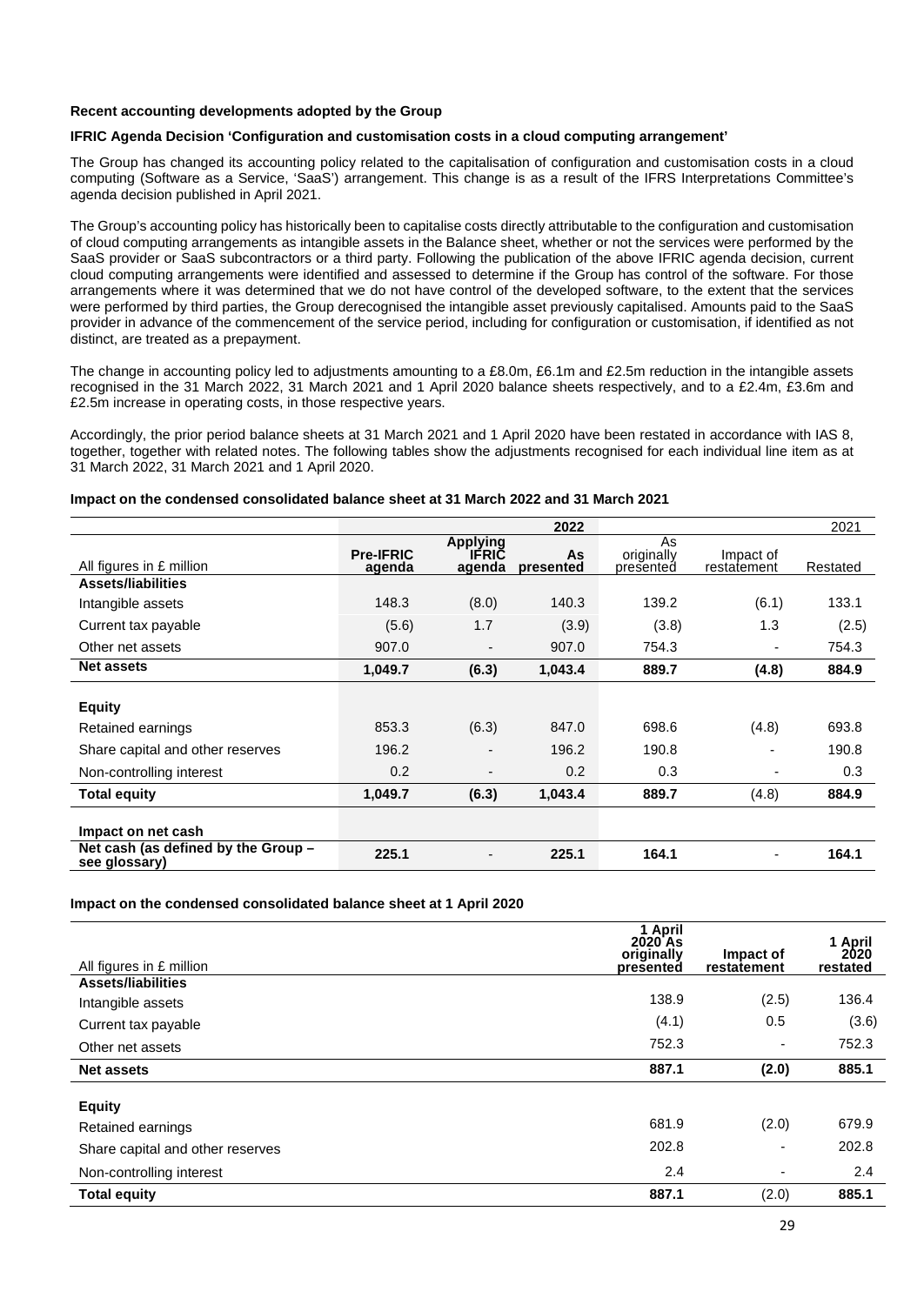#### **Impact on the condensed consolidated income statement**

The impact on the Group's consolidated income statement of applying the restatement is set below:

|                                                                          |                  | Year ended 31 March 2022                  |        |                            | Year ended 31 March 2021 |          |
|--------------------------------------------------------------------------|------------------|-------------------------------------------|--------|----------------------------|--------------------------|----------|
| All figures in £ million unless stated otherwise                         | <b>Pre-IFRIC</b> | Applying<br>agenda IFRIC agenda presented | As     | As originally<br>presented | Impact of<br>restatement | Restated |
| EBITDA (earnings before interest, tax,<br>depreciation and amortisation) | 183.9            | (2.4)                                     | 181.5  | 199.4                      | (3.6)                    | 195.8    |
| Depreciation and impairment of property,<br>plant and equipment          | (47.9)           | $\overline{\phantom{a}}$                  | (47.9) | (46.1)                     | $\overline{\phantom{a}}$ | (46.1)   |
| Impairment of goodwill                                                   |                  |                                           |        | (25.4)                     | $\overline{\phantom{a}}$ | (25.4)   |
| Amortisation of intangible assets                                        | (16.6)           | 0.5                                       | (16.1) | (15.6)                     | $\overline{\phantom{a}}$ | (15.6)   |
| <b>Operating profit/(loss)</b>                                           | 119.4            | (1.9)                                     | 117.5  | 112.3                      | (3.6)                    | 108.7    |
| Gain on sale of investment                                               | (0.9)            | $\overline{\phantom{a}}$                  | (0.9)  | 28.4                       | $\overline{\phantom{a}}$ | 28.4     |
| Sale of investments                                                      |                  |                                           |        | 0.3                        |                          | 0.3      |
| Finance income                                                           | 5.0              |                                           | 5.0    | 7.4                        |                          | 7.4      |
| Finance expense                                                          | (1.9)            | $\overline{\phantom{a}}$                  | (1.9)  | (2.2)                      |                          | (2.2)    |
| Profit/(loss) before tax                                                 | 121.6            | (1.9)                                     | 119.7  | 146.2                      | (3.6)                    | 142.6    |
| Taxation expense                                                         | (30.1)           | 0.4                                       | (29.7) | (21.5)                     | 0.8                      | (20.7)   |
| Profit/(loss) for the year attributable to<br>equity shareholders        | 91.5             | (1.5)                                     | 90.0   | 124.7                      | (2.8)                    | 121.9    |

The impact is classified as a specific adjusting item and there is no impact on underlying measures of performance.

#### **Going concern basis**

The Group meets its day-to-day working capital requirements through its available cash funds and its bank facilities. The market conditions in which the Group operates are expected to be challenging as spending from key customers comes under pressure, however the Group enters the year with a very strong balance sheet and a healthy order book. After making enquiries, the Directors have a reasonable expectation that the Group is well-positioned to manage its overall business risks successfully and has a reasonable expectation that the Group has adequate resources to continue in operational existence for the foreseeable future. The Group therefore continues to adopt the going-concern basis in preparing its financial statements.

The Group is exposed to various risks and uncertainties, the principal ones being summarised in the 'Principal risks and uncertainties' section. Crystallisation of such risks, to the extent not fully mitigated, would lead to a negative impact on the Group's financial results but none are deemed sufficiently material to prevent the Group from continuing as a going concern for at least the next 12 months.

#### **2. Disaggregation of revenue and segmental analysis**

#### **Revenue by category**

| for the year ended 31 March                                       |         |         |
|-------------------------------------------------------------------|---------|---------|
| All figures in £ million                                          | 2022    | 2021    |
| Service contracts with customers                                  | 1,234.4 | 1,189.4 |
| Sale of goods contracts with customers                            | 82.9    | 83.0    |
| Royalties and licences                                            | 3.1     | 5.8     |
| <b>Total revenue</b>                                              | 1,320.4 | 1,278.2 |
| Less: adjust current year for acquired businesses <sup>1</sup>    | (2.6)   |         |
| Less: adjust prior year for disposed businesses <sup>1</sup>      |         | (16.8)  |
| Adjust to constant prior year exchange rates                      | 10.3    |         |
| Total revenue on an organic, constant currency basis <sup>2</sup> | 1,328.1 | 1,261.4 |
| Organic revenue growth at constant currency <sup>2</sup>          | 5%      | 10%     |

<sup>1</sup> For the period of which there was no contribution in the equivalent period in the comparator year which was pre-ownership (for acquisitions) or post-ownership (for disposals) by the Group. <sup>2</sup> Alternative performance measures are used to supplement the statutory figures. See Glossary.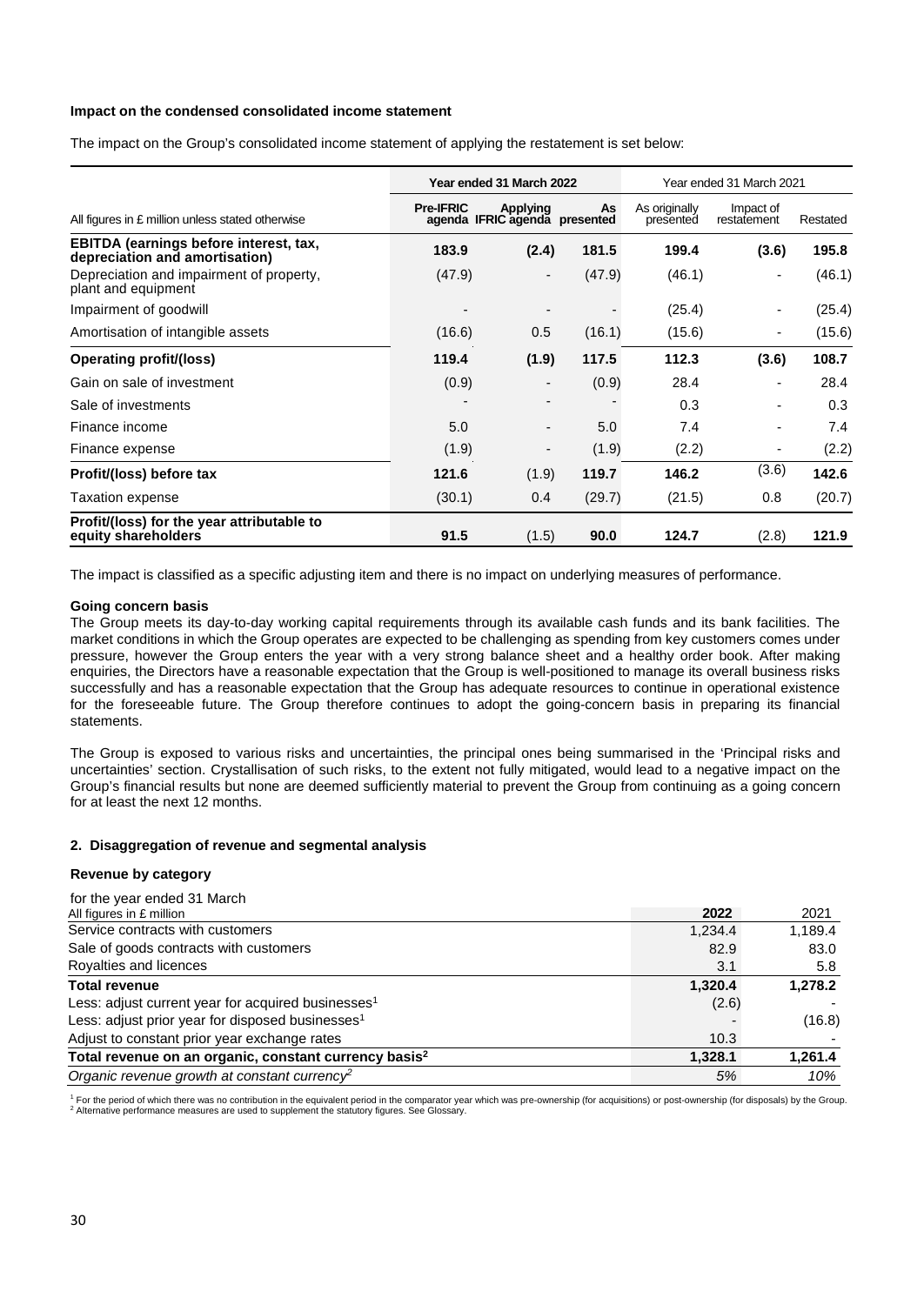### **Other income**

| for the year ended 31 March                               |      |      |
|-----------------------------------------------------------|------|------|
| All figures in £ million                                  | 2022 | 2021 |
| Share of joint ventures' and associates' profit after tax | 0.3  | 0.7  |
| Other income                                              | 9.5  | 9.2  |
| Other income – underlying                                 | 9.8  | 9.9  |
| Specific adjusting item: gain on sale of property         | 0.7  | 0.1  |
| <b>Total other income</b>                                 | 10.5 | 10.0 |

#### **Revenue by customer geographical location**

| for the year ended 31 March                          |         |         |
|------------------------------------------------------|---------|---------|
| All figures in £ million                             | 2022    | 2021    |
| US.                                                  | 153.0   | 215.6   |
| Australia                                            | 98.2    | 77.9    |
| Europe                                               | 76.9    | 88.2    |
| <b>Rest of World</b>                                 | 30.4    | 38.7    |
| <b>International</b>                                 | 358.5   | 420.4   |
| United Kingdom                                       | 961.9   | 857.8   |
| <b>Total revenue</b>                                 | 1,320.4 | 1,278.2 |
| International revenue %                              | 27%     | 33%     |
| Revenue from 'home countries' (UK, US and Australia) | 1,213.1 | 1,151.3 |
| Home countries revenue %                             | 92%     | 90%     |

### **Revenue by major customer type**

| for the year ended 31 March |         |         |
|-----------------------------|---------|---------|
| All figures in £ million    | 2022    | 2021    |
| <b>UK Government</b>        | 881.7   | 794.6   |
| <b>US Government</b>        | 104.7   | 140.8   |
| Other*                      | 334.0   | 342.8   |
| <b>Total revenue</b>        | 1,320.4 | 1.278.2 |

\* 'Other' does not contain any customers with revenue in excess of 10% of total Group revenue.

### **Operating segments**

#### for the year ended 31 March

| All figures in £ million        |              | 2022       |              | 2021       |
|---------------------------------|--------------|------------|--------------|------------|
|                                 | Revenue from | Underlying | Revenue from | Underlying |
|                                 | external     | operating  | external     | operating  |
|                                 | customers    | profit     | customers    | profit     |
| <b>EMEA Services</b>            | 1,059.2      | 135.6      | 939.9        | 118.6      |
| <b>Global Products</b>          | 261.2        | 1.8        | 338.3        | 33.2       |
| <b>Total operating segments</b> | 1.320.4      | 137.4      | 1.278.2      | 151.8      |
| Underlying operating margin*    |              | 10.4%      |              | 11.9%      |

\* Definitions of the Group's 'Alternative Performance Measures' can be found in the glossary.

#### **Reconciliation of segmental results to total profit**

| for the year ended 31 March         |      |        |        |
|-------------------------------------|------|--------|--------|
| All figures in £ million            | Note | 2022   | 2021^  |
| Underlying operating profit         |      | 137.4  | 151.8  |
| Specific adjusting items loss       | 3    | (19.9) | (43.1) |
| <b>Operating profit</b>             |      | 117.5  | 108.7  |
| (Loss)/gain on business divestments |      | (0.9)  | 28.4   |
| Gain on sale of investment          |      |        | 0.3    |
| Net finance income                  |      | 3.1    | 5.2    |
| <b>Profit before tax</b>            |      | 119.7  | 142.6  |
| <b>Taxation expense</b>             |      | (29.7) | (20.7) |
| Profit for the year                 |      | 90.0   | 121.9  |

^ Prior year comparatives have been restated due to a change in accounting policy in respect of software implementation costs. See note 1 for details.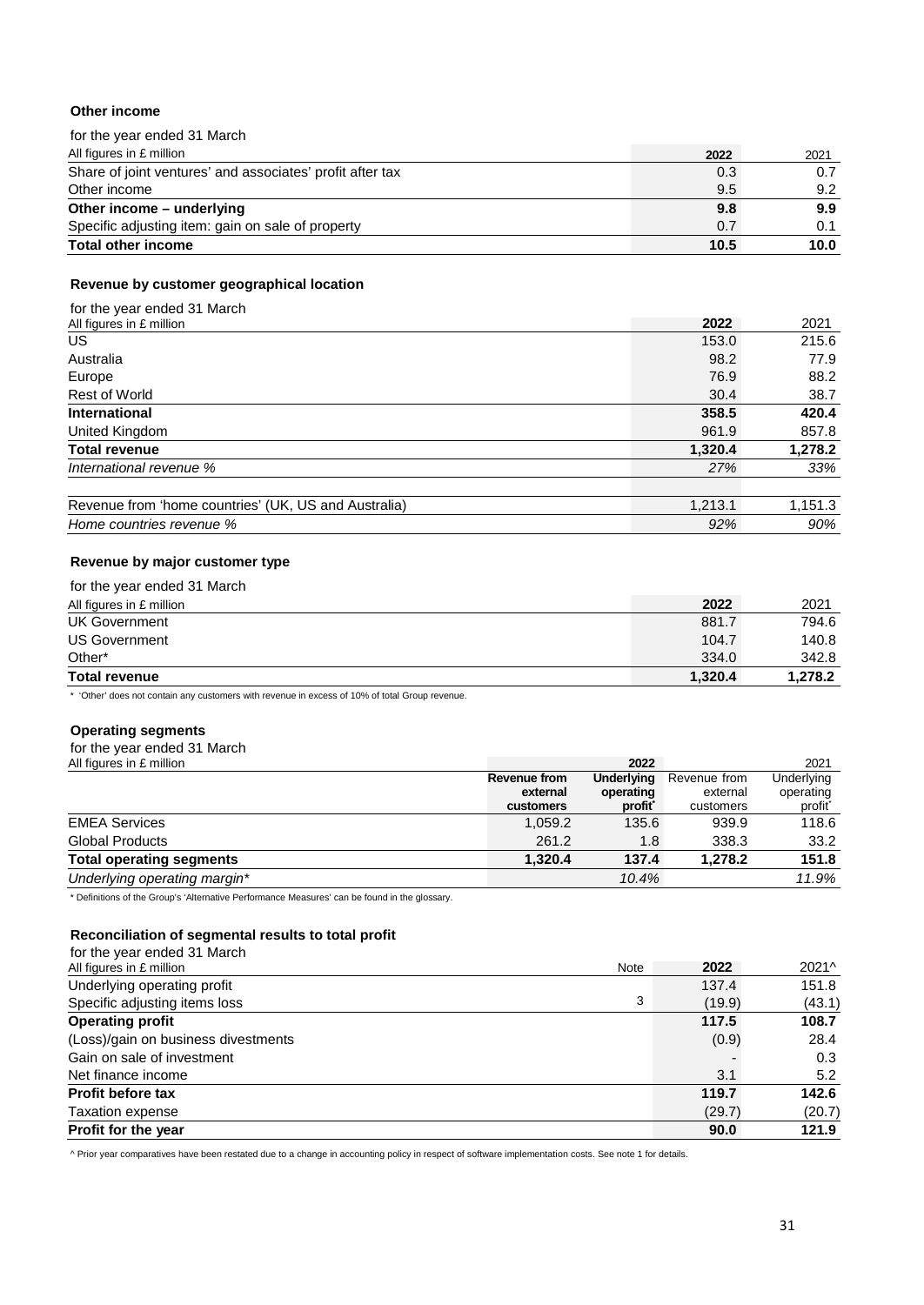#### **3. Specific adjusting items**

In the income statement, the Group presents specific adjusting items separately. In the judgement of the Directors, for the reader to obtain a proper understanding of the financial information, specific adjusting items need to be disclosed separately because of their size and nature. Underlying measures of performance exclude specific adjusting items. The following specific adjusting items have been (charged)/credited in the consolidated income statement:

| All figures in £ million                                                             | Note | 2022   | 2021^  |
|--------------------------------------------------------------------------------------|------|--------|--------|
| Acquisition transaction costs                                                        |      |        | (1.0)  |
| Unsuccessful acquisition costs                                                       |      | (3.7)  |        |
| Acquisition related remuneration costs                                               |      | (1.3)  | (1.8)  |
| Pension past service cost                                                            |      | (2.4)  |        |
| Change in accounting policy in respect of software implementation costs <sup>^</sup> |      | (1.9)  | (3.6)  |
| Fair value adjustment in respect of contingent consideration                         |      | 0.6    |        |
| Operating costs excluding depreciation and amortisation                              |      | (8.7)  | (6.4)  |
| Gain on sale of property                                                             |      | 0.7    | 0.1    |
| Specific adjusting items loss before interest, tax, depreciation and                 |      |        |        |
| amortisation                                                                         |      | (8.0)  | (6.3)  |
| Impairment of property                                                               |      | (1.2)  | (0.5)  |
| Impairment of goodwill                                                               | 14   |        | (25.4) |
| Amortisation of intangible assets arising from acquisitions                          |      | (10.7) | (10.9) |
| Specific adjusting items operating loss                                              |      | (19.9) | (43.1) |
| (Loss)/gain on business divestments                                                  | 6    | (0.9)  | 28.4   |
| Gain on sale of investment                                                           |      |        | 0.3    |
| Defined benefit pension scheme net finance income                                    |      | 4.5    | 7.1    |
| Specific adjusting items loss before tax                                             |      | (16.3) | (7.3)  |
| Specific adjusting items - tax                                                       | 8    | 4.1    | 3.1    |
| Deferred tax impact of change in future UK corporation tax rate                      | 8    | (15.9) |        |
| Total specific adjusting items loss after tax                                        |      | (28.1) | (4.2)  |

#### **Reconciliation of underlying profit for the year to total profit for the year**

| all figures in £ million                      | 2022   | 2021^ |
|-----------------------------------------------|--------|-------|
| Underlying profit after tax - total Group     | 118.1  | 126.1 |
| Total specific adjusting items loss after tax | (28.1) | (4.2) |
| Total profit for the year                     | 90.0   | 121.9 |

^ Prior year comparatives have been restated due to a change in accounting policy in respect of software implementation costs. See note 1 for details.

#### **4. Profit before tax**

The following items have been charged in arriving at profit before tax for continuing operations:

| All figures in £ million                                         | 2022  | 2021          |
|------------------------------------------------------------------|-------|---------------|
| Cost of inventories expensed <sup>^</sup>                        | 47.1  | 35.8          |
| Owned assets: depreciation                                       | 40.3  | 37.2          |
| Leases assets: depreciation                                      | 5.9   | 8.4           |
| Foreign exchange (gain)/loss                                     | (0.7) | $0.5^{\circ}$ |
| Research and development expenditure - customer funded contracts | 287.5 | 281.9         |
| Research and development expenditure - Group funded              | 14.6  | 18.5          |

^ The 2021 cost of inventories expensed was incorrectly reported as £10.2m in the 2021 financial statements and has been restated.

#### **5. Business combinations**

There were no acquisitions in the year to 31 March 2022. Deferred consideration of £0.8m has been paid in respect of the prior year acquisition of QinetiQ Training & Simulation Limited (formerly known as Newman & Spurr Consultancy Limited).

Acquisition related cash flows in the year to 31 March

| <b>Total acquisitions cash outflow</b>     | 0.8  | 28.5  |
|--------------------------------------------|------|-------|
| QinetiQ Training & Simulation Limited      | 0.8  | 0.2   |
| Less: cash acquired within Naimuri Limited |      | (4.0) |
| Inzpire Group Limited                      |      | 3.9   |
| Naimuri Limited                            |      | 28.4  |
| <b>Company acquired</b>                    | 2022 | 2021  |
| All figures in £ million                   |      |       |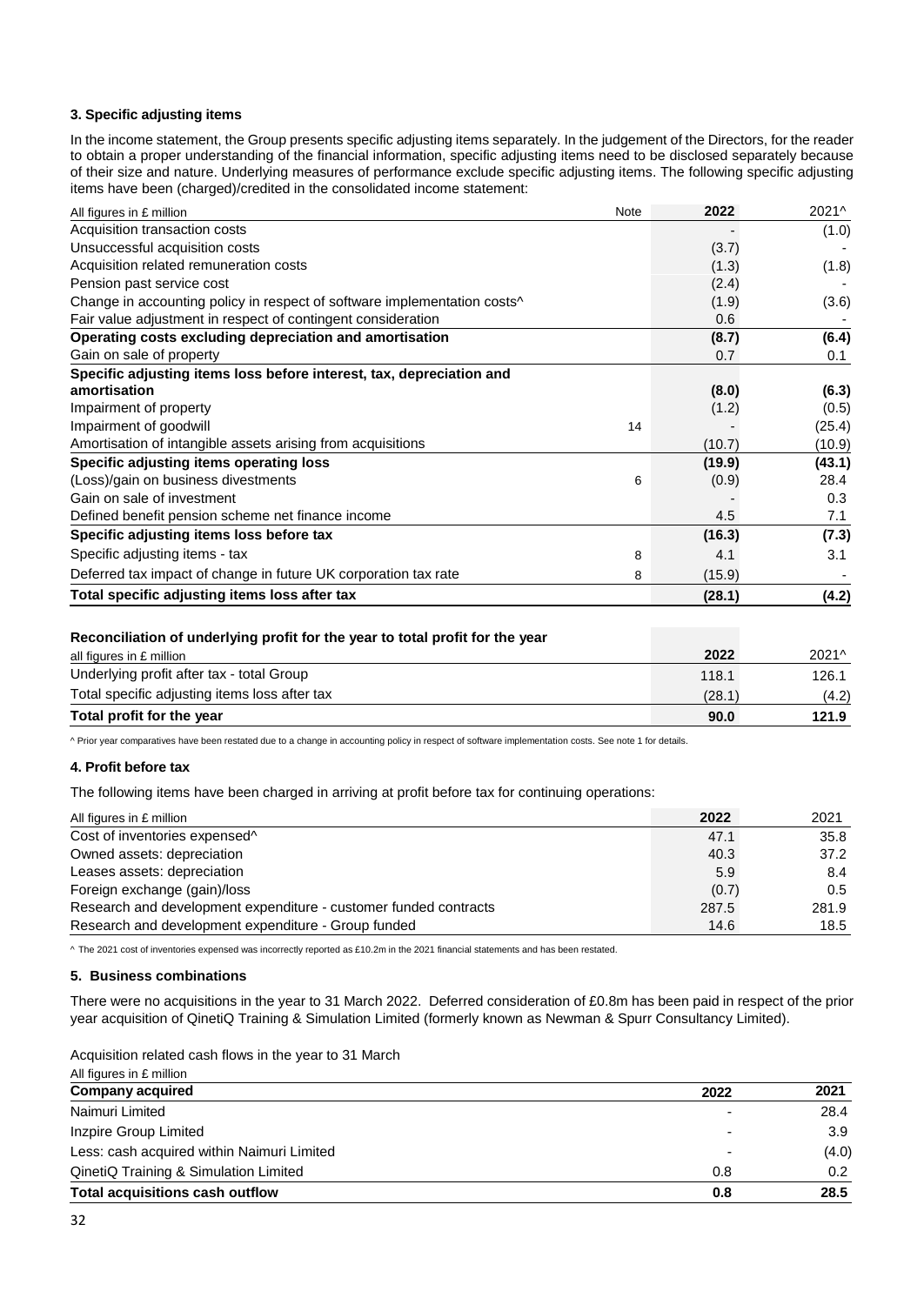#### **6. Loss/gain on business divestments**

| All figures in £ million            | 2022  | 2021 |
|-------------------------------------|-------|------|
| Boldon James business               |       | 19.3 |
| <b>Commerce Decisions business</b>  | (0.9) | 1.6  |
| OptaSense business                  |       | 7.5  |
| (Loss)/gain on business divestments | (0.9) | 28.4 |

Deferred consideration of £1.5m was potentially receivable in respect of the Commerce Decisions business, contingent on performance of the disposed business in the year to 31 March 2022. The fair value of which had been estimated at £0.9m as at 31 March 2021. The required performance was not achieved, nil deferred consideration became due and the receivable has been written off to the income statement in the current year, classified as a specific adjusting item.

#### **7. Finance income and expense**

| All figures in £ million                          | 2022  | 2021  |
|---------------------------------------------------|-------|-------|
| Receivable on bank deposits                       | 0.5   | 0.3   |
| Finance income before specific adjusting items    | 0.5   | 0.3   |
| Amortisation of deferred financing costs          | (0.4) | (0.4) |
| Bank interest and commitment fees                 | (0.5) | (0.6) |
| Lease expense                                     | (1.0) | (1.0) |
| Unwinding of discount on financial liabilities    |       | (0.2) |
| Finance expense before specific adjusting items   | (1.9) | (2.2) |
| Net finance expense - underlying                  | (1.4) | (1.9) |
| Specific adjusting items:                         |       |       |
| Defined benefit pension scheme net finance income | 4.5   | 7.1   |
| Net finance income                                | 3.1   | 5.2   |

#### **8. Taxation**

| All figures in £ million   |                   | 2022                                  |        |            | 2021^                          |        |
|----------------------------|-------------------|---------------------------------------|--------|------------|--------------------------------|--------|
|                            | <b>Underlying</b> | <b>Specific</b><br>adjusting<br>items | Total  | Underlying | Specific<br>adjusting<br>itemš | Total  |
| Profit/(loss) before tax   | 136.0             | (16.3)                                | 119.7  | 149.9      | (7.3)                          | 142.6  |
| Taxation (expense)/income  | (17.9)            | (11.8)                                | (29.7) | (23.8)     | 3.1                            | (20.7) |
| Profit/(loss) for the year | 118.1             | (28.1)                                | 90.0   | 126.1      | (4.2)                          | 121.9  |
| <b>Effective tax rate</b>  | 13.2%             |                                       | 24.8%  | 15.9%      |                                | 14.5%  |

^ Prior year comparatives have been restated due to a change in accounting policy in respect of software implementation costs. See note 1 for details.

The total tax charge was £29.7m (2021 restated: £20.7m), with specific adjusting items driving the increase, see below. The underlying tax charge was £17.9m (2021: £23.8m), on lower underlying profit before tax, with an underlying effective tax rate of 13.2% for the year ending 31 March 2022 (2021: 15.9%). The underlying effective tax rate continues to be below the UK statutory rate, primarily as a result of the benefit of research and development expenditure credits ('RDEC') in the UK which are accounted for under IAS12 within the tax line. An adjusted underlying effective tax rate before the impact of RDEC would be 17.3% (2021: 19.4%). The impact of RDEC is shown net of £9.5m (2021: £10.6m) appropriated by the MOD. Within other creditors there are provisions for payments of MOD appropriations awaiting the resolution of a SSRO decision with regard to RDEC which may give rise to a reversal of the creditor and to an increased benefit from RDEC in the income statement in the current and future periods.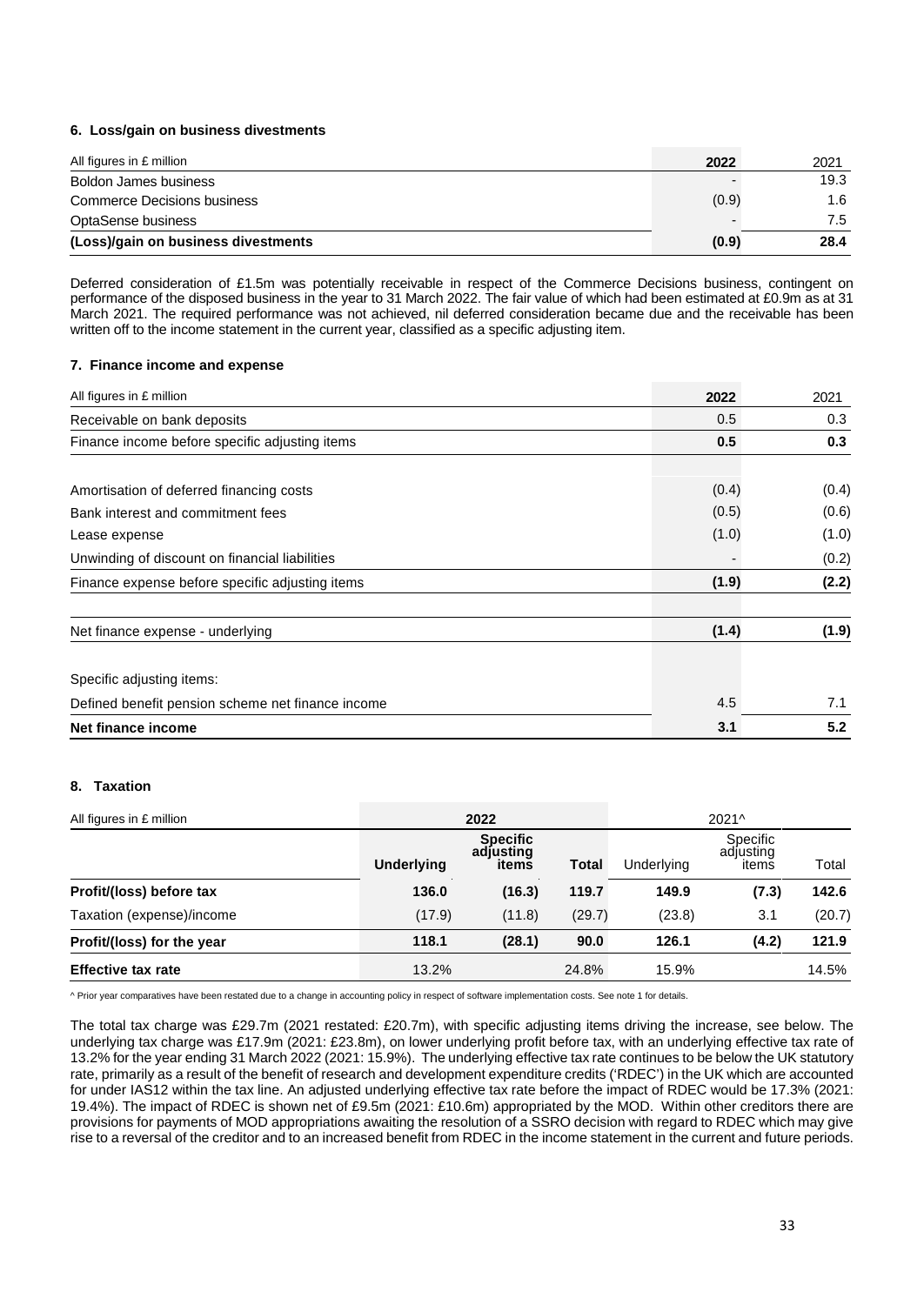#### *Tax on specific adjusting items*

A £15.9m charge in respect of the impact on UK deferred tax balances due to the UK corporation tax rate change from 19% to 25% has been classified as a specific adjusting item. Together with a £4.1m income (2021 restated: income of £3.1m) in respect of the pre-tax specific adjusting items (see note 3), the total specific adjusting items tax expense was £11.8m (2021 restated: income of £3.1m).

#### *Factors affecting future tax charges*

The effective tax rate is expected to remain below the UK statutory rate, subject to the impact of any tax legislation changes, the geographic mix of profits and the assumption that RDEC retained by the Group remain in the tax line. Future recognition of unrecognised tax losses will also affect future tax charges. The OECD has released model rules for Pillar II of the Base Erosion and Profit Shifting regulations covering application of a Global Minimum Tax. The Group is monitoring progress of these rules and management's initial view is that they are not expected to have a material effect on the tax charge.

#### *Changes in tax rates*

In the Spring Budget 2021, the UK Government announced that from 1 April 2023 the corporation tax rate will increase from 19% to 25%. The 25% rate has been substantively enacted at the balance sheet date. An adjustment has been made to reflect that a portion of the UK deferred tax balances are expected to unwind at the new rate of 25%. The adjustment has been recorded as a specific adjusting item tax expense to the Consolidated income statement of £15.9m and an expense of £20.6m to the Consolidated comprehensive income statement increasing the deferred tax liability by £36.5m. US deferred tax balances have not yet been adjusted for a potential increase in the US federal tax rate, as an increase has not yet been passed into law.

#### *Tax losses*

At 31 March 2022 the Group had unused tax losses and US carried forward interest expense of £128.1m (2021: £73.2m) which are available for offset against future taxable profits. Deferred tax assets are recognised on the balance sheet of £15.5m in respect of £59.7m of US net operating losses, £4.5m in respect of £19.0m of Canadian net operating losses and £1.8m in respect of £5.5m of German trade losses. No deferred tax asset is recognised in respect of the £43.8m of US interest deductions due to uncertainty over the timing and extent of their utilisation. Full recognition of the US interest deductions would increase the deferred tax asset by £11.8m. The Group has £30.5m of time-limited US net operating losses of which £21.5m will expire in 2035 and £9.0m in 2036. Deferred tax has been calculated using the enacted future statutory tax rates. The Group has reviewed the latest forecasts for these businesses which incorporate the unsystematic risks of operating in the defence business. In the period beyond the 5 year forecast we have reviewed the terminal period profits and based on these and our expectations for these businesses we believe it is probable the losses, with the exception of the interest deductions will be fully utilised. Based on the current forecasts the losses will be fully utilised over the next 6-8 years. A 10% change in the forecast profits would alter the utilisation period by 1 year.

#### **9. Earnings per share**

Basic earnings per share is calculated by dividing the profit attributable to equity shareholders by the weighted average number of ordinary shares in issue during the year. The weighted average number of shares used excludes those shares bought by the Group and held as own shares. For diluted earnings per share the weighted average number of shares in issue is adjusted to assume conversion of all potentially dilutive ordinary shares arising from unvested share-based awards including share options.

| for the year ended 31 March       |                | 2022  | 2021  |
|-----------------------------------|----------------|-------|-------|
| Weighted average number of shares | Million        | 573.2 | 569.7 |
| Effect of dilutive securities     | Million        | 6.4   |       |
| Diluted number of shares          | <b>Million</b> | 579.6 | 575.8 |

Underlying basic earnings per share figures are presented below, in addition to the basic and diluted earnings per share, because the Directors consider this gives a more relevant indication of underlying business performance and reflects the adjustments to basic earnings per share for the impact of specific adjusting items (see note 3) and tax thereon.

#### **Underlying EPS**

| for the year ended 31 March                                               | 2022                 | 2021^ |
|---------------------------------------------------------------------------|----------------------|-------|
| Profit attributable to the owners of the Company<br>£ million             | 90.0                 | 121.7 |
| Remove loss after tax in respect of specific adjusting items<br>£ million | 28.1                 | 4.2   |
| Underlying profit after taxation<br>£ million                             | 118.1                | 125.9 |
| Weighted average number of shares                                         | 573.2<br>Million     | 569.7 |
| <b>Underlying basic EPS</b>                                               | 20.6<br><b>Pence</b> | 22.1  |
| Diluted number of shares                                                  | 579.6<br>Million     | 575.8 |
| <b>Underlying diluted EPS</b>                                             | 20.4<br><b>Pence</b> | 21.9  |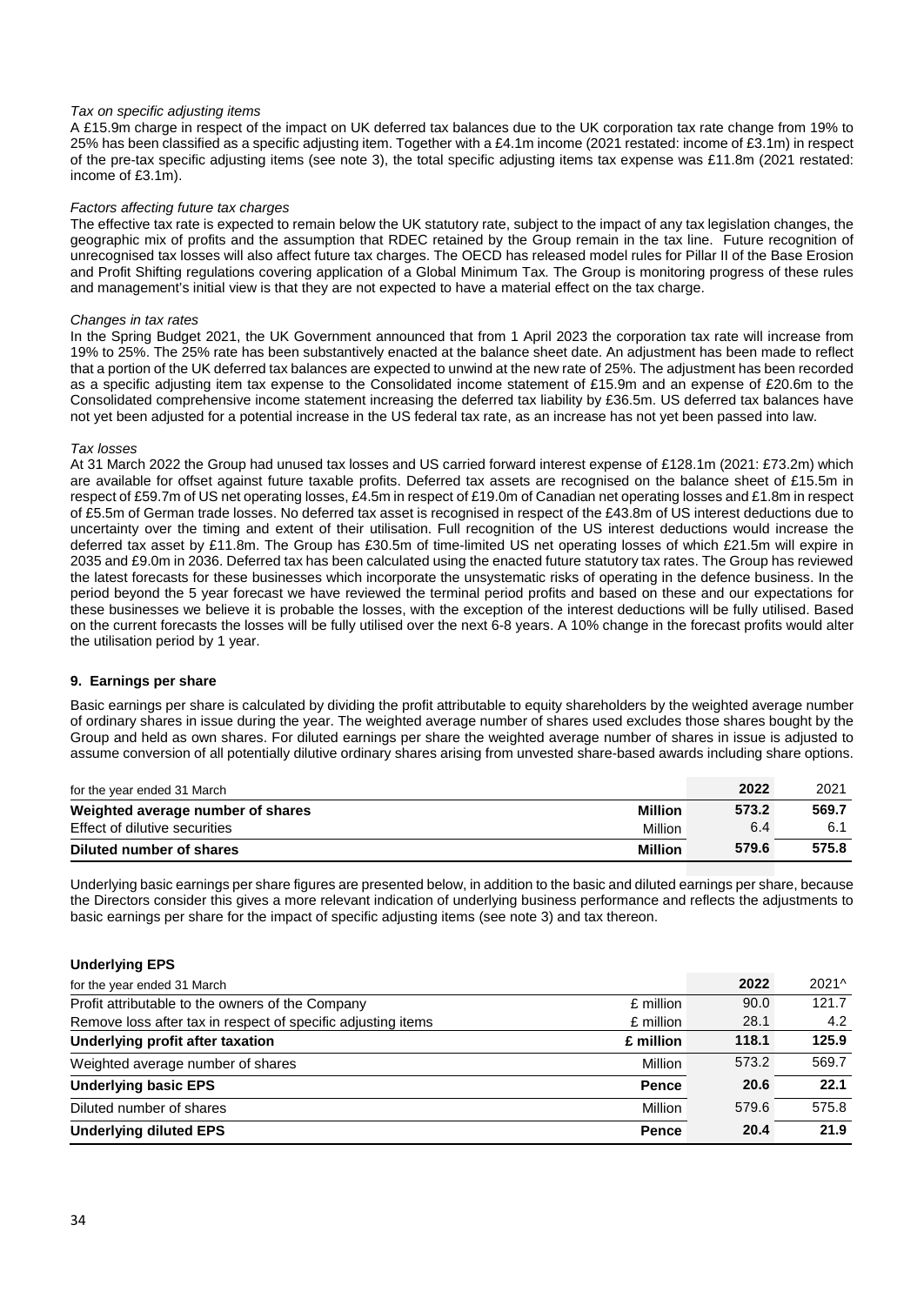### **Basic and diluted EPS**

| for the year ended 31 March                                   | 2022  | 2021^ |
|---------------------------------------------------------------|-------|-------|
| Profit attributable to the owners of the Company<br>£ million | 90.0  | 121.7 |
| Weighted average number of shares<br>Million                  | 573.2 | 569.7 |
| <b>Basic EPS - total Group</b><br><b>Pence</b>                | 15.7  | 21.4  |
| Diluted number of shares<br>Million                           | 579.6 | 575.8 |
| <b>Diluted EPS - total Group</b><br><b>Pence</b>              | 15.5  | 21.1  |

^ Prior year comparatives have been restated due to a change in accounting policy in respect of software implementation costs. See note 1 for details.

### **10. Cash flows from operations**

| All figures in £ million                                               | 2022   | 2021^  |
|------------------------------------------------------------------------|--------|--------|
| Profit after tax for the year                                          | 90.0   | 121.9  |
| Adjustments for:                                                       |        |        |
| <b>Taxation expense</b>                                                | 29.7   | 20.7   |
| Net finance income                                                     | (3.1)  | (5.2)  |
| Loss/(gain) on disposal of businesses                                  | 0.9    | (28.4) |
| Gain on disposal of investment                                         |        | (0.3)  |
| Gain on sale of property                                               | (0.7)  | (0.1)  |
| Impairment of plant and equipment                                      | 0.5    | 0.5    |
| Impairment of property                                                 | 1.2    |        |
| Impairment of goodwill                                                 |        | 25.4   |
| Acquisition related remuneration costs unpaid as at year end           |        | 1.8    |
| Amortisation of purchased or internally developed intangible assets    | 5.4    | 4.7    |
| Amortisation of intangible assets arising from acquisitions            | 10.7   | 10.9   |
| Depreciation of property, plant and equipment                          | 46.2   | 45.6   |
| Loss on disposal of plant and equipment                                |        | 1.0    |
| Share of post-tax profit of equity accounted entities                  | (0.3)  | (0.7)  |
| Share-based payments charge                                            | 7.4    | 10.6   |
| Pension past service cost                                              | 2.4    |        |
| Fair value adjustment in respect of contingent consideration           | (0.6)  |        |
| Retirement benefit contributions in excess of income statement expense | (1.8)  | (1.6)  |
| Net movement in provisions                                             | (1.0)  | 0.3    |
|                                                                        | 186.9  | 207.1  |
| Decrease/(increase) in inventories                                     | 1.4    | (4.6)  |
| Increase in receivables                                                | (12.8) | (97.3) |
| Increase in payables                                                   | 34.2   | 89.2   |
| Changes in working capital                                             | 22.8   | (12.7) |
| Net cash flow from operations                                          | 209.7  | 194.4  |

^ Prior year comparatives have been restated due to a change in accounting policy in respect of software implementation costs. See note 1 for details.

#### **Reconciliation of net cash flow from operations to underlying net cash flow from operations and to free cash flow**

| All figures in £ million                                                                               | 2022   | 2021^  |
|--------------------------------------------------------------------------------------------------------|--------|--------|
| Net cash flow from operations                                                                          | 209.7  | 194.4  |
| Add back specific adjusting item: change in accounting policy in respect of<br>software implementation | 1.9    | 3.6    |
| Add back specific adjusting item: acquisition transaction costs                                        | 3.7    | 1.0    |
| Underlying net cash flow from operations                                                               | 215.3  | 199.0  |
| Less: tax and net interest payments                                                                    | (21.0) | (16.4) |
| Less: purchases of intangible assets and property, plant & equipment                                   | (84.3) | (75.9) |
| Free cash flow                                                                                         | 110.0  | 106.7  |

^ Prior year comparatives have been restated due to a change in accounting policy in respect of software implementation costs. See note 1 for details.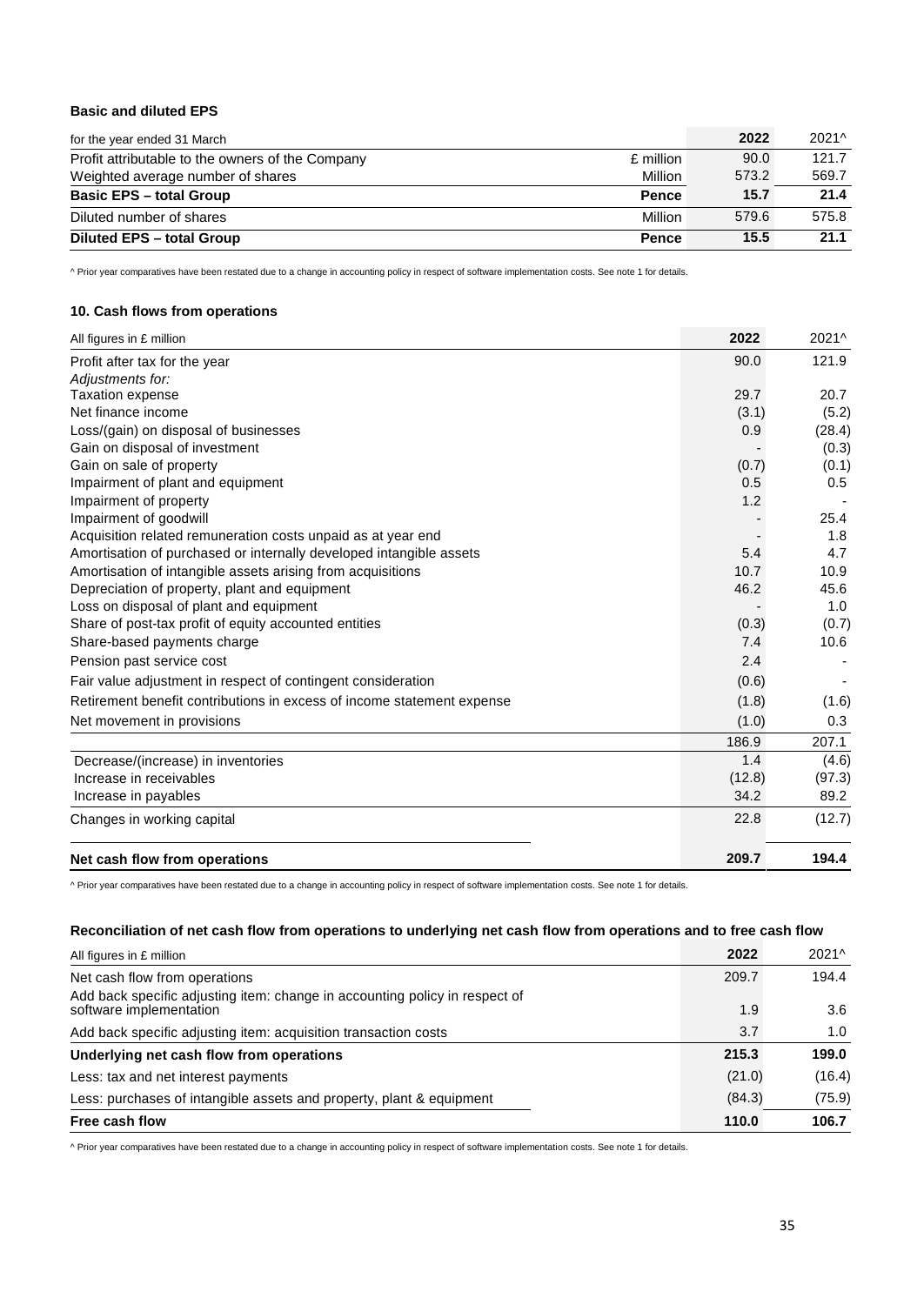#### **Underlying cash conversion ratio**

|                                                        | 2022  | 2021  |
|--------------------------------------------------------|-------|-------|
| Underlying EBITDA - £ million                          | 189.5 | 202.1 |
| Underlying net cash flow from operations - $E$ million | 215.3 | 199.0 |
| Underlying cash conversion ratio^ - %                  | 114%  | 98%   |

^ Prior year comparative restated to reflect new definition of underlying cash conversion. See glossary.

#### **11. Net cash**

| All figures in £ million                    | 2022   | 2021          |
|---------------------------------------------|--------|---------------|
| Current financial assets/(liabilities)      |        |               |
| Deferred financing costs                    | 0.4    | $0.4^{\circ}$ |
| Derivative financial assets                 | 0.2    | 0.5           |
| Lease liabilities                           | (5.5)  | (6.9)         |
| Derivative financial liabilities            | (1.4)  | (0.1)         |
| Total current net financial liabilities     | (6.3)  | (6.1)         |
| Non-current financial assets/(liabilities)  |        |               |
| Deferred financing costs                    | 0.5    | 0.8           |
| Derivative financial assets                 |        |               |
| Lease liabilities                           | (16.6) | (19.8)        |
| Derivative financial liabilities            | (0.6)  | (0.9)         |
| Total non-current net financial liabilities | (16.7) | (19.9)        |
| <b>Total net financial liabilities</b>      | (23.0) | (26.0)        |
| Cash and cash equivalents                   | 248.1  | 190.1         |
| Total net cash as defined by the Group      | 225.1  | 164.1         |

#### **12. Financial risk management**

The table below analyses financial instruments carried at fair value, by valuation method. The different levels have been defined as follows:

Level 1 – measured using quoted prices (unadjusted) in active markets for identical assets or liabilities;

Level 2 – measured using inputs other than quoted prices included within Level 1 that are observable for the asset or liability, either directly (i.e. as prices) or indirectly (i.e. derived from prices). Level 2 derivatives comprise forward foreign exchange contracts which have been fair valued using forward exchange rates that are quoted in an active market; and

Level 3 – measured using inputs for the assets or liability that are not based on observable market data (i.e. unobservable inputs).

The Group's assets and liabilities that are measured at fair value, as at 31 March 2022, are as follows:

| All figures in £ million                                   | Level 1 | Level 2 | Level 3 | Total |
|------------------------------------------------------------|---------|---------|---------|-------|
| Assets:                                                    |         |         |         |       |
| Current derivative financial instruments                   |         | 0.2     |         | 0.2   |
| Non-current derivative financial instruments               | -       |         |         |       |
| Financial instruments at fair value through profit or loss |         |         |         |       |
| Liabilities:                                               |         |         |         |       |
| Current derivative financial instruments                   |         | (1.4)   |         | (1.4) |
| Non-current derivative financial instruments               |         | (0.6)   |         | (0.6) |
| Total                                                      |         | (1.8)   |         | (1.8) |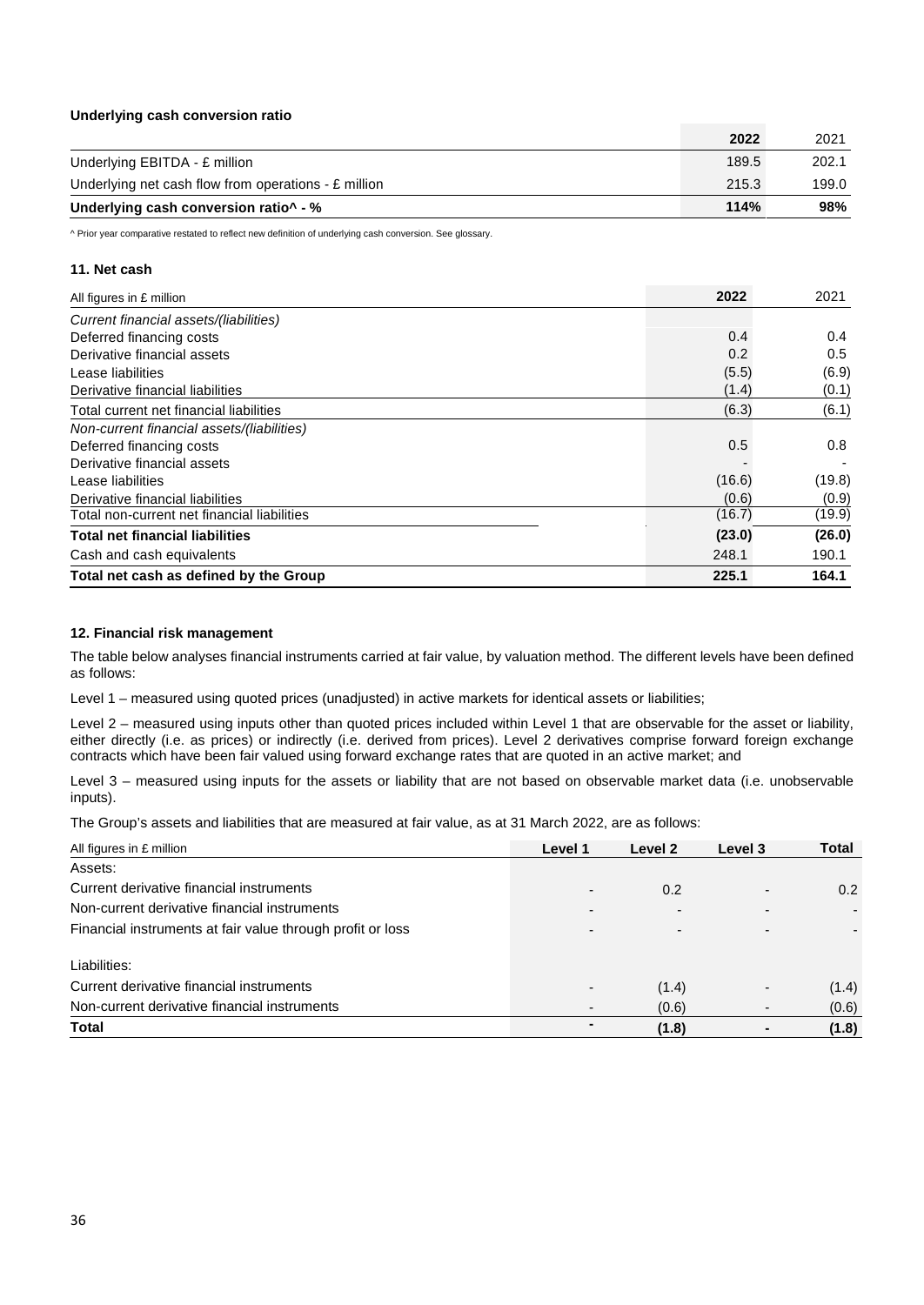The following table presents the Group's assets and liabilities that are measured at fair value at 31 March 2021:

| All figures in £ million                                   | Level 1        | Level 2                  | Level 3 | Total         |
|------------------------------------------------------------|----------------|--------------------------|---------|---------------|
| Assets:                                                    |                |                          |         |               |
| Current derivative financial instruments                   |                | 0.5                      |         | $0.5^{\circ}$ |
| Non-current derivative financial instruments               |                |                          |         |               |
| Financial instruments at fair value through profit or loss |                | $\overline{\phantom{0}}$ | 0.9     | 0.9           |
| Liabilities:                                               |                |                          |         |               |
| Current derivative financial instruments                   |                | (0.1)                    |         | (0.1)         |
| Non-current derivative financial instruments               | $\blacksquare$ | (0.9)                    | ۰       | (0.9)         |
| Total                                                      |                | (0.5)                    | 0.9     | 0.4           |

For cash and cash equivalents, trade and other receivables and bank and current borrowings, the fair value of the financial instruments approximate to their carrying value as a result of the short maturity periods of these financial instruments. For trade and other receivables, allowances are made within the carrying value for credit risk. For other financial instruments, the fair value is based on market value, where available. Where market values are not available, the fair values have been calculated by discounting cash flows to net present value using prevailing market-based interest rates translated at the year-end rates, except for unlisted fixed asset investments where fair value equals carrying value. There have been no transfers between levels.

#### **13. Dividends**

An analysis of the dividends paid and proposed in respect of the years ended 31 March 2022 and 31 March 2021 is provided below:

|                                        | Pence per<br>ordinary share | £m   | <b>Date</b><br>paid/payable |
|----------------------------------------|-----------------------------|------|-----------------------------|
| Interim 2022                           | 2.3                         | 13.2 | Feb 2022*                   |
| Final 2022 (proposed)                  | 5.0                         | 28.8 | Aug 2022                    |
| Total for the year ended 31 March 2022 | 7.3                         | 42.0 |                             |
| Interim 2020                           | 2.2                         | 12.6 | Feb 2021                    |
| <b>Final 2020</b>                      | 4.7                         | 27.0 | Aug 2021*                   |
| Total for the year ended 31 March 2021 | 6.9                         | 39.6 |                             |

\*Total cash paid in the year to 31 March 2022 was £40.2m (2021: £37.7m).

The proposed final dividend in respect of the year ending 31 March 2022 will be paid on 25 August 2022. The ex-dividend date is 28 July 2022 and the record date is 29 July 2022.

#### **14. Goodwill**

| All figures in £ million   | 2022    | 2021    |
|----------------------------|---------|---------|
| Cost                       |         |         |
| At 1 April                 | 287.6   | 307.9   |
| Acquisitions               |         | 15.0    |
| <b>Disposals</b>           |         | (17.2)  |
| Foreign exchange           | 8.5     | (18.1)  |
| At 31 March                | 296.1   | 287.6   |
| Impairment                 |         |         |
| At 1 April                 | (142.1) | (127.1) |
| Disposals                  |         | 0.2     |
| Impairment in the year     |         | (25.4)  |
| Foreign exchange           | (4.6)   | 10.2    |
| At 31 March                | (146.7) | (142.1) |
| Net book value at 31 March | 149.4   | 145.5   |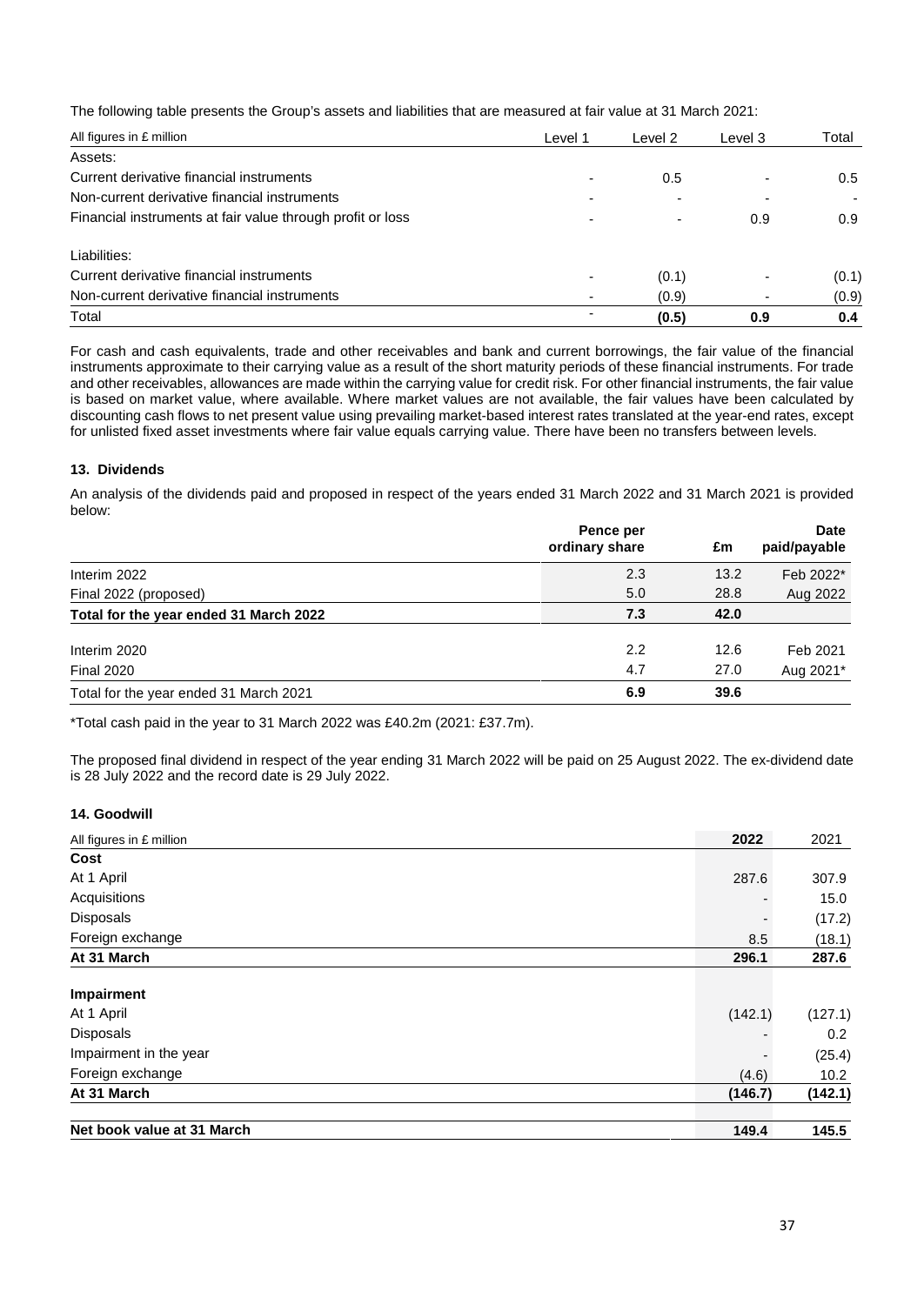#### **Cash-generating units (CGU)**

Goodwill is allocated across five cash generating units ('CGUs') within the EMEA Services segment and four CGUs within the Global Products segment. The full list of CGUs that have goodwill allocated to them is as follows:

| All figures in £ million              | <b>Primary reporting segment</b> | 2022  | 2021  |
|---------------------------------------|----------------------------------|-------|-------|
| <b>US Technology Solutions</b>        | <b>Global Products</b>           | 41.5  | 39.6  |
| US C5ISR                              | <b>Global Products</b>           | 34.6  | 33.0  |
| <b>Target Systems</b>                 | <b>Global Products</b>           | 24.7  | 24.3  |
| Space Products                        | <b>Global Products</b>           | 5.6   | 5.7   |
| QinetiQ Germany                       | <b>EMEA</b> services             | 2.6   | 2.7   |
| Inzpire                               | <b>EMEA</b> services             | 11.7  | 11.7  |
| QinetiQ Training & Simulation Limited | <b>EMEA</b> services             | 7.8   | 7.8   |
| Naimuri Limited                       | <b>EMEA</b> services             | 14.8  | 14.8  |
| Australia                             | <b>EMEA Services</b>             | 6.1   | 5.9   |
| Net book value at 31 March            |                                  | 149.4 | 145.5 |

Goodwill is attributable to the excess of consideration over the fair value of net assets acquired and includes expected synergies, future growth prospects and employee knowledge, expertise and security clearances. The Group tests each CGU for impairment annually, or more frequently if there are indications that goodwill might be impaired. Impairment testing is dependent on management's estimates and judgments, particularly as they relate to the forecasting of future cash flows, the discount rates selected and expected long-term growth rates. As a result of impairment in prior years, QinetiQ Germany has limited headroom (26%) and a critical sensitivity is discussed further below. US Technology Solutions also displays limited headroom (23%) reflecting the balance of opportunity and risk of securing new government contracts as the business responds from its recent short-term challenges, discussed further below. However, alongside all other CGUs, management considers that there are no likely variations in the key assumptions which would lead to an impairment being recognised.

#### **Key assumptions**

#### **Cash flows**

The value-in-use calculations generally use discounted future cash flows based on financial plans approved by the Board covering a five-year period (aligned with the Group's Integrated Strategic Business Plan process and the longer-term viability assessment period). These are 'bottom-up' forecasts based on detailed analysis by contract for the revenue under contract and by opportunity for the pipeline. Pipeline opportunities are categorised as 'base case' and 'high case' by management and only 'base case' opportunities are included in the financial plans used for the value in-use calculations.

Cash flows for periods beyond these periods are extrapolated based on the last year of the plans, with a terminal growth-rate assumption applied.

#### **Terminal growth rates and discount rates**

The specific plans for each of the CGUs have been extrapolated using the terminal growth rates as detailed below. Growth rates are based on management's estimates which take into consideration the long-term nature of the industry in which the CGUs operate and external forecasts as to the likely growth of the industry in the longer term. The Group's weighted average cost of capital was used as a basis in determining the discount rate to be applied, adjusted for risks specific to the market characteristics of CGUs, as appropriate on a pre-tax basis. This is considered an appropriate estimate of a market participant discount rate.

| All figures %<br>2022: (2021) | US<br>Technology<br>Solutions | Target<br>Systems | Space NV   | US C5ISR   | Inzpire     | Australia | QinetiQ<br>Germany | QinetiQ<br>Training &<br>Simulation | Naimuri    |
|-------------------------------|-------------------------------|-------------------|------------|------------|-------------|-----------|--------------------|-------------------------------------|------------|
| Terminal growth rate          | 2.3(2.1)                      | 2.1(1.7)          | 2.1(1.7)   | 2.3(2.1)   | 2.1(1.7)    | 2.3(2.3)  | .6(1.5)            | 2.1(1.7)                            | 2.1(1.7)   |
| Pre-tax discount rate         | 10.8(11.3)                    | 11.6(12.2)        | 11.5(11.9) | 10.8(11.3) | 12.2 (12.8) | 9.4(10.0) | 9.1(9.3)           | 11.5(12.3)                          | 12.2(12.2) |

Sensitivity analysis shows that the value of the terminal year cash flow, the discount rate and the terminal growth rates have a significant impact on the value of the discounted cash flow.

#### **Significant CGUs**

#### **US Technology Solutions**

The carrying value of the goodwill for the US Technology Solutions CGU was £41.5m as at 31 March 2022 (2021: £39.6m). The recoverable amount of this CGU as at 31 March 2022, based on value in use and calculated using the assumptions noted above, is higher than the carrying value of net operating assets (of £98.5m). The key sensitivity impacting on the value in use calculations is the terminal year cash flows. These cash flows include certain assumptions around a turnaround in FY23 from a period of softened performance in FY22 which is then sustained through growth of new product lines in development with clear market opportunity and winning identified future government contracts. US organic revenue reduced by 21% compared to prior year with the second half revenue performance recovery slower than expected due to the US defence budget being constrained by the extended Continuing Resolution. Confidence remains in the turnaround in FY23 having secured significant growth in order intake in FY22 which, coupled with a new leadership team provides a strong foundation for delivery of our strategy in the US. An increase in the discount rate of 1%, a decrease in the terminal growth rate of 1% or a decrease in the terminal year cash flows of £2.0m would not cause the net operating assets to exceed their recoverable amount.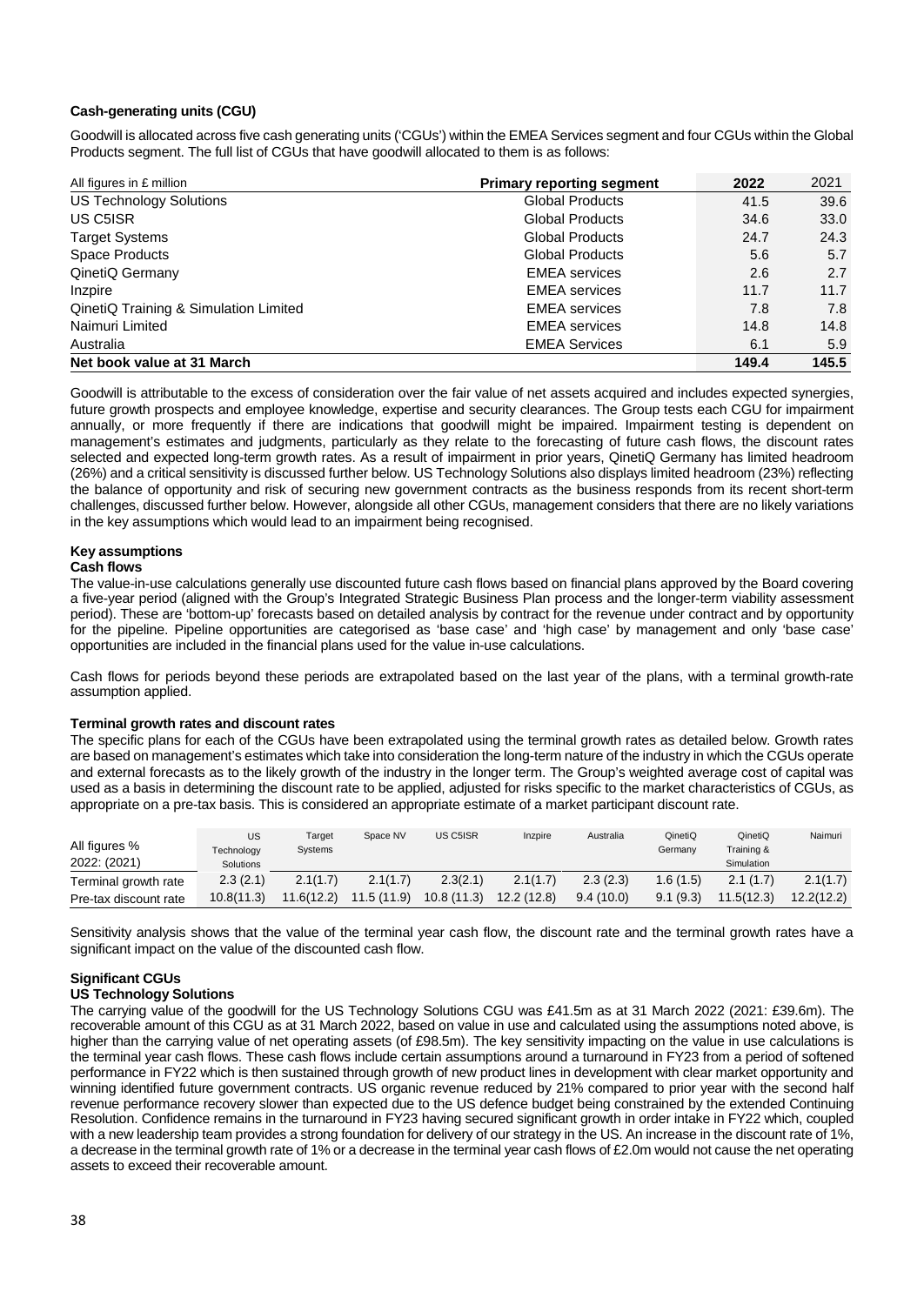#### **US C5ISR (previously MTEQ)**

The carrying value of the goodwill for the US C5ISR CGU as at 31 March 2022 was £34.6m (2021: £33.0m). The recoverable amount of this CGU as at 31 March 2022, based on value in use and calculated using the assumptions noted above, is higher than the carrying value of net operating assets (of £82.0m). The key sensitivity impacting on the value in use calculations is the terminal year cash flows. An increase in the discount rate of 1%, a decrease in the terminal growth rate of 1% or a decrease in the terminal year cash flows of £2.0m would not cause the net operating assets to exceed their recoverable amount.

#### **Target Systems**

The carrying value of the goodwill for the Target Systems CGU as at 31 March 2022 was £24.7m (2021: £24.3m). The recoverable amount of this CGU as at 31 March 2022, based on value in use and calculated using the assumptions noted above, is higher than the carrying value of net operating assets (of £85.0m). The key sensitivity impacting on the value in use calculations is the terminal year cash flows. An increase in the discount rate of 1%, a decrease in the terminal growth rate of 1% or a decrease in the terminal year cash flows of £2.0m would not cause the net operating assets to exceed their recoverable amount.

#### **Germany**

The carrying value of the goodwill for the Germany CGU as at 31 March 2022 was £2.6m (2021: £2.7m). Our German operations generally performed below expectations in the year, however its core contract is in the process of being extended to June 2023 and increased in scope, underpinning performance in future years. Whilst a further impairment is a risk (following a £25m impairment in 2021) if additional contracts are not won, or the core contract not successful re-tendered in June 2023, the current forecasts result in a small headroom when comparing discounted future cash flows to carrying value of assets. The key sensitivity impacting on the value in use calculations is the terminal year cash flows, with the core contract contributing approximately one third of the business's revenue in the terminal year (2027). Should this key contract not be successfully won (on a long-term basis) in June 2023 then there would be a significant decrease in future cash flows and this would lead to full impairment of the residual £2.6m carrying value of goodwill together with an impairment charge of approximately £1.3m against the £26.8m carrying value of intangible assets. An increase in the discount rate of 1% or a decrease in the terminal growth rate of 1% would decrease the headroom by £7.0m and £5.3m respectively.

#### **Inzpire**

The carrying value of the goodwill for the Inzpire CGU as at 31 March 2022 was £11.7m (2021: £11.7m). The recoverable amount of this CGU as at 31 March 2022, based on value in use and calculated using the assumptions noted above, is higher than the carrying value of net operating assets (of £25.8m). The key sensitivity impacting on the value in use calculations is the terminal year cash flows. An increase in the discount rate of 1%, a decrease in the terminal growth rate of 1% or a decrease in the terminal year cash flows of £2.0m would not cause the net operating assets to exceed their recoverable amount.

#### **Naimuri**

The carrying value of the goodwill for the Naimuri CGU as at 31 March 2022 was £14.8m (2021: £14.8m). The recoverable amount of this CGU as at 31 March 2022, based on value in use and calculated using the assumptions noted above, is higher than the carrying value of net operating assets (of £25.8m). The key sensitivity impacting on the value in use calculations is the terminal year cash flows. An increase in the discount rate of 1%, a decrease in the terminal growth rate of 1% or a decrease in the terminal year cash flows of £2.0m would not cause the net operating assets to exceed their recoverable amount.

#### **15. Post-retirement benefits**

In the UK the Group operates a defined benefit pension scheme ('the Scheme') for approximately one fifth of its UK employees. The Scheme closed to future accrual on 31 October 2013 and there is no on-going service cost. After this date, defined benefit members transferred to a defined contribution section of the Scheme. The Scheme is a final salary plan, which provides benefits to members in the form of a guaranteed level of pension payable for life. The Scheme is in a net asset position with the market value of assets in excess of the present value of Scheme liabilities. These have the values set out below as at 31 March of each year end.

| All figures in £ million                                                             | 2022      | 2021       |
|--------------------------------------------------------------------------------------|-----------|------------|
| Total market value of assets – see following table for analysis by category of asset | 2,065.7   | 2.071.8    |
| Present value of Scheme liabilities                                                  | (1,703.5) | (1, 857.5) |
| Net pension asset before deferred tax                                                | 362.2     | 214.3      |
| Deferred tax liability                                                               | (96.4)    | (45.5)     |
| Net pension asset after deferred tax                                                 | 265.8     | 168.8      |

The balance sheet net pension asset is a snapshot view which can be significantly influenced by short-term market factors. The calculation of the surplus or deficit depends, therefore, on factors which are beyond the control of the Group – principally the value at the balance sheet date of the various categories of assets in which the Scheme has invested and long-term interest rates and inflation rates used to value the Scheme liabilities.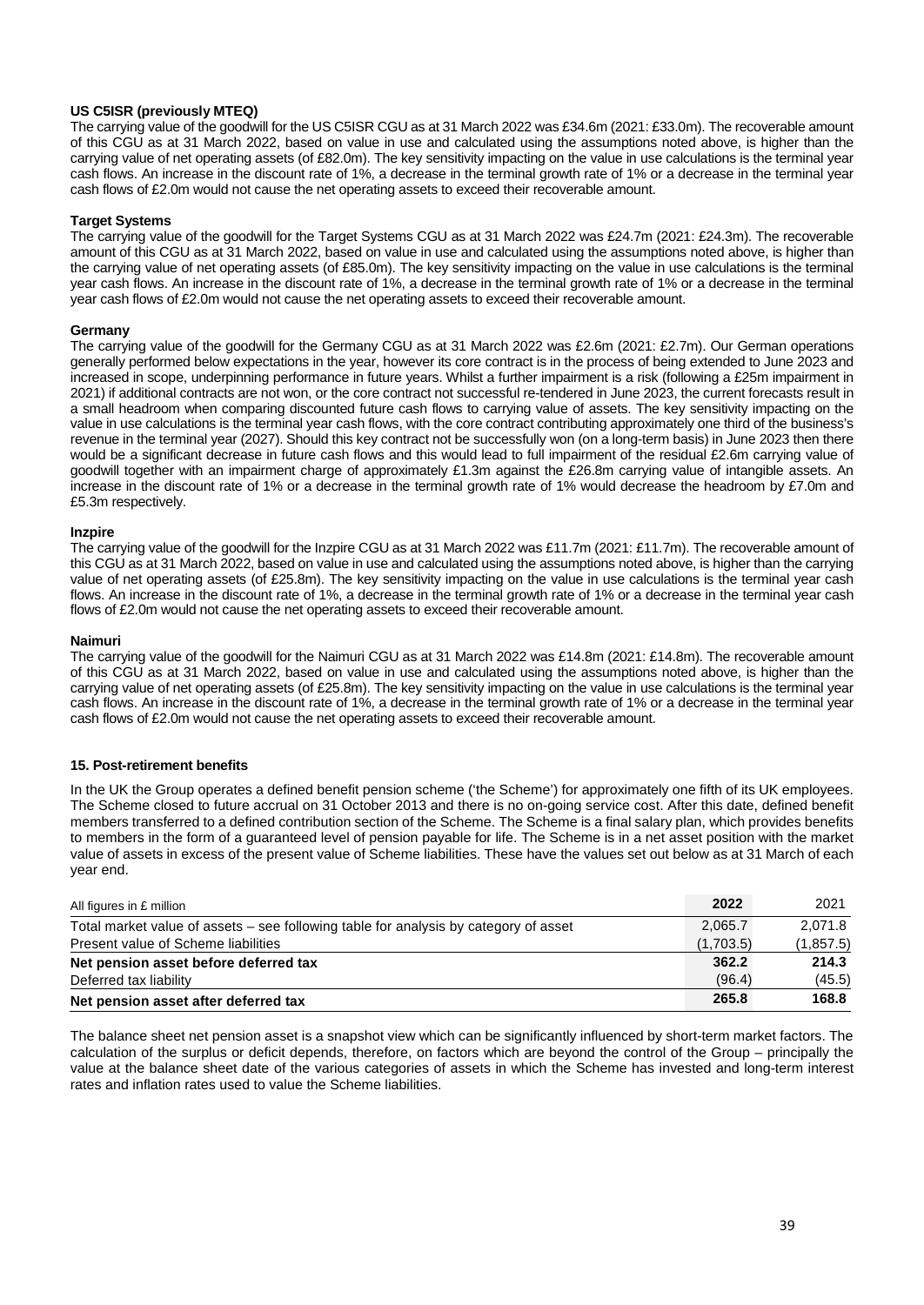#### **Total expense recognised in the income statement**

| All figures in £ million                                                    | 2022  | 2021  |
|-----------------------------------------------------------------------------|-------|-------|
| Net finance income                                                          | 4.5   |       |
| Administrative expenses                                                     | (1.1) | (1.3) |
| Total net income recognised in the income statement (gross of deferred tax) | 3.4   | 5.8   |

#### **Movement in the net pension asset**

The movement in the net pension asset (before deferred tax) is set out below:

| All figures in £ million         | 2022  | 2021    |
|----------------------------------|-------|---------|
| Opening net pension asset        | 214.3 | 309.7   |
| Net finance income               | 4.5   | 7.1     |
| Net actuarial gain/(loss)        | 144.0 | (104.1) |
| Administration expenses          | (1.1) | (1.3)   |
| Past service cost                | (2.4) |         |
| Contributions by the employer    | 2.9   | 2.9     |
| <b>Closing net pension asset</b> | 362.2 | 214.3   |

The fair value of the Scheme's assets, which are not intended to be realised in the short term and may be subject to significant change before they are realised, were:

| All figures in £ million                                                                                                                                                                                                      |                          |                                      | 2022         |                          |                                      | 2021    |
|-------------------------------------------------------------------------------------------------------------------------------------------------------------------------------------------------------------------------------|--------------------------|--------------------------------------|--------------|--------------------------|--------------------------------------|---------|
|                                                                                                                                                                                                                               | Quoted                   | Not quoted<br>in an active<br>market | <b>Total</b> | Quoted                   | Not quoted<br>in an active<br>market | Total   |
| Equities                                                                                                                                                                                                                      | 176.1                    | 44.7                                 | 220.8        | 140.2                    | 47.4                                 | 187.6   |
| <b>Liability Driven Investment</b>                                                                                                                                                                                            | 291.8                    | $\overline{\phantom{a}}$             | 291.8        | 362.3                    |                                      | 362.3   |
| Asset backed securities                                                                                                                                                                                                       | 501.7                    |                                      | 501.7        | 455.6                    | $\blacksquare$                       | 455.6   |
| Alternative bonds <sup>1</sup>                                                                                                                                                                                                | $\overline{\phantom{a}}$ | 208.6                                | 208.6        | 118.7                    | 136.1                                | 254.8   |
| Corporate bonds                                                                                                                                                                                                               | $\overline{\phantom{a}}$ | 97.4                                 | 97.4         |                          | 98.0                                 | 98.0    |
| Property fund                                                                                                                                                                                                                 | $\overline{\phantom{a}}$ | 29.5                                 | 29.5         |                          | 76.6                                 | 76.6    |
| Cash and cash equivalents                                                                                                                                                                                                     | $\overline{\phantom{a}}$ | 78.5                                 | 78.5         | $\overline{\phantom{0}}$ | 49.3                                 | 49.3    |
| Insurance buy-in policies                                                                                                                                                                                                     | $\overline{\phantom{a}}$ | 645.9                                | 645.9        |                          | 588.0                                | 588.0   |
| <b>Derivatives</b>                                                                                                                                                                                                            |                          | (8.5)                                | (8.5)        |                          | (0.4)                                | (0.4)   |
| Total market value of scheme assets                                                                                                                                                                                           | 969.6                    | 1.096.1                              | 2.065.7      | 1.076.8                  | 995.0                                | 2,071.8 |
| 1 Datas sult, is alternate as substitute the researches Datas component as substantial substantial substantial and control of the set of the set of the set of the set of the set of the set of the set of the set of the set |                          |                                      |              |                          |                                      |         |

<sup>1</sup>Primarily private market debt investments. Prior year split restated to show split of quoted and not quoted.

Per the Scheme rules the Company has an unconditional right to a refund of any surplus, assuming gradual settlement of all liabilities over time. Such surplus may arise on cessation of the Scheme in the context of IFRIC 14 paragraphs 11(b) and 12 and therefore the full net pension asset can be recognised on the Group's balance sheet and the Group's minimum funding commitments to the Scheme do not give rise to an additional balance sheet liability.

#### **Assumptions**

The major assumptions used in the IAS 19 valuations of the Scheme were:

|                                                    |                            | 2022                         | 2021           |
|----------------------------------------------------|----------------------------|------------------------------|----------------|
|                                                    | <b>Insured</b><br>members* | <b>Uninsured</b><br>members* | All<br>members |
| Discount rate applied to Scheme liabilities        | 2.80%                      | 2.70%                        | 2.10%          |
| CPI inflation assumption                           | 3.00%                      | 2.90%                        | 2.60%          |
| Net rate (discount rate less inflation)            | $(0.20\%)$                 | $(0.20\%)$                   | $(0.50\%)$     |
| Assumed life expectancies in years:                |                            |                              |                |
| Life expectancy at 60 for male currently aged 40   | n/a                        | 28.4                         | 28.4           |
| Life expectancy at 60 for female currently aged 40 | n/a                        | 30.7                         | 30.7           |
| Life expectancy at 60 for male currently aged 60   | $22.0^{\circ}$             | 26.7                         | 26.7           |
| Life expectancy at 60 for female currently aged 60 | $23.7^{\circ}$             | 28.6                         | 28.6           |

\*As a result of two recent insurance buy-in transactions the Scheme has two distinct membership groups: insured members and un-insured members. Insured members are all pensioners and un-insured members are predominantly not yet drawing pensions. As such, the future cash outflows will be over differing timeframes and it is more accurate to use different key assumptions to each of the two groups when calculating the Scheme liabilities. These are now presented separately.

^For pensioners currently aged 65.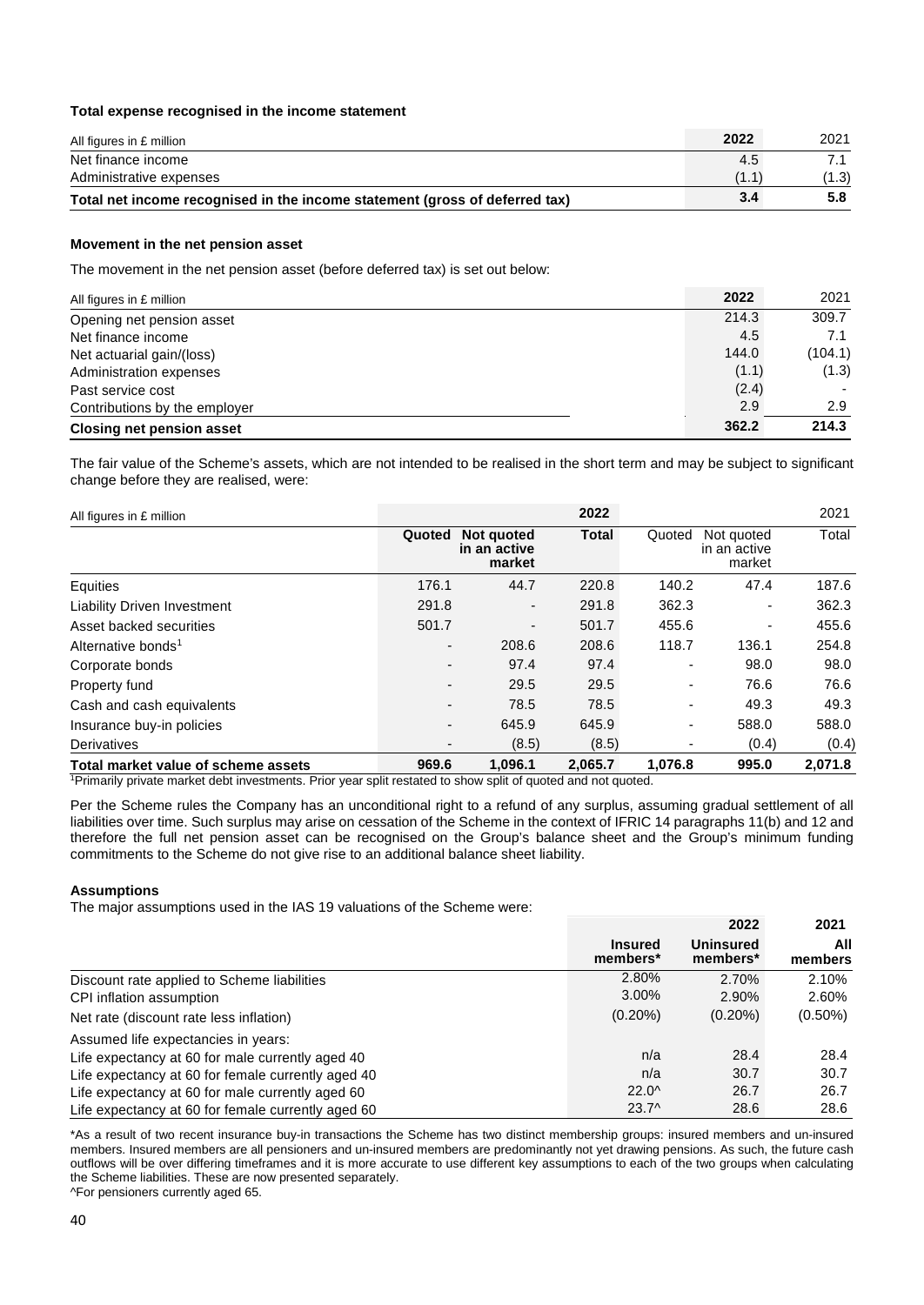The sensitivity of the gross Scheme liabilities to each of the key assumptions is shown in the following table:

| <b>Key assumptions</b> | Change in assumption      | Indicative impact on gross Scheme<br>liabilities before deferred tax | Indicative impact on<br>net pension asset |
|------------------------|---------------------------|----------------------------------------------------------------------|-------------------------------------------|
| Discount rate          | Increase/decrease by 0.1% | Decrease/increase by £32m                                            | Decrease/increase by £9m                  |
| Rate of inflation      | Increase/decrease by 0.1% | Increase/decrease by £31m                                            | Increase/decrease by £3m                  |
| Life expectancy        | Increase by one year      | Increase by £64m                                                     | Decrease by £37m                          |

The impact of movements in Scheme liabilities will, to an extent, be offset by movements in the value of Scheme assets as the Scheme has assets invested in a Liability Driven Investment portfolio. As at 31 March 2022 this hedges against approximately 95% of the interest rate and also 95% of the inflation rate risk, as measured on the Trustees' gilt-funded basis. The above sensitivity analyses are based on a change in an assumption while holding all other assumptions constant. In practice, this is unlikely to occur, and changes in some of the assumptions may be correlated. When calculating the sensitivity of the defined benefit obligation to significant actuarial assumptions the same method (projected unit credit method) has been applied as when calculating the pension liability recognised within the statement of financial position. The methods and types of assumption did not change.

In addition to the sensitivity of the liability side of the net pension surplus (which will impact the value of the net pension surplus) the net pension surplus is also exposed to significant variation due to changes in the fair value of Scheme assets. A specific sensitivity on assets has not been included in the above table but any change in valuation of assets flows straight through to the value of the net pension surplus e.g. if equities fall by £10m then the net pension surplus falls by £10m. The values of unquoted assets assume that an available buyer is willing to purchase those assets at that value. For the Group's portfolio of assets, the unquoted alternative bonds of £208.6m; the unquoted corporate bonds of £97.4m; the unquoted equities of £44.7m and the property funds of £29.5m are the assets with most uncertainty as to valuation as at 31 March 2022.

The accounting assumptions noted above are used to calculate the period end net pension asset in accordance with the relevant accounting standard, IAS 19 (revised) 'Employee benefits'. Changes in these assumptions have no impact on the Group's cash payments into the scheme. The payments into the scheme are reassessed after every triennial valuation. The triennial valuations are calculated on a 'funding basis' and use a different set of assumptions, as agreed with the pension Trustees. The key assumption that varies between the two methods of valuation is the discount rate. The funding basis valuation uses the risk-free rate from UK gilts as the base for calculating the discount rate, whilst the IAS 19 accounting basis valuation uses corporate bond yields as the base.

#### **16. Own shares and share-based awards**

Own shares represent shares in the Company that are held by independent trusts and include treasury shares and shares held by the employee share ownership plan. Included in retained earnings are 6,816,291 shares (2021: 5,020,832 shares). In the year ended 31 March 2022 the Group granted/awarded 1.3m new share-based awards to employees (2021: 7.7m).

#### **17. Contingent liabilities and assets**

Subsidiary undertakings within the Group have given unsecured guarantees of £37.2m at 31 March 2022 (2021: £31.6m) in the ordinary course of business.

The Company has on occasion been required to take legal action to protect its intellectual property rights, to enforce commercial contracts or otherwise and similarly to defend itself against proceedings brought by other parties, including in respect of environmental and regulatory issues. Provisions are made for the expected costs associated with such matters, based on past experience of similar items and other known factors, taking into account professional advice received, and represent management's best estimate of the likely outcome. The timing of utilisation of these provisions is uncertain pending the outcome of various court proceedings, ongoing investigations and negotiations. However, no provision is made for proceedings which have been or might be brought by other parties unless management, taking into account professional advice received, assesses that it is more likely than not that such proceedings may be successful. Contingent liabilities associated with such proceedings have been identified but the Directors are of the opinion that any associated claims that might be brought can be resisted successfully and therefore the possibility of any outflow in settlement is assessed as remote.

#### **18. Related party transactions with equity accounted investments**

During the year there were sales to associates and joint ventures of £5.2m (2021: £6.0m). At the year end there were outstanding receivables from associates and joint ventures of £1.0m (2021: £1.4m).

#### **19. Capital commitments**

The Group had the following capital commitments for which no provision has been made:

| All figures<br>million<br>ın | 2022 | ∤ר∩ר<br>ZUZ '  |
|------------------------------|------|----------------|
| <b>Total contracted</b>      | 34.7 | $\sim$<br>JJ.U |

Capital commitments at 31 March 2022 include £24.5m (2021: £25.3m) in relation to property, plant and equipment that will be wholly funded by a third party customer under long-term contract arrangements. These primarily relate to investments under the LTPA contract.